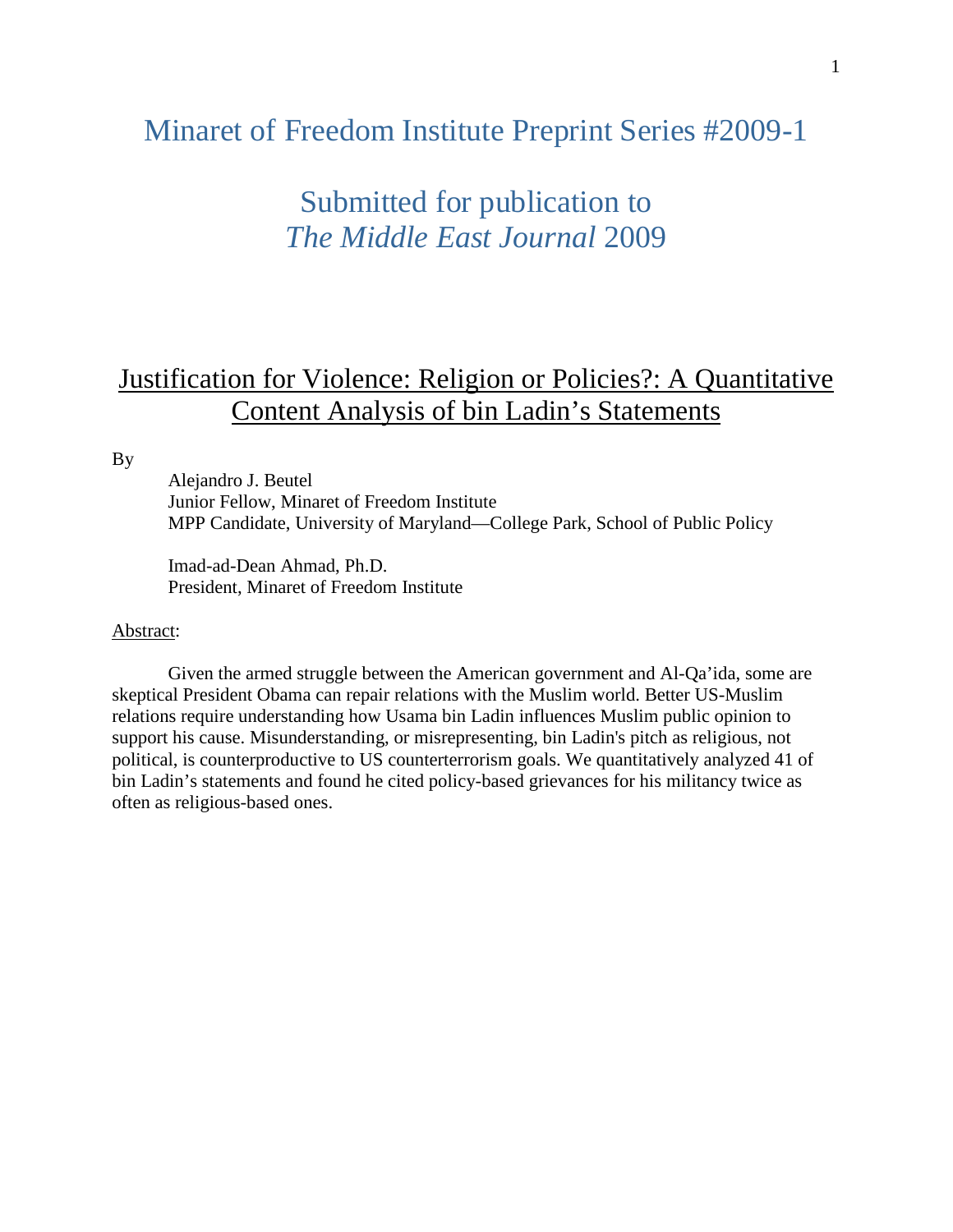Given the context of armed struggle between the American government and Al-Qa'ida and its allies, some analysts have greeted the potential of the new American Presidential administration to repair relations with Muslim communities around the world with skepticism.<sup>1</sup> Among other things, better relations with Muslim-majority communities will require policymakers and opinion shapers to understand the appeal of the public statements by the icon of militant transnational opposition to the United States, Usama bin Ladin.

### THE DEBATE OVER THE CAUSE OF MUSLIM DISCONTENT

In a *Newsweek* magazine interview, former *CIA* analyst and bin Ladin Unit Chief, Michael Scheuer noted a new generation of middle class, well-educated Muslims were joining Al-Qa'ida's call to arms.<sup>2</sup> It is his view that the main reason America is unable to defeat Al-Qa'ida is the U.S. government's refusal to acknowledge—and tell the American people—that its and other Western countries' policies toward Muslim-majority states are the root of the problem. In the interview he asserts that bin Ladin makes this point clear in his public statements: $3$ 

*"Our leaders say he and his followers hate us because of who we are, because we have early primaries in Iowa every four years and allow women in the workplace. That's nonsense. I don't think he would have those things in his country. But that's not why he opposes us. I read bin Laden's writings and I take him at his word. He and his followers hate us because of specific aspects of U.S. foreign policy. Bin Laden lays them out for anyone to read. Six elements: our unqualified support for Israel; our presence on the Arabian peninsula, which is land they deem holy; our military presence in other Islamic countries; our support of foreign states that oppress Muslims, especially Russia, China and India; our long-term policy of keeping oil prices artificially low to the benefit of Western consumers but the detriment of the Arab people; and our support for Arab tyrannies who will do that." (Emphasis added)*

http://www.foreignpolicy.com/story/cms.php?story\_id=4650 (Last accessed 6/3/09).

<sup>1</sup> For instance see: Lee Keath, "Obama Wins Praise from Many Muslims," *Associated Press*, April 8, 2009, http://www.msnbc.msn.com/id/30111857/ (Last accessed 7/29/09); Genevive Abdo, "More Than Words." *Foreign Policy*, January 2009,

<sup>2</sup> John Barry, "'Our country is in trouble,'" *Newsweek*, February 13, 2008, http://www.newsweek.com/id/110937 (Last accessed 6/3/09).

 $3$  Ibid.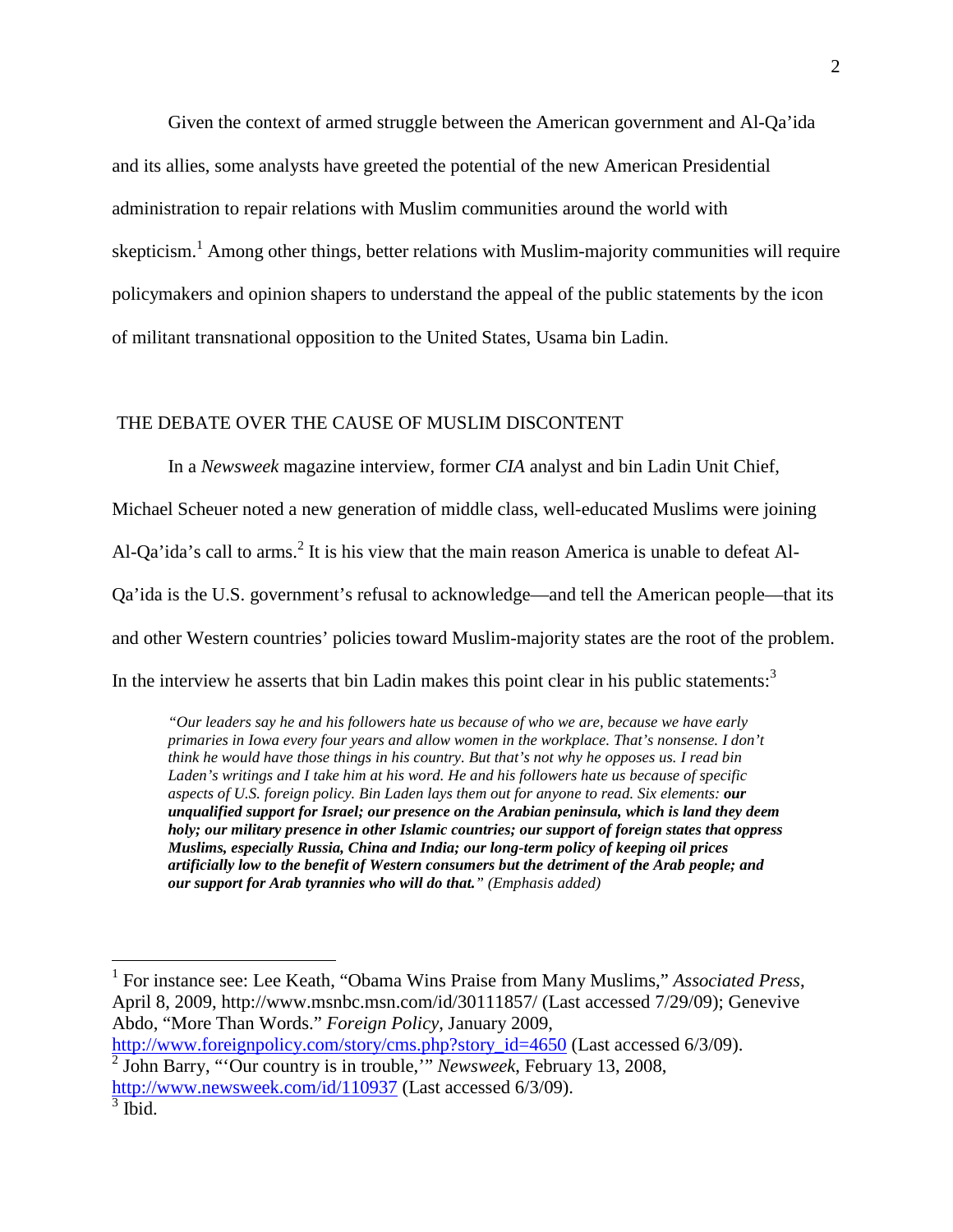Scheuer cites an April 2007 *Program on International Policy Attitudes* (PIPA) poll, conducted in four Muslim-majority countries.<sup>4</sup> In it an average of 79% of people polled across all four countries believed that "…*a* goal of US foreign policy is to 'weaken and divide the Islamic world.'"<sup>5</sup> (Emphasis added) Asked what the *primary* goal of U.S. foreign policy toward Muslimmajority countries was, a majority of those polled were split between "weaken[ing] and divid[ing] the Islamic religion and its people" and "Achiev[ing] political and military domination to control Middle East resources".<sup>6</sup> A nearly equal number of Muslims, 74%, wanted U.S. forces to withdraw from Muslim-majority nations.<sup>7</sup>

Scheuer also noted that few among the new generation of young Muslims seek to join Al-Qa'ida's ranks. Terrorism researchers such as Marc Sageman and Randall Collins<sup>8</sup> find middle class individuals, not the poor and uneducated, fit the ideal psychological and intellectual profiles for terrorists. According to Collins, their intellectual background and social pedigree make it relatively easy for middle-class suicide bombers to move within societies and attack targets without drawing much attention. Sageman's research appears to back Collins' claim. In his analysis of 500 international terrorists, the overwhelming majority came from middle class families<sup>9</sup> and 62% attended a university.<sup>10</sup> A November 2006 *Gallup World* poll finds middle

<sup>5</sup> Steven Kull, et. al., "Muslim Public Opinion on U.S. Policy, Attacks on Civilians and al Qaeda," *Program on International Policy Attitudes*, April 24, 2007, http://www.worldpublicopinion.org/pipa/pdf/apr07/START\_Apr07\_rpt.pdf (Last accessed 6/3/09).

<sup>&</sup>lt;sup>4</sup> Morocco, Egypt, Pakistan, and Indonesia.

<sup>6</sup> Ibid., p. 6.

 $^7$  Ibid., p. 7.

<sup>8</sup> Randall Collins, "Suicide Bombers: Warriors of the Middle Class," *Foreign Policy*, January 2008, http://www.foreignpolicy.com/story/cms.php?story\_id=4131 (Last accessed 6/3/09).

<sup>9</sup> Marc Sageman, *Leaderless Jihad: Terror Networks in the Twenty-First Century.* (Philadelphia, PA: University of Pennsylvania Press, 2008), pp. 48-50.

 $10$  Ibid., p. 58.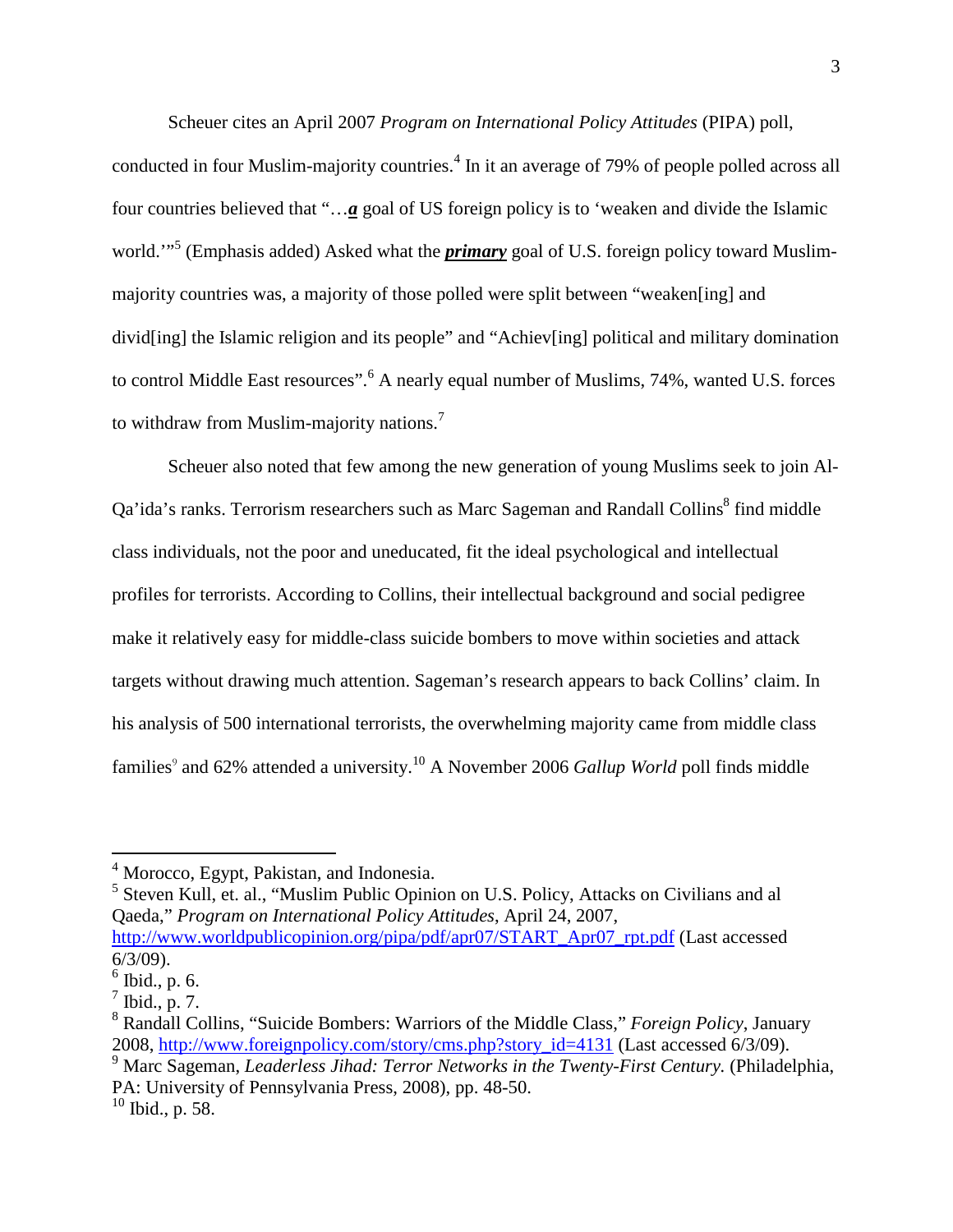class, better educated Muslims were more likely to support radical organizations and causes than poorer and less-educated individuals.<sup>11</sup>

Contrary to Scheuer's assertion about the connection between terrorism and U.S. foreign policy culturalist analyses, most notably Samuel Huntington's *Clash of Civilizations* thesis,<sup>12</sup> tend to blame Islamic religious principles for violence and a lack of democracy. In other words, Islam is a violent and backward religion opposing peaceful coexistence, democracy and modernity. Francis Fukuyama, another culturalist, summarized these assumptions by asserting:<sup>13</sup>

…But there does seem to be something about Islam, or at least the fundamentalist versions of Islam that have been dominant in recent years, that makes Muslim societies particularly resistant to modernity…

…Islam, by contrast, is the only cultural system that seems to regularly produce people like Osama bin Laden or the Taliban who reject modernity, lock, stock and barrel.

Relevant public opinion polls in Muslim-majority countries shed doubt on this

essentialist claim. We leave aside the fundamentally different argument that Islam, like the other

major world religions—including Judaism,<sup>14</sup> Christianity,<sup>15</sup> Hinduism<sup>16</sup> and Buddhism<sup>17</sup>—have

<sup>&</sup>lt;sup>11</sup> John Esposito and Dalia Mogahed, "What Makes a Muslim Radical?" *Foreign Policy*, November 2006, http://media.gallup.com/WorldPoll/PDF/MWSRRadical022207.pdf, pp. 1-2 (Last accessed 6/3/09).

<sup>&</sup>lt;sup>12</sup> Samuel Huntington, "The Clash of Civilizations?" *Foreign Affairs*, (Summer 1993), pp. 22-49. <sup>13</sup> Francis Fukuyama, "The West has Won." *The Guardian*, October 11, 2001,

http://www.guardian.co.uk/world/2001/oct/11/afghanistan.terrorism30/print (Last accessed 6/3/09).

<sup>14</sup> "Graveside Party Celebrates Hebron Massacre." *BBC News*, March 21, 2000, http://news.bbc.co.uk/1/hi/world/middle\_east/685792.stm (Last accessed 6/3/09).

<sup>15</sup> Andrew Blejwas, Anthony Griggs and Mark Potok, "Terror From the Right." *Intelligence Report*, Summer 2005, http://www.splcenter.org/intel/intelreport/article.jsp?aid=549 (Last accessed 6/3/09); Website of Professor Nick Gier, "The Moscow Taliban: Chilling Parallels Between Christian and Muslim Fundamentalists." (University of Idaho: Nick Gier, No date), http://www.class.uidaho.edu/ngier/parallels.htm (Last accessed 6/3/09).

<sup>&</sup>lt;sup>16 "</sup>We Have No Orders to Save You: State Participation and Complicity in Communal Violence in Gujarat." *Human Rights Watch*, April 2002, http://www.hrw.org/legacy/reports/2002/india/ (Last accessed 6/3/09).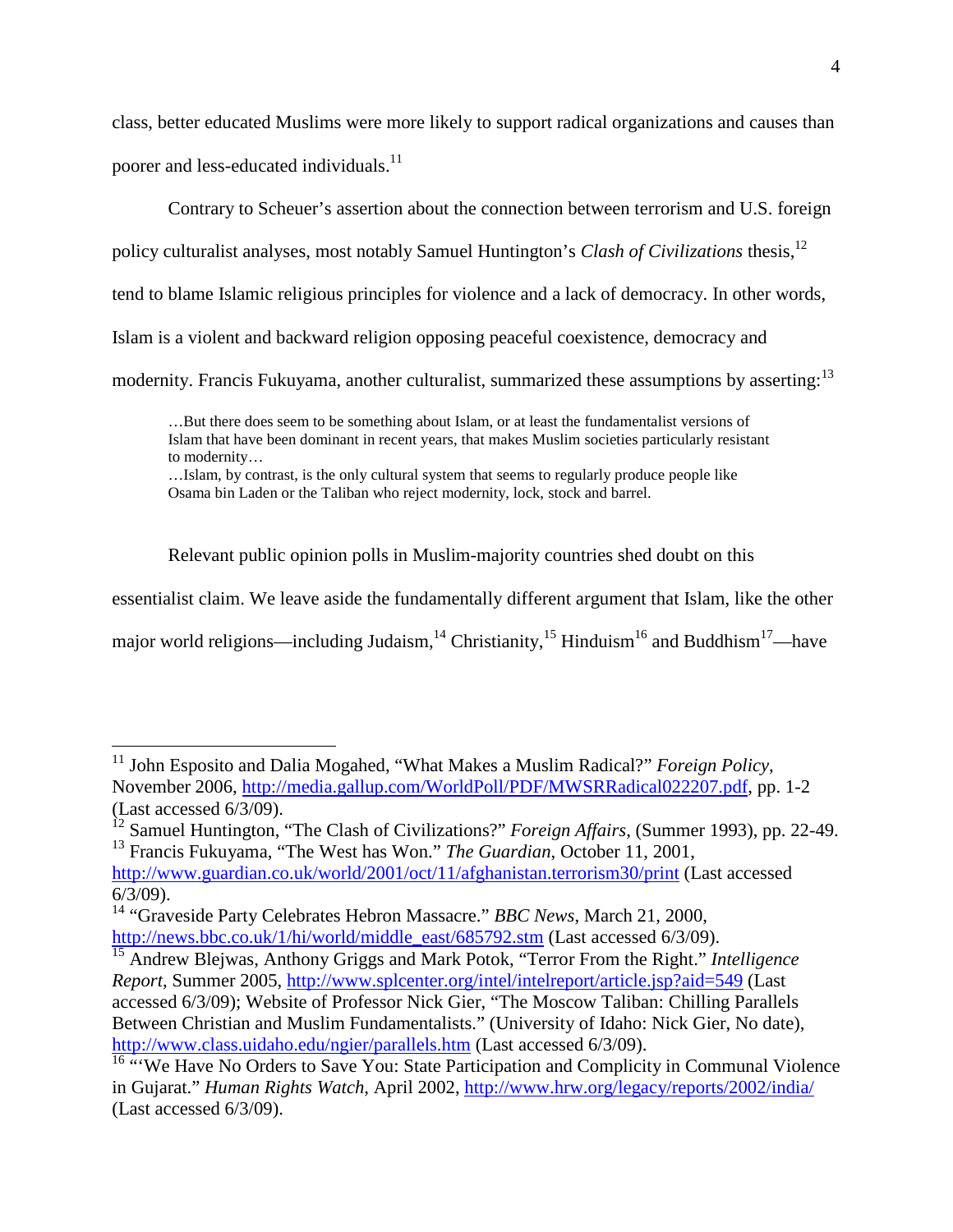been abused by extremist ideologues for violent purposes. For the moment we will also leave aside the lengthy list of Muslim leaders denouncing terrorist attacks.<sup>18</sup> (However we will address this last issue with respect to our findings later in the paper.)

According to the 2007 *PIPA* poll, while a majority of respondents view U.S. foreign policy very negatively, a majority also rejects bin Ladin and view democracy positively. Similarly, in the *Gallup World* poll, both radical and moderate respondents had equally positive views of democracy. According to *Gallup*'s findings, the difference between the two groups is the radicals are more skeptical that Western countries will allow Muslim-majority countries to have a democratic polity.<sup>19</sup> Instead, Muslims, rightly or wrongly, assert that Western countries help keep local authoritarian rulers in power. Polling by the *World Values Survey*<sup>20</sup> draws similar conclusions.

While Muslims reject many U.S. foreign policies, they also reject bin Ladin's indiscriminate killing. *PIPA*'s April 2007 poll and a more recent February 2009 poll found Muslims supported Al-Qa'ida's strategic goal of driving out U.S. forces from Muslim-majority countries, but rejected attacks on civilians.<sup>21</sup> Similarly the *Gallup* poll found only 7% of Muslims believed the 9/11 attacks was justified. However, the same poll found, "Overall, residents of the Muslim[-majority] countries studied [by *Gallup*] tended to mistrust the intentions of the United

<sup>&</sup>lt;sup>17</sup> Website of Professor Nick Gier, "Buddhist Nationalism and Religious Violence in Sri Lanka." (University of Idaho: Nick Gier, No Date), http://www.class.uidaho.edu/ngier/slrv.htm (Last accessed 6/3/09).

<sup>&</sup>lt;sup>18</sup> A list, compiled from various sources, is attached as an appendix to this paper.

<sup>&</sup>lt;sup>19</sup> Esposito and Mogahed, "What Makes a Muslim Radical?" p. 2.

 $^{20}$  Mark Tessler, "Arab and Muslim Political Attitudes: Stereotypes and Evidence from Survey Research." *International Studies Perspectives*, Vol. 4, (2003), pp. 175-180.

<sup>&</sup>lt;sup>21</sup> PIPA, "Muslim Publics Oppose Al Qaeda's Terrorism, But Agree With Its Goal of Driving US Forces Out," worldpublicopinion.org (2/24/2009).

http://www.worldpublicopinion.org/pipa/articles/brmiddleeastnafricara/591.php?nid=&id=&pnt= 591 (Last accessed 7/29/09).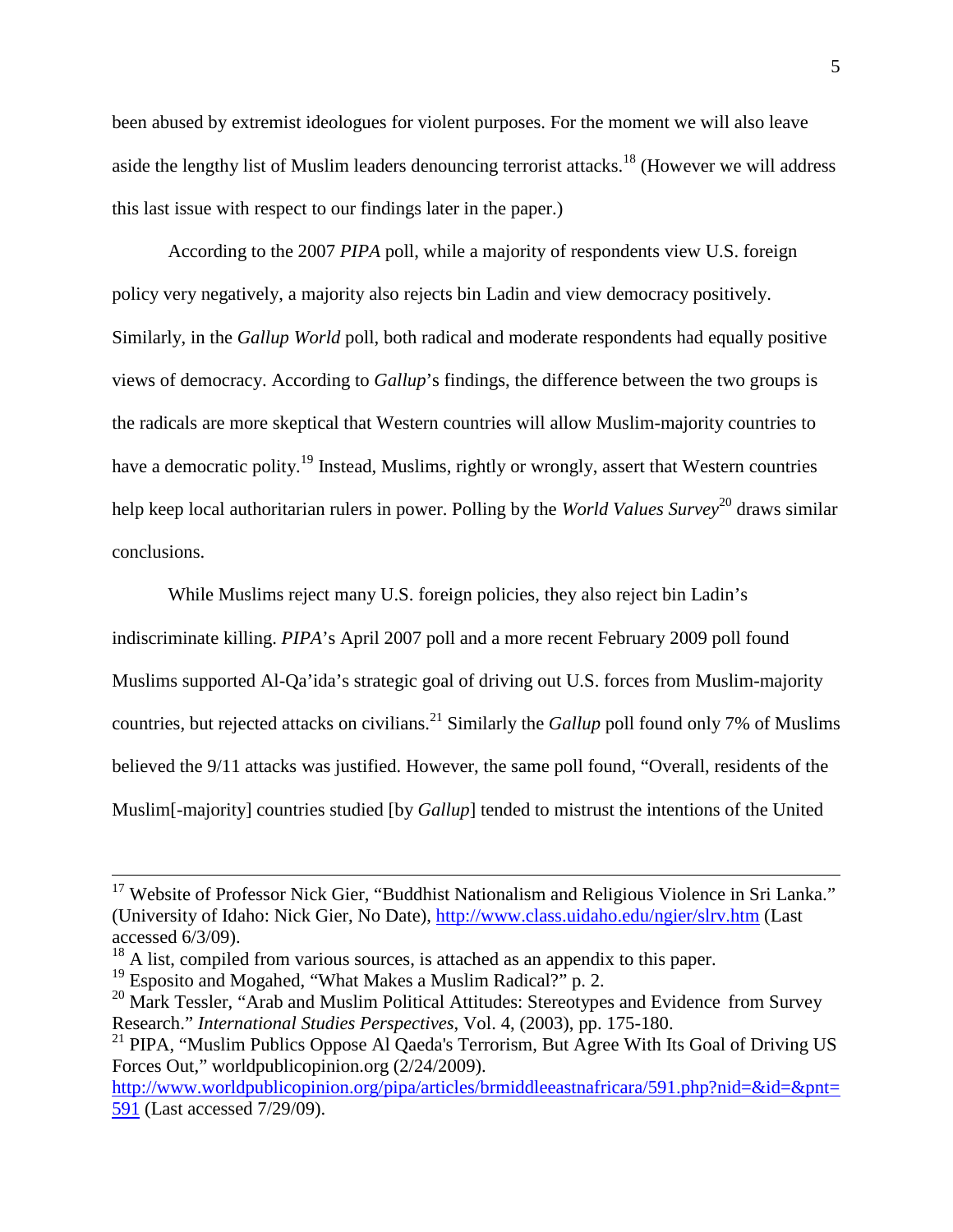States toward their region — but the radical group was somewhat more likely [to mistrust] than the moderate masses." <sup>22</sup>

Empirical research by the *World Values Survey* tested the culturalist assumptions and found the Islamic faith was a statistically insignificant factor in determining whether or not a country could adopt democracy.<sup>23</sup> Assertions by Fukuyama of a so-called cultural "Christian" universalism" underpinning any democratic development fail to explain why some culturally Christian-majority regions like Orthodox-majority Eastern Europe and Russia and Catholicmajority countries in Latin America and Sub-Saharan Africa continue to struggle to develop stable democracies. It also fails to explain why Confucian/Shinto-majority Japan has a vibrant democracy.<sup>24</sup> A more likely explanation is the perpetuation of authoritarian political systems by local despots with foreign economic and political assistance.<sup>25</sup>

Likewise, claims of Islam as more inherently prone to violence than other religions implied by Huntington's assertion, "Islam's borders are bloody and so are its innards" $-$ <sup>26</sup> does not stand up to empirical scrutiny. According to a study by the Oslo-based Centre for the Study of Civil War at the *International Peace Research Institute*, Islam , when examined as a separate variable, is no more violence-prone than any other religion. In fact that study found Catholicmajority Latin American countries tend to be the most violence-prone. (According to the study a

http://www.muslimwestfacts.com/mwf/File/109477/Mainstream\_Extremist\_Views.pdf, pp. 1-3. (Last accessed 6/3/09).

<sup>&</sup>lt;sup>22</sup> Dalia Mogahed, "The Battle for Hearts and Minds: Moderate vs. Extremist Views in the Muslim World." *Gallup World Poll*, November 2006,

 $^{23}$  Fares al-Braizat, "Muslims and Democracy: An Empirical Critique of Fukuyama's Culturalist Approach." (World Values Survey, November 13, 2003),

http://www.worldvaluessurvey.org/Upload/5\_Islamdem\_2.pdf, pp. 15-27 (Last accessed 6/3/09).  $\overline{^{24}$  Ibid., p. 6.

 $25$  Ibid., pp. 8-14,

<sup>26</sup> Samuel P. Huntington, *The Clash of Civilizations and the Remaking of World Order*. (Touchstone: New York, NY, 1997), p. 258.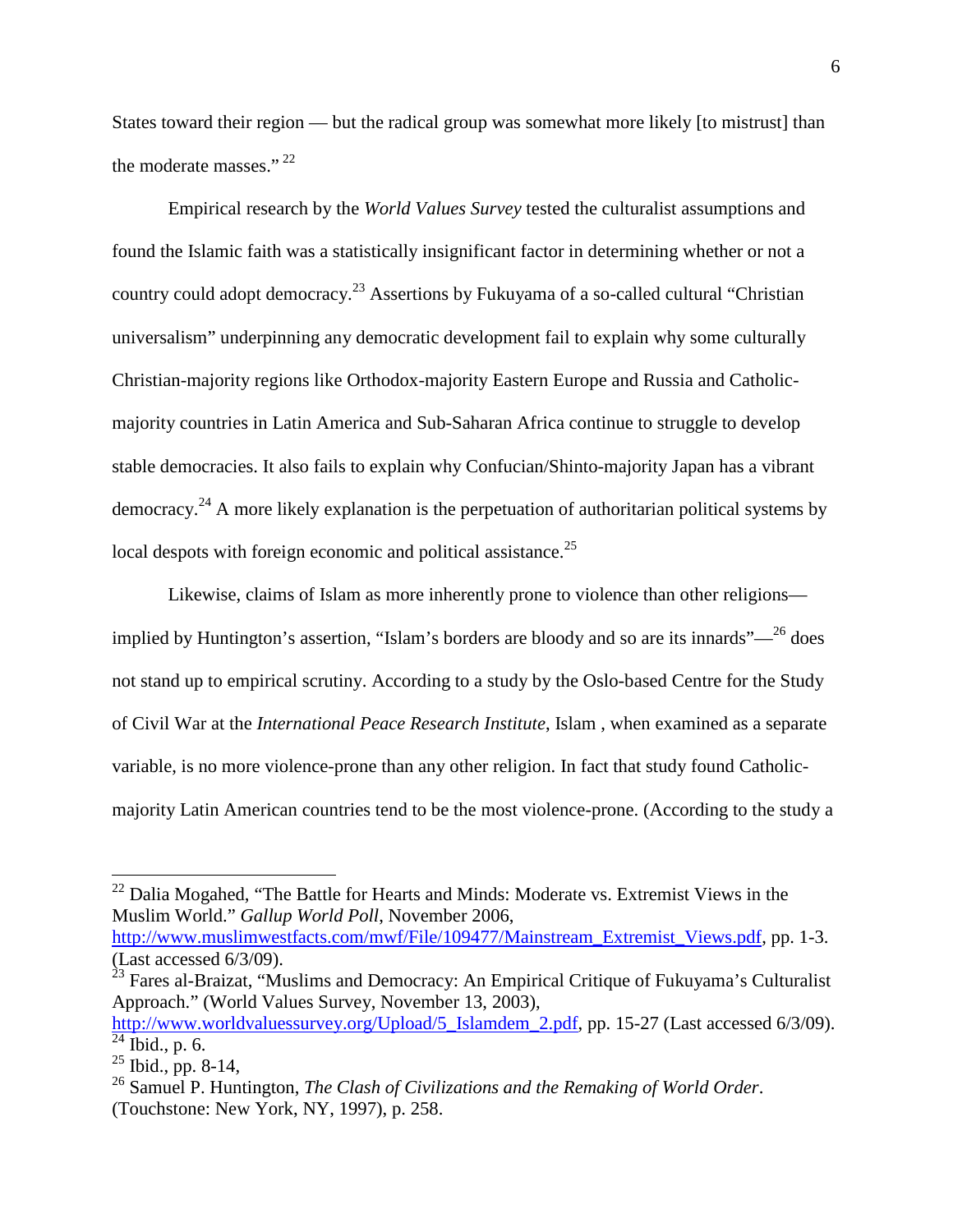disproportionate amount of the violence that occurred within Muslim-majority countries, occurred in Arab-majority states.) However the study found religion was a statistically insignificant factor for incidence of violence. Cross-culturally, economic and political issues specifically oil, economic well-being, and a lack of democracy—are the main factors correlating with violent behavior in countries. $27$ 

In an interesting thought experiment in *Foreign Policy*, Graham Fuller argued that even if Islam did not exist, the same bloody geopolitics of natural resources, ethnicity, nationalism and colonialism in the Middle East and other Muslim-majority regions would remain as would anti-American and anti-European sentiment.<sup>28</sup> This conclusion is no surprise to those who remember that many Middle Eastern radicals, until at least the 1980s, have been Christians,  $29$  who, like the Muslim majorities, are overwhelmingly opposed to U.S. foreign policy toward the Middle East and other Muslim-majority countries, but not to American political values and economic prosperity. For instancea February 2005 study found 74% of Lebanese Christians polled view Hezbollah as a "legitimate resistance movement", and a further 56% feel the same about Palestinian groups like Hamas, Islamic Jihad and Al-Aqsa Marytrs Brigade.<sup>30</sup>

Given the evidence from opinion polling of Muslims, empirical testing, historical context, and thought experiments as to the sources of Muslim discontent with Western states, it would be surprising if Al-Qa'ida and its affiliates sought to recruit support using religious rather than

<sup>29</sup> Philip Jenkins, "Do You Know that the Radicals of the Middle East Used tobe Christians?" *History News Network*, August 18, 2003, http://hnn.us/articles/1640.html (Last accessed 6/3/09).  $30$  "Revisiting the Arab Street. Research from Within." Center for Strategic Studies - University of Jordan, February 2005, P. 78. Available online at: http://www.css-

 $27$  Indra de Soysa and Ragnhild Nordas, "Islam's Bloody Innards? Religion and Political Terror, 1980-2000." *International Studies Quarterly*, Vol. 51, (2007), pp. 927-943.

<sup>28</sup> Graham E. Fuller, "A World Without Islam." *Foreign Policy*, (January/February 2008), p. 46- 53.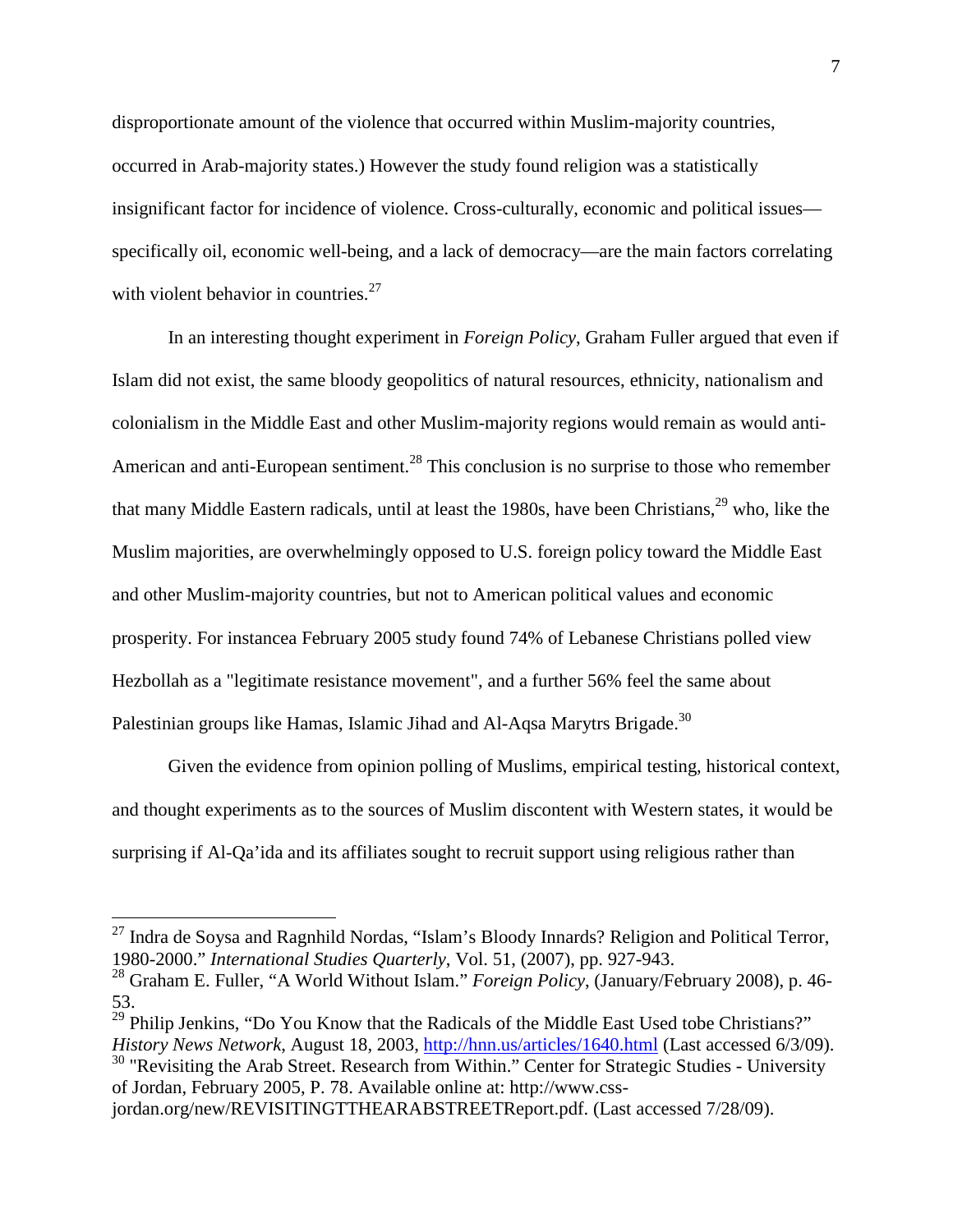policy justifications. Our research, reported here, indicates that the icon of Muslim militant transnational opposition to the United States, Usama bin Ladin, uses policy justifications rather than religious ones for his outreach.

Before presenting our findings, we provide background on how terrorists use the media. Then we provide an overview of past studies on bin Ladin's statements. Important terms are defined and a description of the research methodology is provided. After describing the results, we conclude with a brief consideration of policy implications.

### AL-QA'IDA'S USE OF MEDIA

*Congressional Research Service* analyst Raphael Perl has identified at least four things terrorists want from the media that is relevant to our study:<sup>31</sup> **Free publicity; a "favorable" understanding of the justice their cause**; **harm to their enemy** (by spreading fear and economic loss, and instigating pressure on governments and people to overreact to their militancy); and **control of media outlets, if possible**. To better facilitate attaining the abovestated objectives terrorists might seek their own forms of media. Short of that, they at least want sympathetic journalists providing more favorable coverage.

Perl wrote his report in 1997, when uses for the Internet were still emerging. At that time the human element involved in mass communication, particularly contact with journalists, was

<sup>&</sup>lt;sup>31</sup> Raphael F. Perl, "Terrorism, the Media and the Government: Perspectives, Trends and Options for Policymakers." *Congressional Research Service*, October 22, 1997, http://www.fas.org/irp/crs/crs-terror.htm (Last accessed 6/3/09).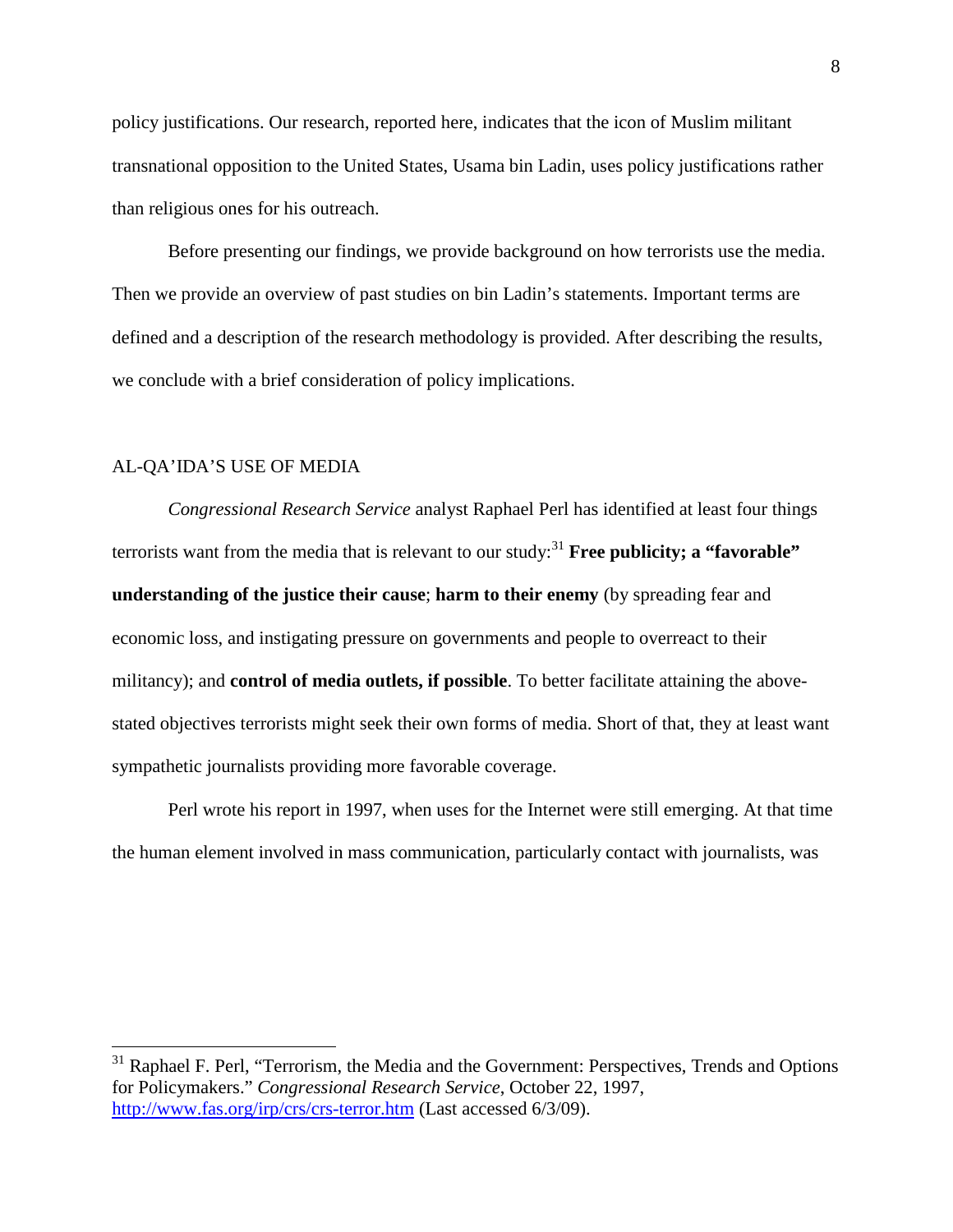much greater. Underlying Perl's analysis is what terrorism media expert Hanna Rogan calls "a symbiotic relationship." However this symbiosis also involves: $32$ 

…mutual distrust. While on one hand, terrorists often feel used by the media in sensational reporting that may fail to mention their grievances and goals, the media, on the other hand may have reason to fear terrorists, as journalists have become the victims of terrorist attacks.

In the past, the existence of journalist intermediaries lent itself to greater sensationalist coverage and negatively affected the public impression of the terrorists.<sup>33</sup> Government censorship and physical geographic distances added further barriers to favorable coverage for terrorists.<sup>34</sup> Though traditional forms of media, namely television and newspapers, continue to be an important part of terrorists' communications strategy, the Internet's emergence allows terrorists to largely bypass these outlets to directly reach their audience. Furthermore, the time and economic costs of establishing alternative media outlets (and/or placing favorable journalists in outlets) is drastically reduced or eliminated. This gives terrorists greater ability to manipulate the quality and quantity of their messages.<sup>35</sup>

However, terrorists have purposes beyond simple political messaging. Gabriel Weimann, a former Senior Fellow at the *United States Institute of Peace*, identified eight uses of the Internet by terrorists (psychological warfare, publicity and propaganda, data mining, fundraising, recruitment and mobilization, networking, information sharing, and planning and coordination).<sup>36</sup> We shall restrict ourselves to bin Ladin's public statements, focusing mostly on Al-Qa'ida's

<sup>32</sup> Hanna Rogan, "Al-Qaeda's Online Media Strategies: From *Abu Reuter* to *Irhabi 007*." *Forsvarets Forskningsinstitutt* (Kjeller, Norway: Norwegian Defense Research Establishment, December 1, 2007), p. 12.

 $33$  Ibid., p. 14.

<sup>&</sup>lt;sup>34</sup> Gabriel Weimann, "WWW.TERROR.NET: How Modern Terrorism Uses the Internet," (Washington, D.C.: United States Institute of Peace, March 2004), p. 3.

<sup>&</sup>lt;sup>35</sup> Rogan, "Al-Qaeda's Online Media Strategies," p. 14.

<sup>&</sup>lt;sup>36</sup> Weimann, "www.terror.net," p. 5-11; See also: Timothy L. Thomas, "Al-Qa'ida and the Internet: The Dangers of 'Cyberplanning.'" *Parameters*, (Spring 2003), p. 114-122.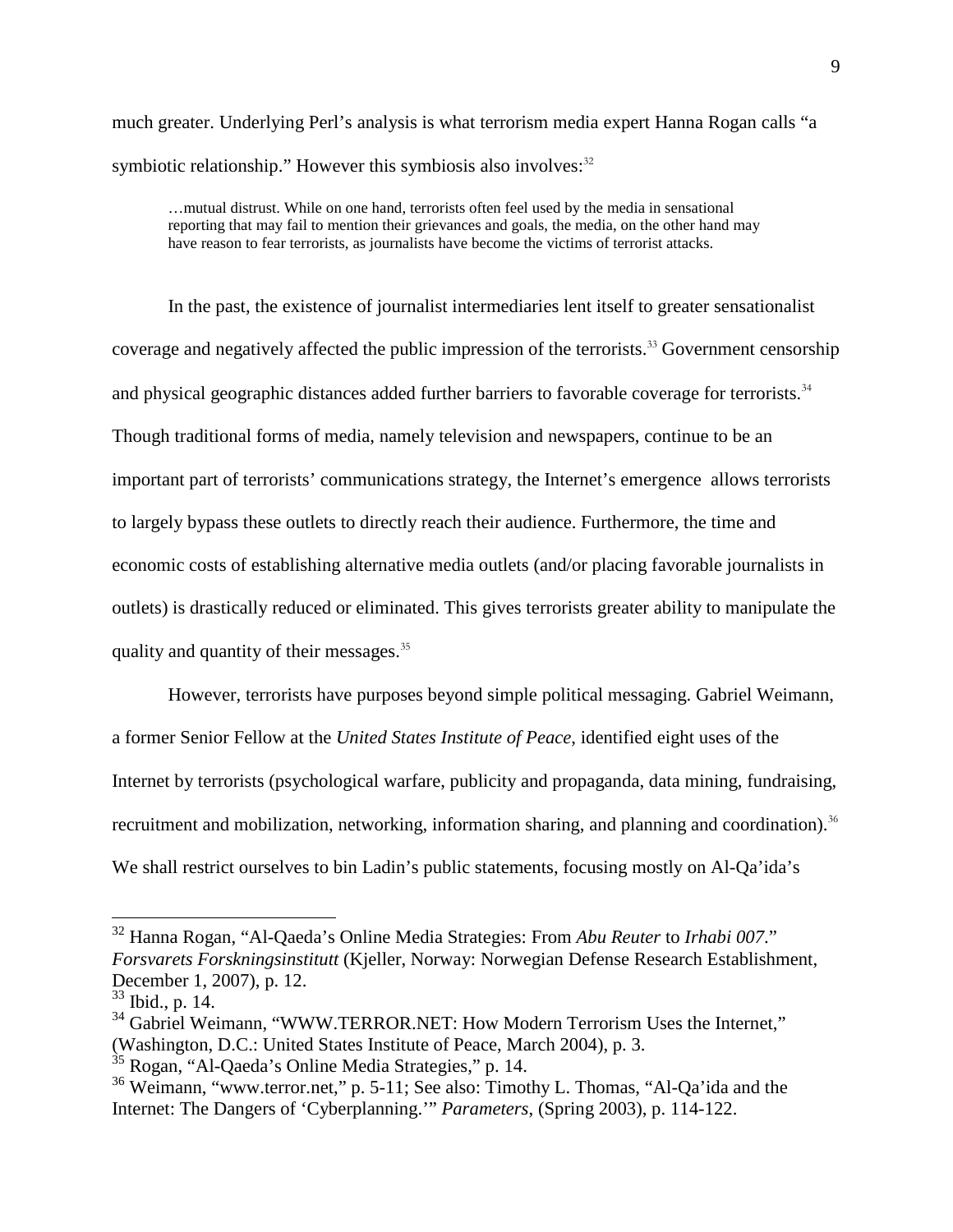publicity and propaganda . We do find that bin Ladin discusses tactics, but such discussion is a very small portion of his total number of words. When analyzing our findings, we will apply our data to current theories about terrorist recruitment and counterterrorism policies.

## LITERATURE REVIEW OF STUDIES ON OSAMA BIN LADIN'S STATEMENTS

Bruce Lawrence and Raymond Ibrahim have published important compilations and analyses of bin Ladin's statements. The sources of Lawrence's book *Messages to the World: The Statements of Osama bin Ladin* pre-date the 1996 Declaration of Hostilities. They go as far back as 1994 in a public letter addressed to former Chief Mufti of Saudi Arabia, Abdul-Aziz Abdullah bin Baz. Lawrence's book contains 24 fully-transcribed statements authorized or written by bin Ladin, between 1994 and December 2004. Lawrence notes bin Ladin employs extensive antiimperialist language to justify his militancy against Western nations. While taking note of the strong power imbalance favoring Western nations in Muslim-Western conflicts, Lawrence ultimately finds a warped interpretation of Islam held by a tiny minority of Muslims, more specifically Sayyid Qutb's radical version of Islamism, as the source of bin Ladin's motivation for militancy. $37$ 

Raymond Ibrahim's approach is different. His book, *The Al Qaeda Reader*, is organized along thematic lines rather than chronologically. Furthermore, much of his book is dedicated to Ayman Al-Zawahiri, including an interview with, a public statement and three lengthy essays by Al-Zawahiri. However he also includes 11 statements from Usama bin Ladin, as well as a lengthy essay berating Muslims seeking to peacefully coexist with non-Muslims.

<sup>37</sup> Bruce Lawrence, *Messages to the World: The Statements of Osama bin Laden*. Ed. and Tr. James Howarth. (New York, NY: Verso Books, 2005), pp. xviii – xxii.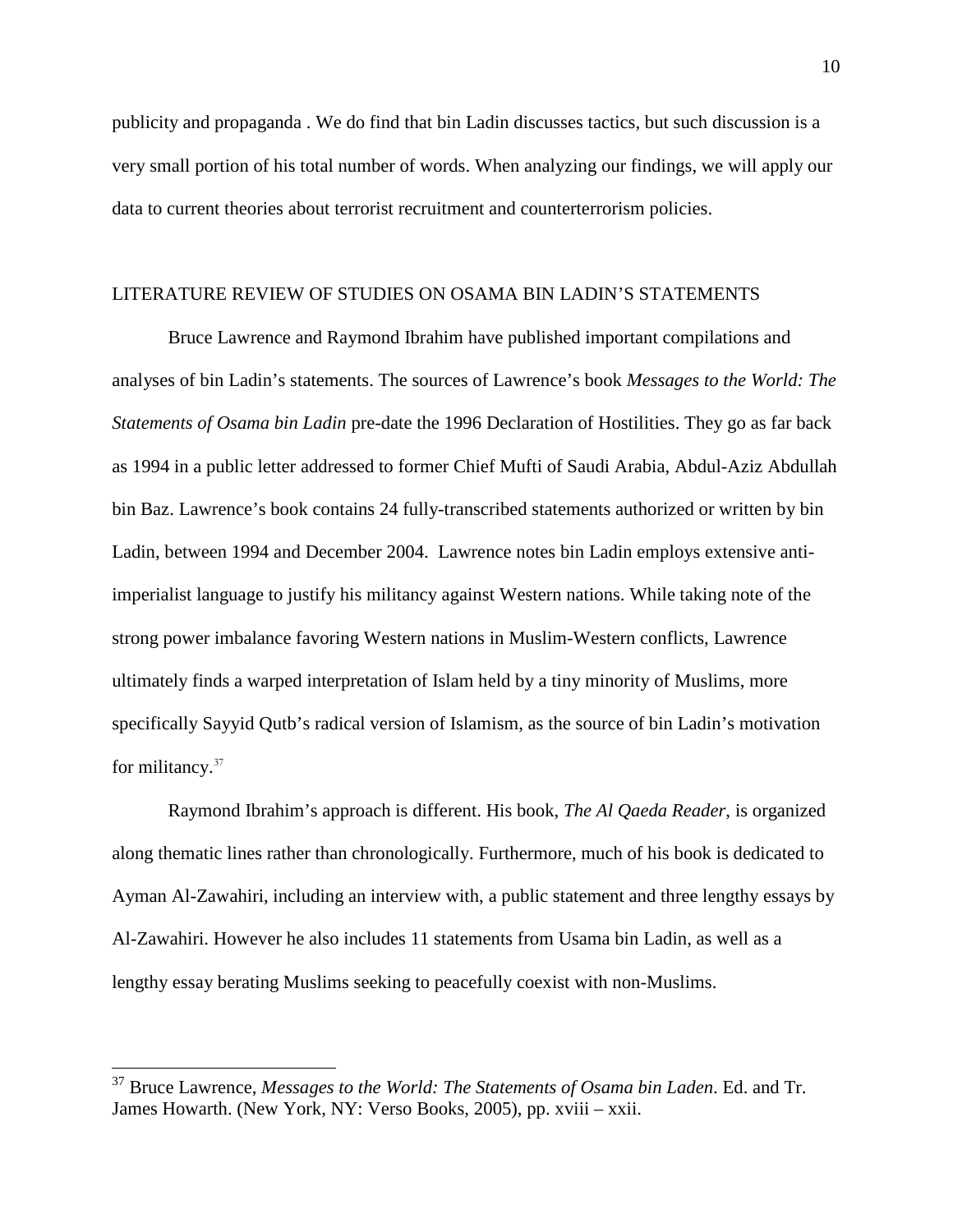Ibrahim claims Al-Qa'ida has two separate messages for two separate audiences— Muslim and non-Muslim Westerners. Without providing systematic statistical evidence, he asserts:<sup>38</sup>

Al-Qaeda plays less on anger at the West for specific grievances in most of its literature than on religious sentiments inherent in Islamic doctrine. The propaganda messages are clearly designed for a Western audience, which by nature is more receptive to concise—and emotional arguments.

The nature and purpose of these different messages is explained in his Preface, where:<sup>39</sup>

…most of their [Al-Qa'ida's] writings and speeches neatly fit into two genres—religious exegesis, meant to motivate and instruct Muslims, and propagandist speeches, aimed at demoralizing the West and inciting Muslims to action.

Our research is not psychoanalytical, and we make no effort to determine bin Ladin's personal motivations for militancy. Instead we analyze what he is saying to his audiences. Understanding of which kind of messages he uses to gain and maintain support for himself and his organization is important to policymakers and analysts seeking to counter bin Ladin's influence and improve relations with Muslim-majority countries.

## RESEARCH METHODOLOGY AND DEFINITION OF TERMS

As Scheuer argued in his interview with *Newsweek*, Western policy toward Muslimmajority states that keeps its citizens politically and economically repressed is bin Ladin's *cause célèbre*. Similarly, terrorism expert Brynjar Lia finds al-Qa'ida's resonance with Muslims is due to three key reasons, the first being an effective core message:  $40$ 

<sup>38</sup> Raymond Ibrahim, *The Al Qaeda Reader*, Ed. and Tr. (New York, NY: Doubleday, 2006), p. 6.

 $\frac{39}{39}$  Ibid., p. xii.

<sup>40</sup> Brynjar Lia, "Al-Qaida's Appeal: Understanding its Unique Selling Points." *Perspectives on Terrorism*, Vol. 2, No. 8, (May 2008), p. 3.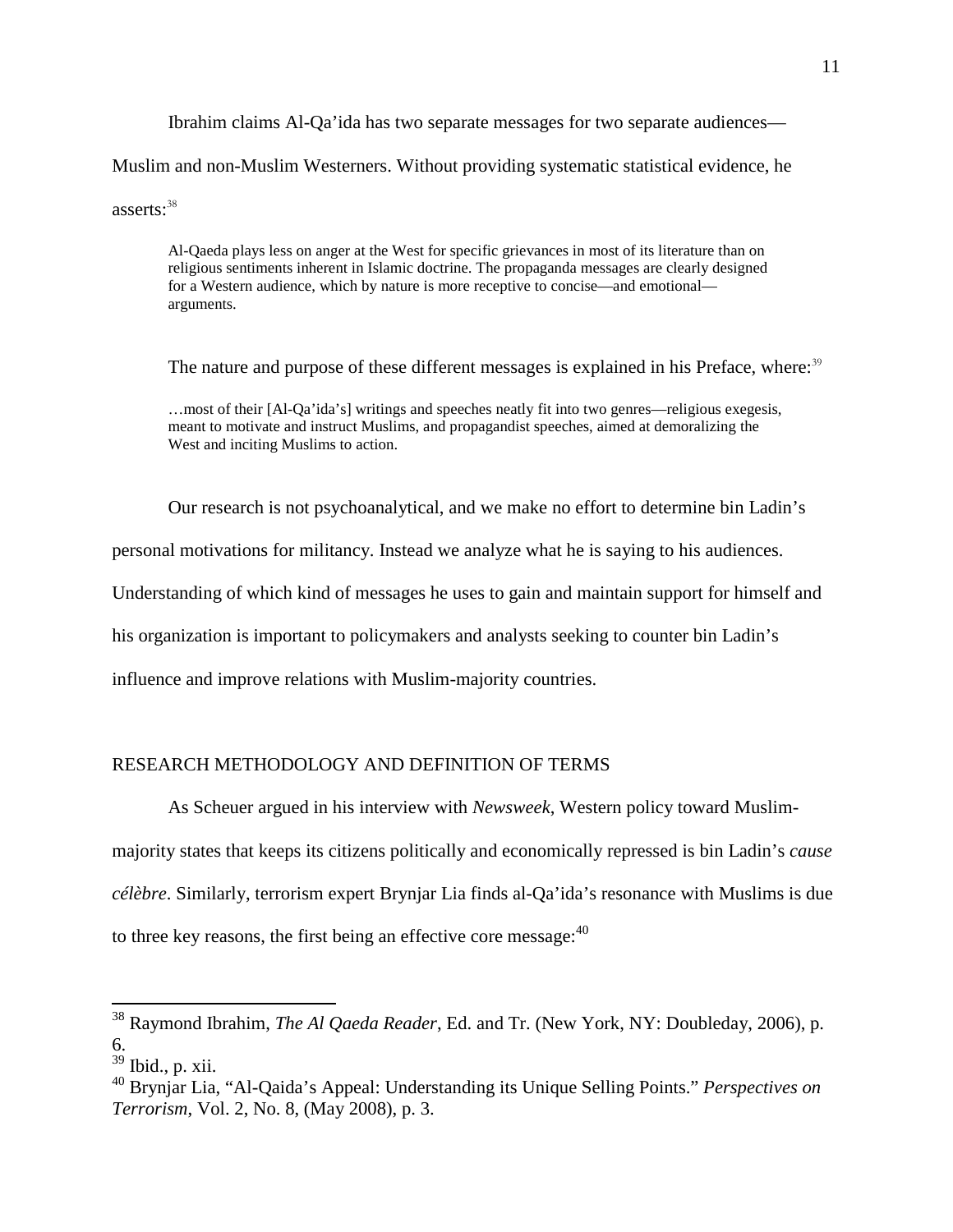…al-Qaida has consistently rallied its followers around a simple populist pan-Islamic message, which is that "Islam is under attack," militarily, religiously, and economically. Al-Qaida focuses almost exclusively on the foreign or "crusader" occupation of Muslim land, foreign desecration of Islam's holiest places, and foreigners plundering the Islamic world's natural resources, especially oil.

We test Scheuer and Lia's assertions. Specifically, we ask, "Does Usama bin Ladin invoke policy grievances more often than religion to justify his belligerency," and to what degree does this change by intended audience?

In March 2008 we conducted a pilot study, compiling as many of bin Ladin's fully transcribed, English-translated, statements publically available on the Internet since 9/11. We analyzed ten statements, dating from October 7, 2001 to January 19, 2006. Our initial results found Usama bin Ladin devoted a preponderant portion of words, 45.4% of our sample, discussing past and present policy grievances, and significantly less time, 9.9% employing religious justifications to justify his militancy. $41$ 

In this paper we expand our dataset to 41 fully transcribed and English-translated statements attributed to Usama bin Ladin dated between 1996 and 2009. We chose this time period because it spans from the year when Usama bin Ladin issued his "Declaration of War" against the United States, Western states and allied Muslim-majority states to the present. We focus solely on the statements of Usama bin Ladin, rather than other Muslim militant leaders. We analyze his statements from the perspective of political analysts who assume Usama bin Ladin adheres to a mix of religion and political ideology.<sup>42</sup> Therefore, our focus is on the political

<sup>&</sup>lt;sup>41</sup> Imad-ad-Dean Ahmad and Alejandro J. Beutel, "U.S. Foreign Policy, Not Islamic Teachings, Account for Al-Qaeda's Draw." *The American Journal of Islamic and Social Sciences*, Vol. 25, No. 3, (April 2008), pp. 147-151.

<sup>&</sup>lt;sup>42</sup> On Al-Qa'ida's mix of religion and political ideology, see: Assaf Moghadam, "The Salafi-Jihad as a Religious Ideology." *CTC Sentinel*, Vol. 1, No. 3, (February 2008), pp. 14-16.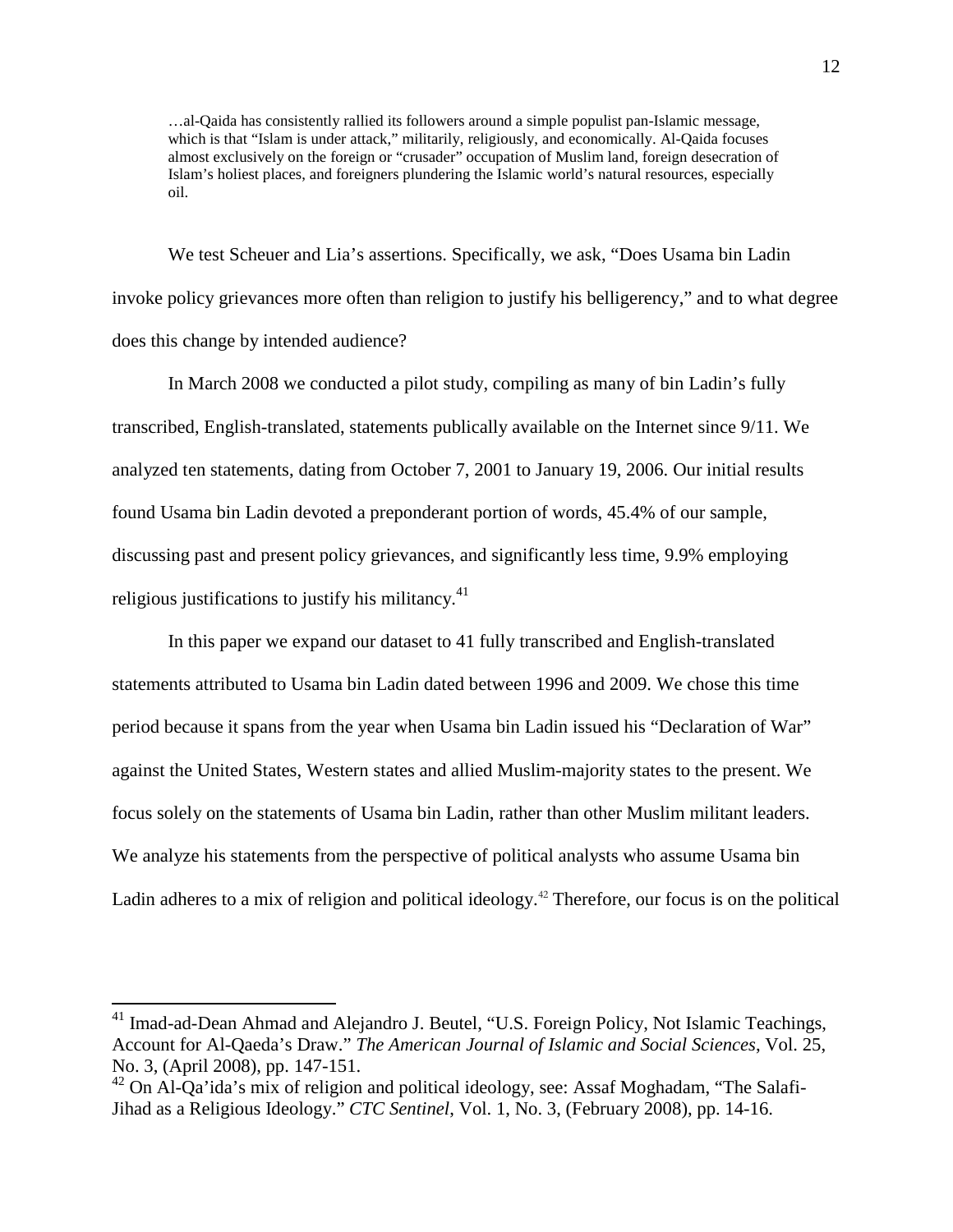and religious aspects of his statements.<sup>43</sup> It is outside the scope of this paper to analyze the rhetorical and literary aspects of bin Ladin's statements that may have additional persuasive impact on a target audience.<sup>44</sup>

Though bin Ladin is not considered to be the most influential Muslim militant theorist or strategist,<sup>45</sup> nor is he considered by American and British intelligence agencies to be the operational commander of Al-Qa'ida anymore (Ayman Al-Zawahiri is),<sup> $46$ </sup> we believe his iconic status as the symbol of violent opposition to the "Far Enemy" makes his propaganda statements worthy of study. Muslims and some non-Muslims regard him as a charismatic individual based on accounts of his supposedly humble and pious lifestyle<sup> $47$ </sup> and undisputed eloquence.<sup> $48$ </sup> Furthermore, his alleged role in the 1998 embassy bombings and the attack on the USS Cole and 9/11 attacks make him perhaps the most well-known terrorist personality around the world. These factors would make him a highly influential and effective media personality.

Though our study is systematic, it is not exhaustive. There are other statements yet to be discovered by researchers. Also, some attributed statements are not publicly available because

<sup>46</sup> Tim Shipman, "Bin Ladin Sidelined as Al-Qaeda Threat Revives." *Sunday Telegraph*, September 17, 2007, http://www.telegraph.co.uk/news/worldnews/1563287/Bin-Ladin-sidelinedas-al-Qa'ida-threat-revives.html (Last accessed 4/30/09); Craig Whitlock, "Ayman al-Zawahiri." *Washington Post*, N.d., http://www.washingtonpost.com/wp-

<sup>43</sup> Klaus Krippendorff, *Content Analysis: An Introduction to Its Methodology*. (Thousand Oaks, CA: Sage Publications, 2004), p. 24.

<sup>44</sup> Lawrence, *Messages to the World*, pp. xvi-xvii.

 $45$  For an empirical study supporting this point, see: William McCants and Jarret Brachman, *Militant Ideology Atlas*, (West Point, NY: Combating Terrorism Center, 2006), p. 9.

srv/world/specials/terror/zawahiri.html (Last accessed 6/3/09).

<sup>47</sup> Michael Scheuer, *Imperial Hubris: Why the West is Losing the War on Terror*. (Washington, D.C.: Brassey's Inc., 2004), pp. 118-123.

<sup>48</sup> Bernard Haykel, "Osama bin Ladin: Islamic Bard of Terror." *Japan Times*, July 23, 2008, http://search.japantimes.co.jp/cgi-bin/eo20080723a2.html (Last accessed 6/3/09); Bruce Lincoln, "The Rhetoric of Bush and bin Ladin.," (University of Chicago Digital Archives, 2002),

http://fathom.lib.uchicago.edu/1/777777190152/ (Last accessed 6/3/09); Susan Sachs, "Bin Ladin Finds his Audience." *New York Times*, October 9, 2001, http://www.sfgate.com/cgibin/article.cgi?f=/c/a/2001/10/09/MN205073.DTL (Last accessed 6/3/09).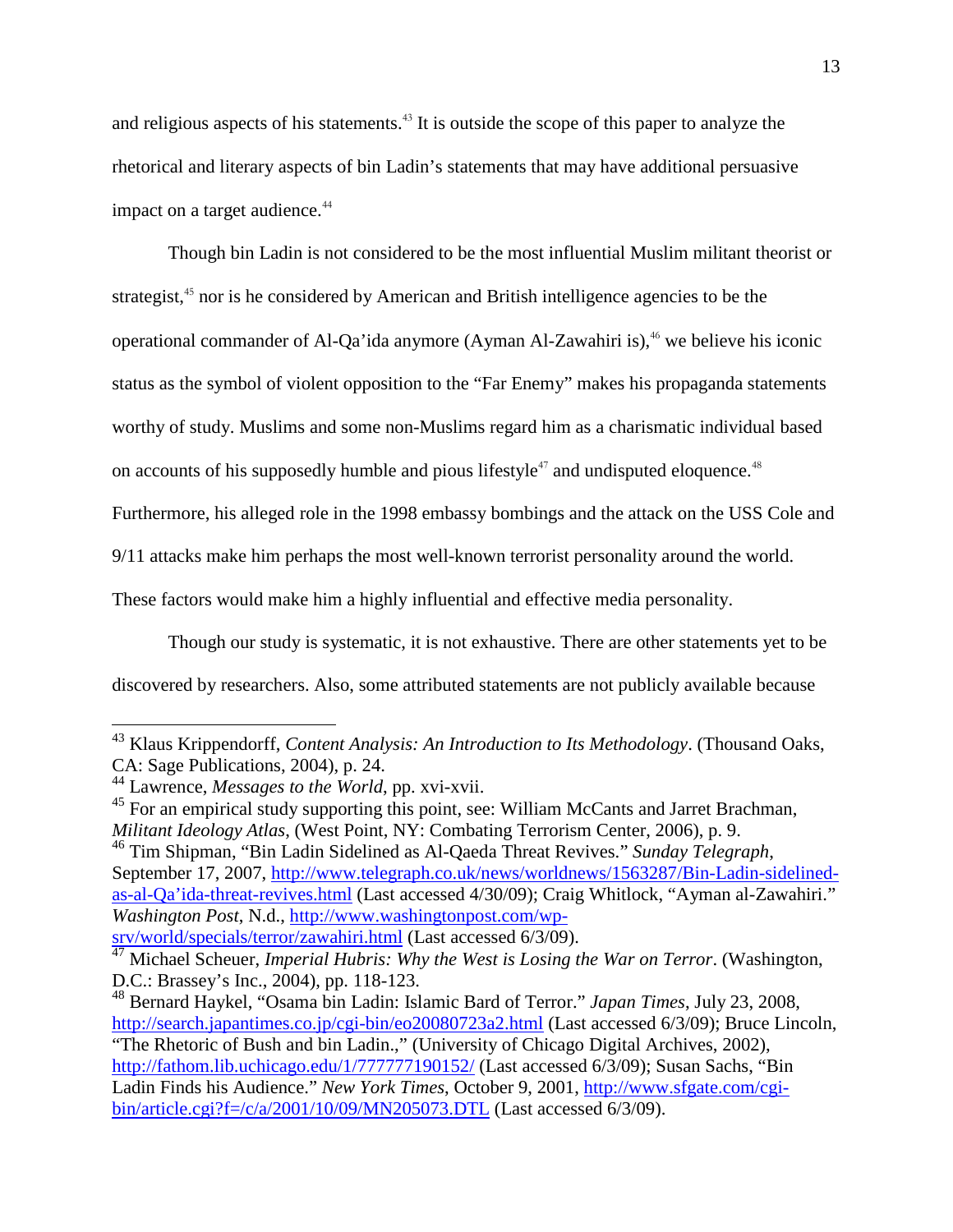sources quickly change. For instance, terrorist or terrorist-sympathetic websites are frequently shut down but quickly reset themselves under different addresses.<sup>49</sup> In other instances access to primary source material is limited due to deliberate efforts to block information gathering. Password requirements are a significant issue with terrorist or terrorist-sympathetic websites $^{50}$ while government agencies, like the Open Source Center, have additional security requirements. $51$ 

Our paper focuses on a textual content analysis of bin Ladin's statements. By "text" we mean transcribed words. While we recognize the concept of "text" in media literacy includes, "…written or spoken words, pictures, graphics, moving images, sounds, and the arrangement or sequence of all of these elements,"<sup>52</sup> for the sake of methodological focus, we limit ourselves to transcribed words. We then classified sections of each statement we believed fit into certain predetermined categories.

We do not analyze accompanying visual imagery in any of the statements for three reasons. First, our methodological focus is on text. Second, most media produced by Muslim

<sup>49</sup> James D. Zirin, "Taking Down Terrorist Websites." *Washington Times*, October 29, 2007, http://www.homelandsecurityus.net/Electronic%20Jihad/taking\_down\_terrorist\_web\_sites.htm (Last accessed 6/3/09); Steve Coll and Susan B. Glasser, "Terrorists Turn to the Web as Base of Operations." *Washington Post*, August 7, 2005, p. A1; Mark Burgess, "Policing Terrorism on the Internet." *Center for Defense Information*, December 18, 2007, http://www.cdi.org/friendlyversion/printversion.cfm?documentID=4162 (Last accessed 6/3/09); Thomas, "Al-Qaeda and the Internet: The Dangers of 'Cyberplanning.'" p. 115.

<sup>50</sup> For instance, see: Rogan, "Al-Qaeda's Online Media Strategies," p. 10.

<sup>&</sup>lt;sup>51</sup> See the U.S. government's Open Source Center website at: **www.opensource.gov**. Also see: Noah Schachtman, "Open Source Intel Rocks – Sorry, It's Classified." *Wired.com*, September 17, 2008, http://www.wired.com/dangerroom/2008/09/download-hayden/ (Last accessed 6/3/09); Shaun Waterman, "Analysis: Classifying Open Source Intel?" *United Press International*, September 16, 2008,

http://www.spacewar.com/reports/Analysis\_Classifying\_open\_source\_intel\_999.html (Last accessed 6/3/09); Steven Aftergood, "Open Sources Get Closed at CIA." *Secrecy News*, October 6, 2005, http://www.fas.org/sgp/news/secrecy/2005/10/100605.html#3 (Last accessed 6/3/09). <sup>52</sup> "Text and Subtext." New Mexico Media Literacy Project,

http://www.nmmlp.org/media\_literacy/text\_subtext.html, (Last accessed 6/3/09).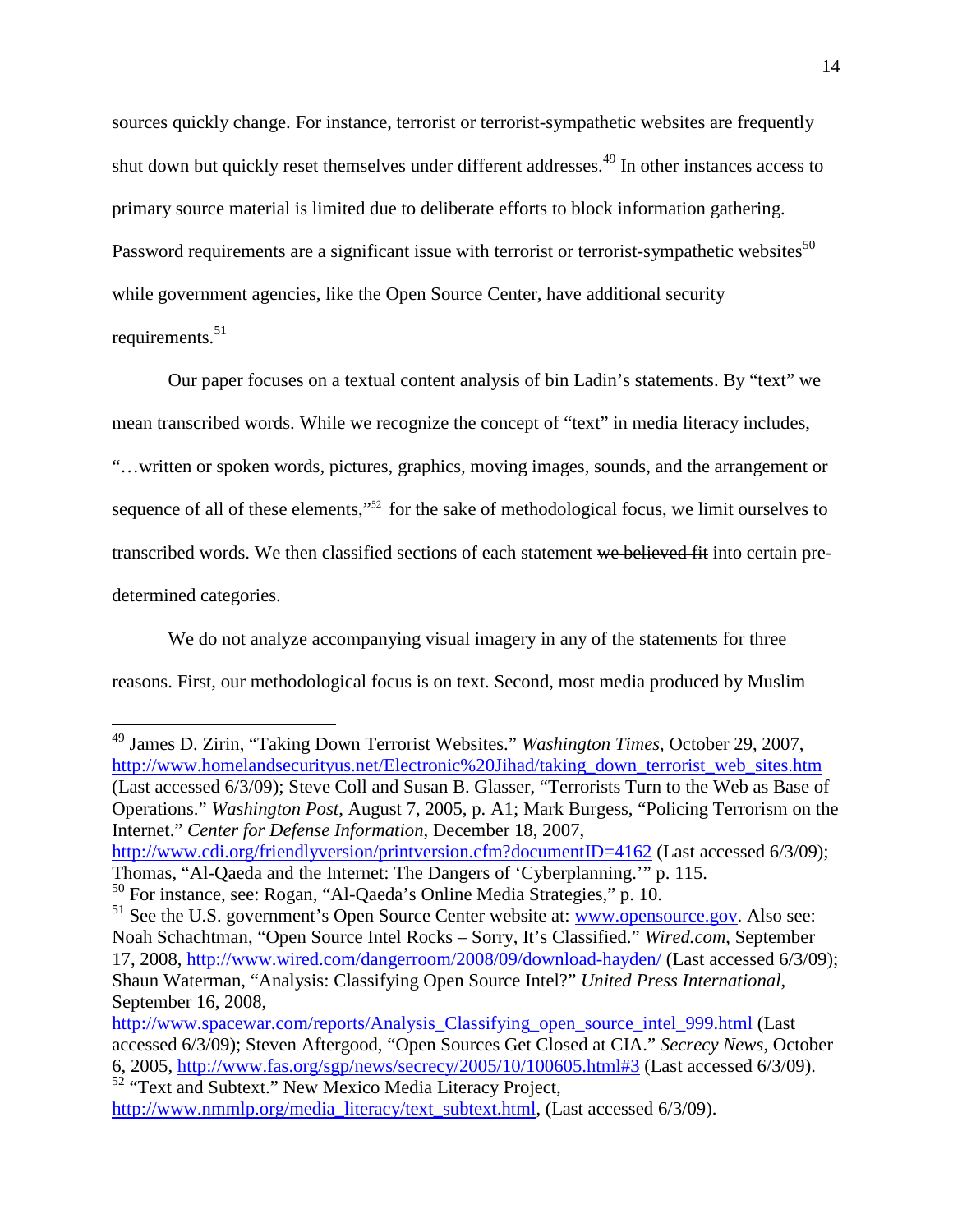militants are written texts.<sup>53</sup> Third, words (including in their written form) convey bin Ladin's core message to its audience. Various other forms of communication, like visual imagery (depending on the imagery used), may enhance the persuasiveness of a message.<sup>54</sup> but they do not constitute it.<sup>55</sup>

We have designed the methodology to be both objective<sup>56</sup> and systematic.<sup>57</sup> In compiling the total number of words in each transcribed statement explanatory words in parentheses "( )" and/or brackets "[ ]" were removed to stick to a more "literal" English translation of bin Ladin's words. We also removed any possible titles of subsections within the body of the texts to ensure the word count would not be accidentally skewed. Otherwise ambiguous or neutral statements are classified according to the context of the sentiment of the paragraph in which they appear, when that sentiment is unambiguous. Furthermore, as already stated, for the quantitative analysis

<sup>53</sup> Rogan, "Al-Qaeda's Online Media Strategies," p. 55; Daniel Kimmage, "The Al-Qaeda Media Nexus: The Virtual Network Behind the Global Message." (Washington D.C.: Radio Free Europe/Radio Liberty, March 2008), pp. 1, 19.

<sup>54</sup> Tessa Jolls and Elizabeth Thoman, *Literacy for the 21st Century: An Overview and Orientation Guide to Media Literacy Education.* (Malibu, CA: Center for Media Literacy, 2008), p. 56; Punam Anand Keller and Lauren G. Block, "Vividness Effects: A Resource Matching Perspective." *Journal of Consumer Research*, Vol. 24, (December 1997), pp. 295-304. For an empirical critique of the enhanced persuasiveness of visual imagery with messaging, see: Shelley E. Taylor and Suzanne C. Thompson, "Stalking the Elusive 'Vividness' Effect." *Psychological Review*, Vol. 89, (March 1982), pp. 155-181.

<sup>&</sup>lt;sup>55</sup> Jolls and Thoman devise their media literacy curriculum by separating words from other nonverbal, non-written forms of communication, see: Jolls and Thoman, *Literacy for the 21st Century*, pp. 56, 58, 62.

<sup>&</sup>lt;sup>56</sup> Objective because "...each step in the research process must be carried out on the basis of explicitly formulated rules and procedures."See Ole R. Holsti, *Content Analysis for the Social Sciences and Humanities*. (Reading, MA: Addison-Wesley, 1969), p. 3.

<sup>&</sup>lt;sup>57</sup> Systematic because "...the inclusion and exclusion of content or categories is done according to consistently applied rules." Ibid, p. 4. This not only includes possible evidence contrary to our thesis (to guard against bias), but also means defining categories that include such contrary evidence in order to quantify it.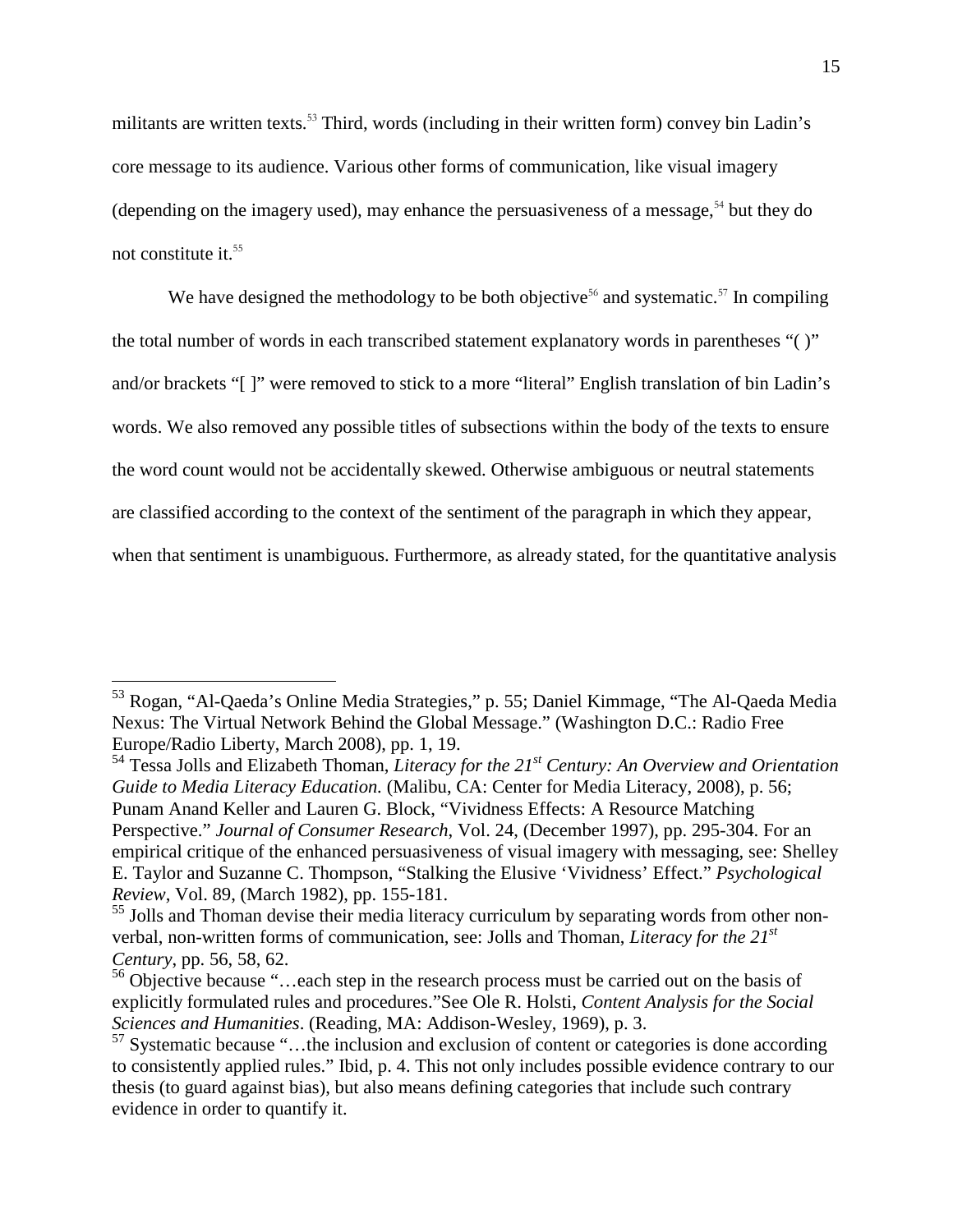we limited ourselves to analyzing the "manifest" content. We probe for more latent meanings in our "analysis of findings" section.<sup>58</sup>

We classify the semantic content of the text into seven categories:

- 1. **Strategy**: Discussing the use of certain tactics and/or strategies against enemies
- 2. **Policy Grievance-based Justification for Militancy**: Examples include "the Zionist occupation of Palestine," "the Crusader forces in Iraq," "the disbelieving [*kafir*] American forces killing our women and children," etc.
- 3. **Customary/Formal Usage of Religious Themes**: Religious phrases, typically at the opening and closing of statements such as, "In the Name of God, The Compassionate, The Merciful" or a *Qur'anic* quote at the beginning or end of a statement
- 4. **Religious Justification for Militancy**: Making religious arguments to justify attacking civilians and military forces. This includes scriptural justification (*Qur'an* and sayings of the Prophet Muhammad [*hadith*]), religious scholars' religious rulings (*fatwas*), or asserting religious obligation such as, "it is a religious duty to join the jihad."
- 5. **Non-militant Religious Appeal**: This is boosting morale, whipping up Muslims through references to their religious *identity* (rather than *piety*) or trying to degrade the morale of enemy or convert them to Islam. Some hypothetical examples are "O lions of Islam, join the jihad," "You are the descendants of (insert names of Companions of the Prophet)," You Americans/Europeans/Westerners are immoral; come to Islam and leave your disbelief," "Your disbelief has caused your suffering," etc.
- 6. **Ambiguous**: These are cases in which religious justification and policy-grievance justification are mixed and there is no context to clearly resolve the ambiguity. A

<sup>58</sup> Ibid. pp. 12-13.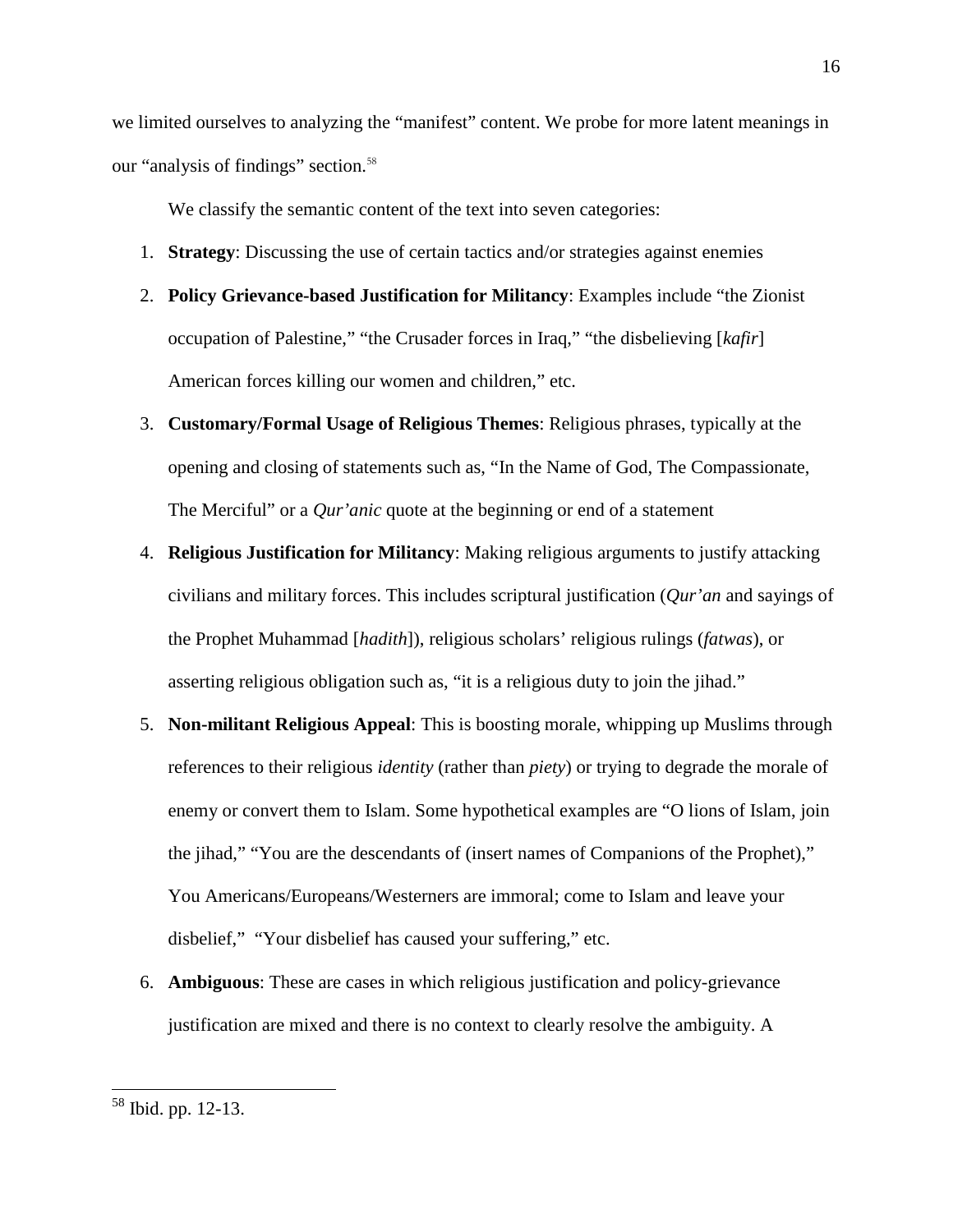hypothetical example is "It is the religious duty of every Muslim to liberate Jerusalem from the Zionist occupation." Another is "The regime must be fought for its apostasy of replacing shari'a with man-made laws."<sup>59</sup> Otherwise ambiguous statements are classified as Religious Justification or Policy justification, based on the context of the sentiment of the paragraph in which they appear, when that sentiment is unambiguous

7. **Other:** Anything not covered by the preceding categories. Examples include boasting of accomplishments, degrading enemy morale through non-religious, non-policy-centered rhetoric, etc.

A summary of the database is provided in the Appendix. The texts are described by the date, the number of words, the medium distributing the communication, and the intended audience. Intended audience is broken down into four categories: **Muslim** (in general), **Irhabi** (those engaged in terrorist activities), **Western** (non-Muslim) and **General** (both Muslim and non-Muslim audiences). In the last column of the Appendix we introduce a parameter called the "**Justification Index (JI)**," which is simply the number of words devoted to policy-grievance justification divided by the number devoted to religious justification in a given statement. Statements containing twice as many policy-justificationpolicy-justification to religiousjustification words will be have JI rating of 2. On the other hand, statements containing half as many policy-to-religious justifications will have a 0.5 JI. The higher the justification index, the

<sup>&</sup>lt;sup>59</sup> The policy component of this latter example lies in the fact that such changes in laws and legal institutions were forcibly imposed on the society during colonial and immediate post-colonial periods of Muslim history. See: Wael Hallaq, "Juristic Authority vs. State Power: The Legal Crises of Modern Islam." *Journal of Law and Religion*, Vol. 19, No. 2 (2003-2004), pp. 243-258. If the context of such a statement unambiguously refers to that imposition on an unwilling populace, the sentence would be classified as policy-motivated, but if in the context of a call to institute a particular interpretation of Islamic law through the coercive power of the state, then it would be classified as a religious justification.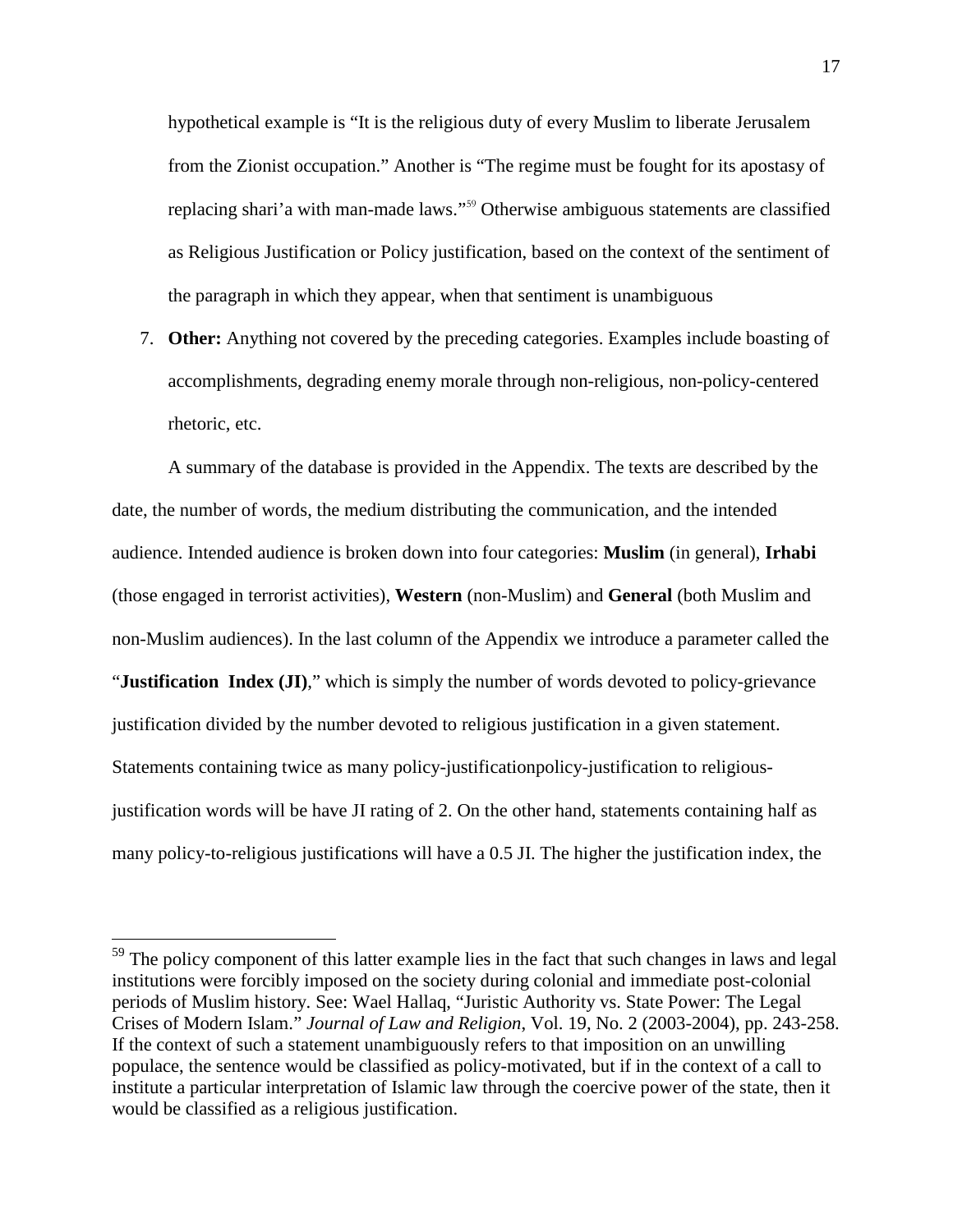greater the reliance on policygrievances to justify actions. A JI over 1.0 indicates a preference for policy justifications while a JI under 1.0 indicates a preference for religious justifications.

Another important term to define is "terrorism." Trying to build a consensus for an objective definition of terrorism is difficult because of the subjectivity introduced by considerations of ideology, politics, and power.<sup>60</sup> Nevertheless, in order to provide analytical clarity of bin Ladin's militancy and U.S. policy responses, we define terrorism as: $61$ 

*premeditated violence perpetrated against noncombatant civilian targets in order to create a climate of terror to advance the perpetrators' political aims.*

Finally we adopt *The New Penguin English Dictionary* definition of "medium" as "a channel or means of communication."<sup>62</sup>

#### *A Word About Audiences*

It is impossible to know empirically and with exact certainty to which audience bin Ladin intends to direct a particular message. Sometimes the media source is not a good indicator of the audience, especially when it comes from an Internet-based source like Al-Qa'ida's own independent media production, Al-Sahab. One must also assume that terrorists know that, even if they address one audience, they will be heard by other audiences due to advances in communications technologies, especially. At the very least, terrorist websites are likely to have a

<sup>&</sup>lt;sup>60</sup> David J. Whittaker, *The Terrorism Reader*. Ed. 2<sup>nd</sup> edition. (Routledge: New York, NY, 2003), pp. 4-13.

<sup>&</sup>lt;sup>61</sup> Imad-ad-Dean Ahmad, "A Plea for a Consistent Definition of Terrorism," Minaret of Freedom Institute Blog, Entry posted August 15, 2007, http://blog.minaret.org/?p=394 (Last accessed 6/3/09).

<sup>62</sup> *The New Penguin English Dictionary*. Ed. Robert Allen. (Penguin Books: New York, NY: 2000).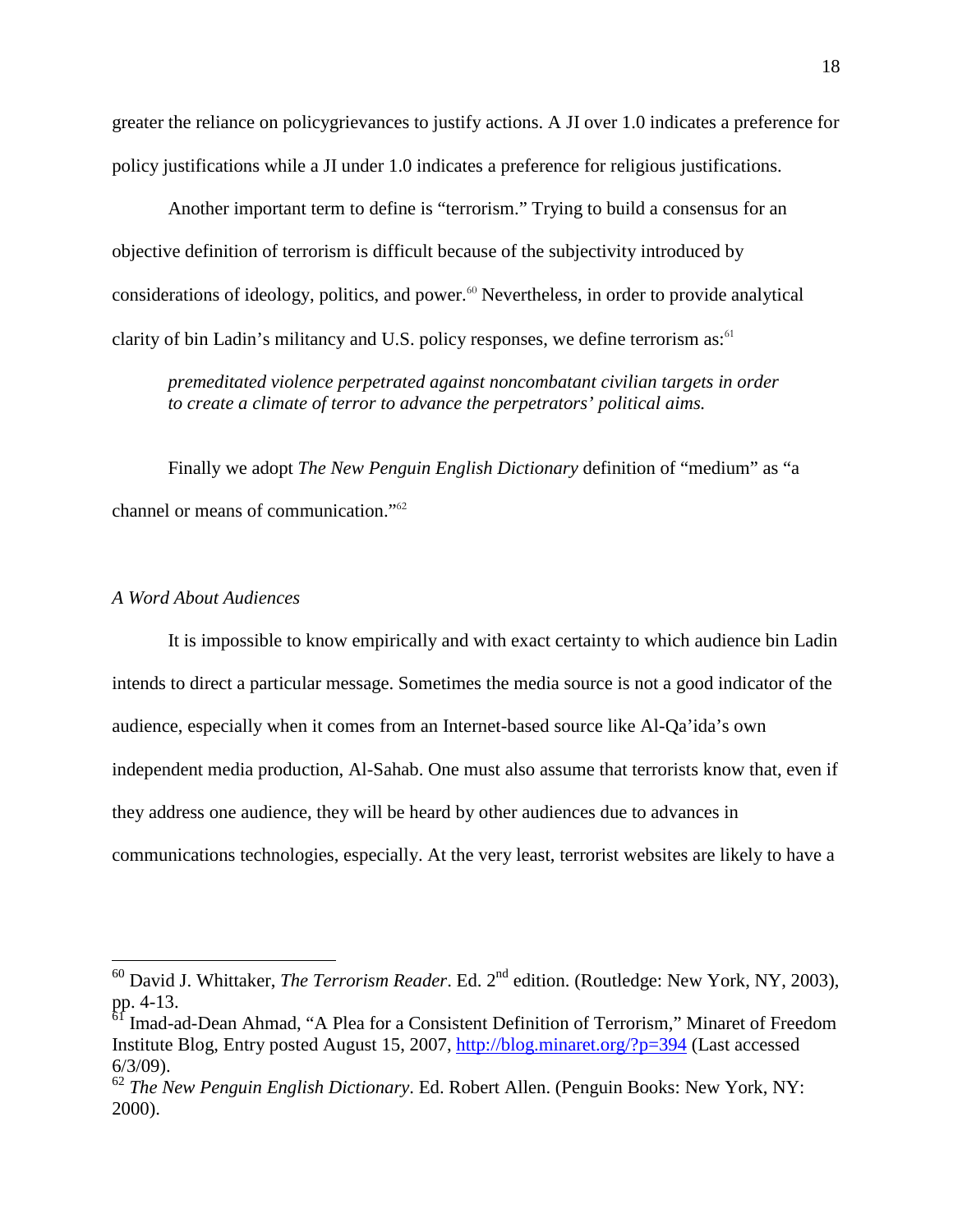Western audience of national intelligence agencies, non-public security organizations, and academic observers.

Further, terrorists may be deliberately reaching out to multiple audiences, even if at face value they address only a single audience. Bin Ladin and other terrorists will frequently explicitly state their target audience, such as "To the People of the United States" or "To the Ummah." However, as Rogan notes, "… messages with such titles may also contain material intended for other audience segments, and in many cases, the target audience consequently appears different than that communicated in the title."<sup>63</sup>

In our dataset we come across two cases where bin Ladin clearly addresses multiple audiences. The first example is December 29, 2007, which is classified as addressed to Irhabis. However despite the majority of the statement being directed to this specific group, certain portions of the text are also clearly addressed to a broader Muslim audience. The second example is March 1, 2009, which is classified as targeting broader Muslim audiences, but certain portions of the statement are specifically address to Irhabis.

Former FBI counterterrorism instructor Michael German goes a step further than Rogan's analysis. He argues that whenever bin Ladin tries to make some kind of reconciliatory gesture or offers a ceasefire toward Western audiences, it is merely a façade. The purpose of such empty measures is not to enter into negotiations with Western governments—which he knows they will reject. His offers are really aimed at other terrorists, ideological sympathizers, and fellow Muslims, to make himself look like the reasonable party and the Westerners as implacable aggressors.<sup>64</sup>

<sup>63</sup> Rogan, "Al-Qaeda's Online Media Strategies," p. 107.

<sup>64</sup> Michael German, *Thinking Like a Terrorist: Insights of a Former FBI Agent.* (Washington, D.C .: Potomac Books, 2007), p. 102.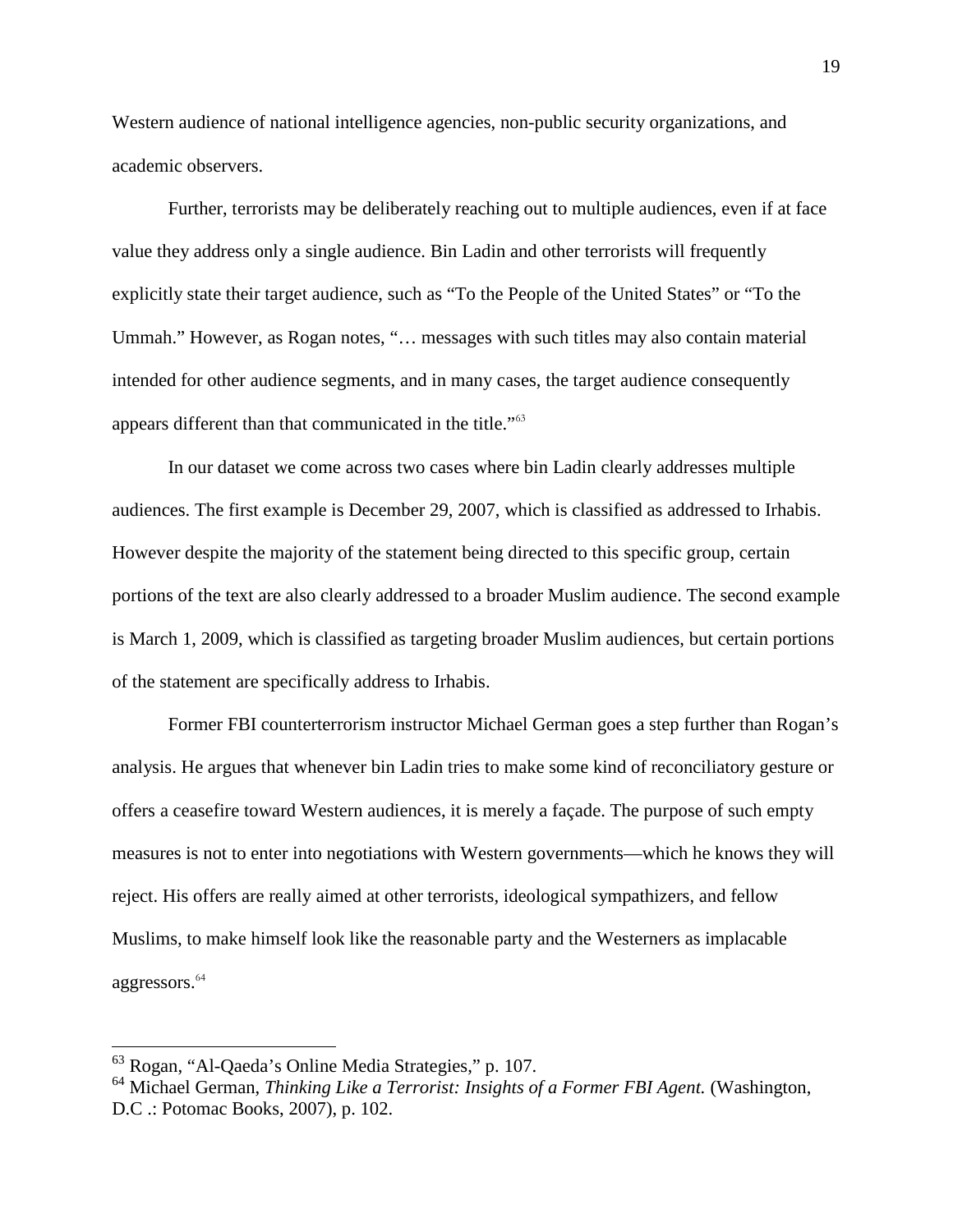Notwithstanding these complications, we use two methods to determine to whom bin Ladin is speaking. In some cases bin Ladin names his audience in the document, a "face value" indicator of whether or not he says his message is directly at a specific group of people. Absent that, we look at the source and see what audience the media primarily reaches. This is applicable mostly to certain regional newspapers and television stations, though not to all.<sup>65</sup> In most cases these two methods not only yield indications consistent with one another, but also with other indicators within the text.

#### *Differentiating Between Religious Appeal and Religious Justification*

Central to our method of analyzing bin Ladin's statements is making a distinction between religious appeal and religious justification. The difference between these can be summarized in the following hypothetical scenario:

Three people meet on the street, one poor and the other two rich. All three are Christians. The poor man needs money to feed himself and his family.

He approaches the first rich person and asks, "Ma'am, as my sister in Christ, can you please spare my family and me a dollar for some food?" The poor man then approaches the second person and asks, "Sir, our Lord taught 'If thou wilt be perfect, go and sell that thou hast, and give to the poor, and thou shalt have treasure in heaven...<sup>66</sup> Can you please spare a poor man and his family some change for food?"

<sup>&</sup>lt;sup>65</sup> In our database, the notable exceptions were Al-Quds, Al-Arabi, and Al-Jazeera (Arabic), all threeof which have a Pan-Arab slant and are believed to have a significant non-Arab, non-Muslim Western audience.

<sup>&</sup>lt;sup>66</sup> Matthew 19:21, The Holy Bible, King James Version, http://bible.cc/matthew/19-21.htm (Last accessed 6/12/09).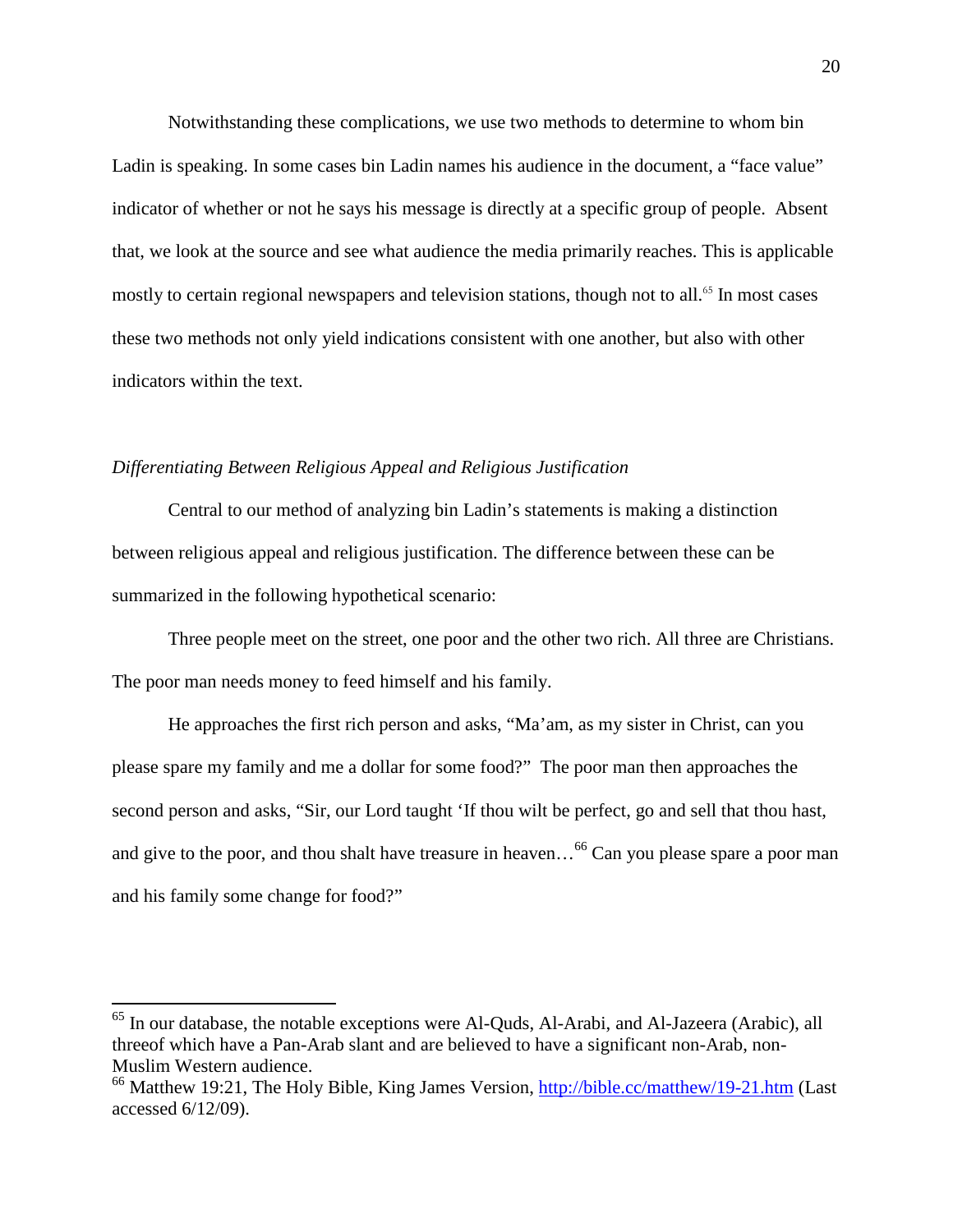The first scenario is what we define as "religious appeal." The poor man invokes a shared religious *identity*, to persuade the rich woman to give him and his family money. The second scenario is what we define as "religious justification." Rather than invoking shared religious affiliation, he directly cites Biblical teaching to persuade the rich man to give him money, based on the rich man's religious *piety*.

One might make the following objection to our distinction between religious justification and religion appeal. Consider two people standing before a television camera. One is a layman and the other a bishop. Both talk only about the country's tax policies to a religious audience. Both deliver the exact same speech, verbatim. It is more likely the bishop will persuade the audience rather than the layman. In this case, one might argue a distinction between religious appeal and religious justification is pointless.

We find such a counterexample unpersuasive for several reasons. First, whether or not a person stands before his audience as a layman or a bishop, it does not change the *content* of his statement, which is the subject of our investigation. The person is still talking about tax policy, not religious issues.

Second, while the greater credibility of a bishop over a layman involved both religious appeal and religious authority, Bin Ladin is not a religious cleric. While he does invoke a claim of religiosity that has some popular appeal, it does not change the fact that he lacks religious scholarly credentials on which the counterexample depends.<sup> $67$ </sup> In fact, this has been a weakness that both mainstream clerics<sup>68</sup> and even other fundamentalists<sup>69</sup> have used to criticize bin Ladin.

<sup>67</sup> Noah Feldman, "Becoming bin Laden," *New York Times*, February 12, 2006, http://www.lawandsecurity.org/get\_article/?id=45 (Last accessed 6/3/09);

<sup>68</sup> For instance, see: "Coming Together," *Economist*, July 28, 2005, http://ammanmessage.com/index.php?option=com\_content&task=view&id=52&Itemid=64 (Last accessed 6/3/09).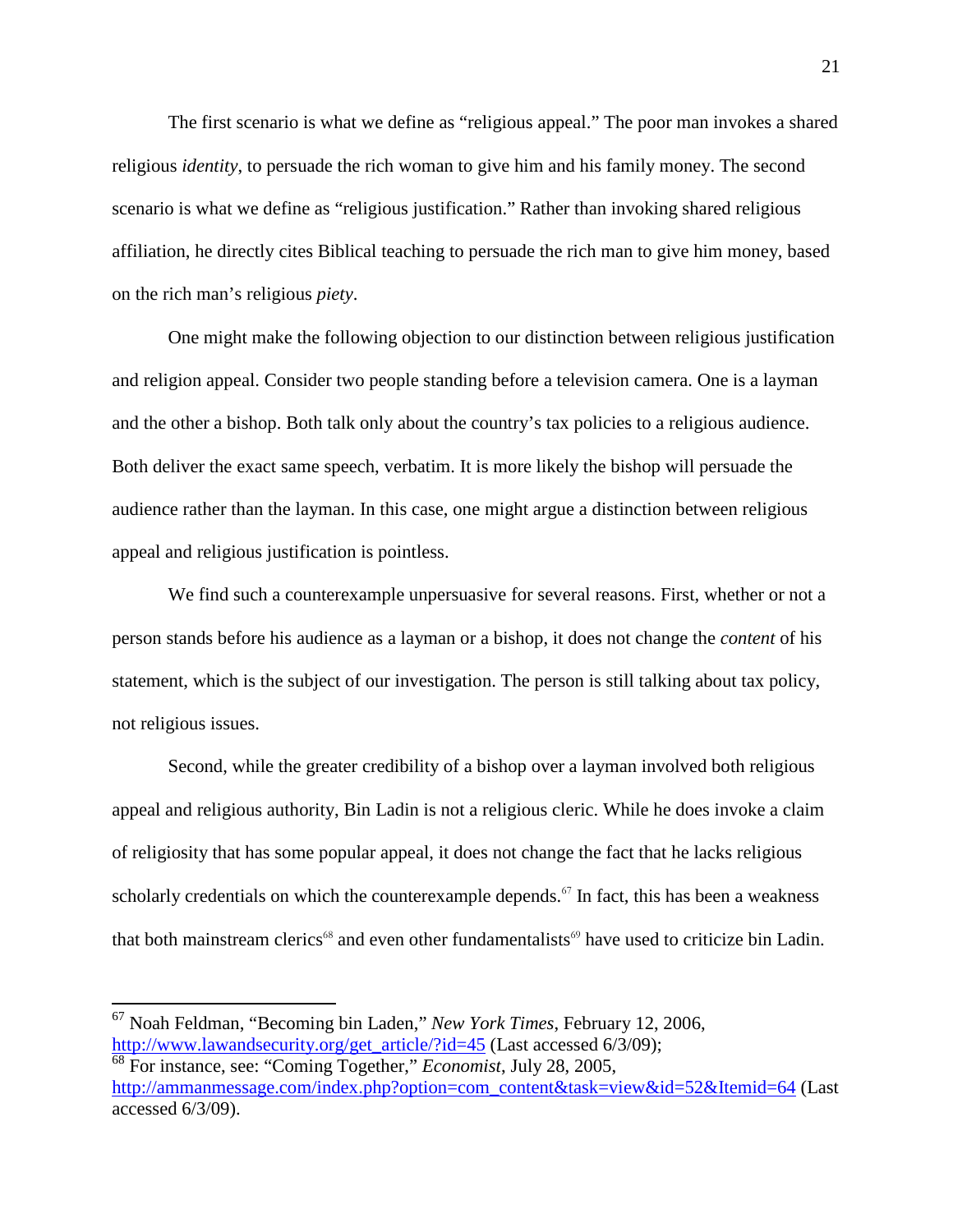Third, any religious appeal bin Ladin may make, whether by his persona, or in the content of his statements, is functionally distinct from the persuasive nature of religious (or policy) justifications. Bin Ladin is not addressing questions of tax policy, but of personal risk of life and death in this world and, according to Islamic beliefs, even more extreme consequences in the hereafter.<sup>70</sup> One choosing to undertake a morally ambiguous and physically hazardous action, like bin Ladin's cause, will need a strong justification for doing so. Justifications, rather than mere appeal, are needed to answer questions like "Why should I die in fighting in a foreign land?," "Where does it say in Islam I should kill the infidels?," "What will happen to me if I die while fighting?" before people will commit themselves to a cause that is risky to their physical and spiritual well-being.

#### *The Results*

Our research covered 41 statements dated from 1996 to 2009 and totaling 113,846 words. Overall, we found Usama bin Ladin spoke about policy grievances the most, 36% of the time. Next came "other" at 18%, followed by religious justification and religious appeal, evenly split at 17% each. This means the ratio of policy grievance-justifying language to religion-based justifying language is slightly more than 2 to 1, that is, the Justification Index is slightly in excess of 2.0.

<sup>69</sup> They include figures like Saudi Scholar Muhammad Ibn Hadi al-Madkhali and the nowdeposed Taliban leader Mullah Omar. See: "Taliban Annuals bin Laden Fatwas Against U.S." *IslamOnline.net*, June 17, 2001, http://www.islamonline.net/english/News/2001- 06/19/article14.shtml (Last accessed 6/3/09); Abul-Hassan Malik, *In Defense of Islam*. (Toronto, ON: TROID Publications, 2002), p. 97.

<sup>70</sup> For instance, see: Sherman A. Jackson, "Domestic Terrorism in the Islamic Legal Tradition." *Muslim World*, Vol. 91, No. 3/4, (Fall 2001), p. 193-211.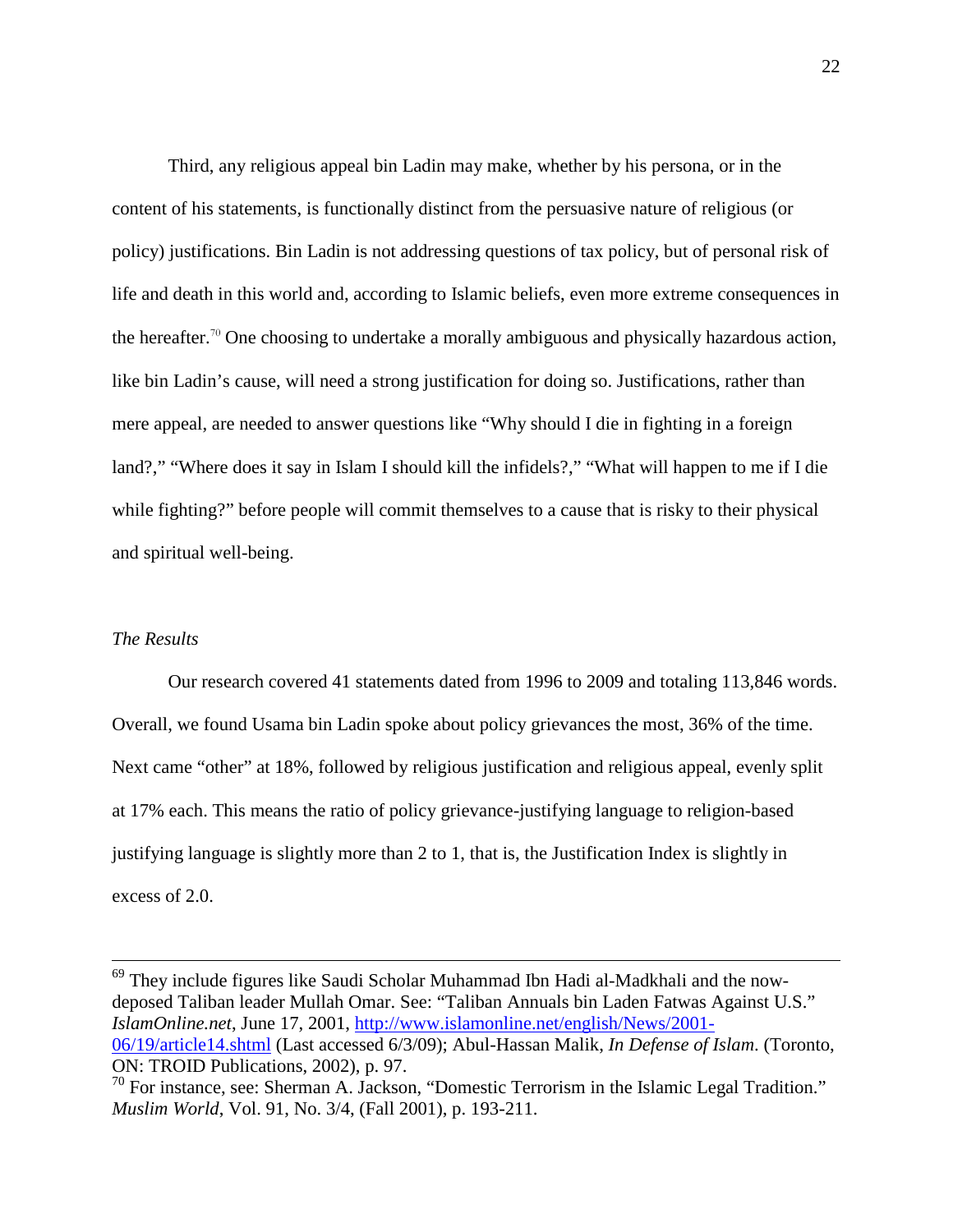

We then broke down our findings by audience. The majority of bin Ladin's statements appear to be addressed to Muslims in general (16), followed by Westerners (11), and then Irhabis (8). Six were unclear as to the target.

When addressing audiences classified as "Unclear," bin Ladin spoke about policy justifications most of the time (31%). This was followed by Religious Justification (26%) and "Other" (24%). The Justification index was thus 1.2

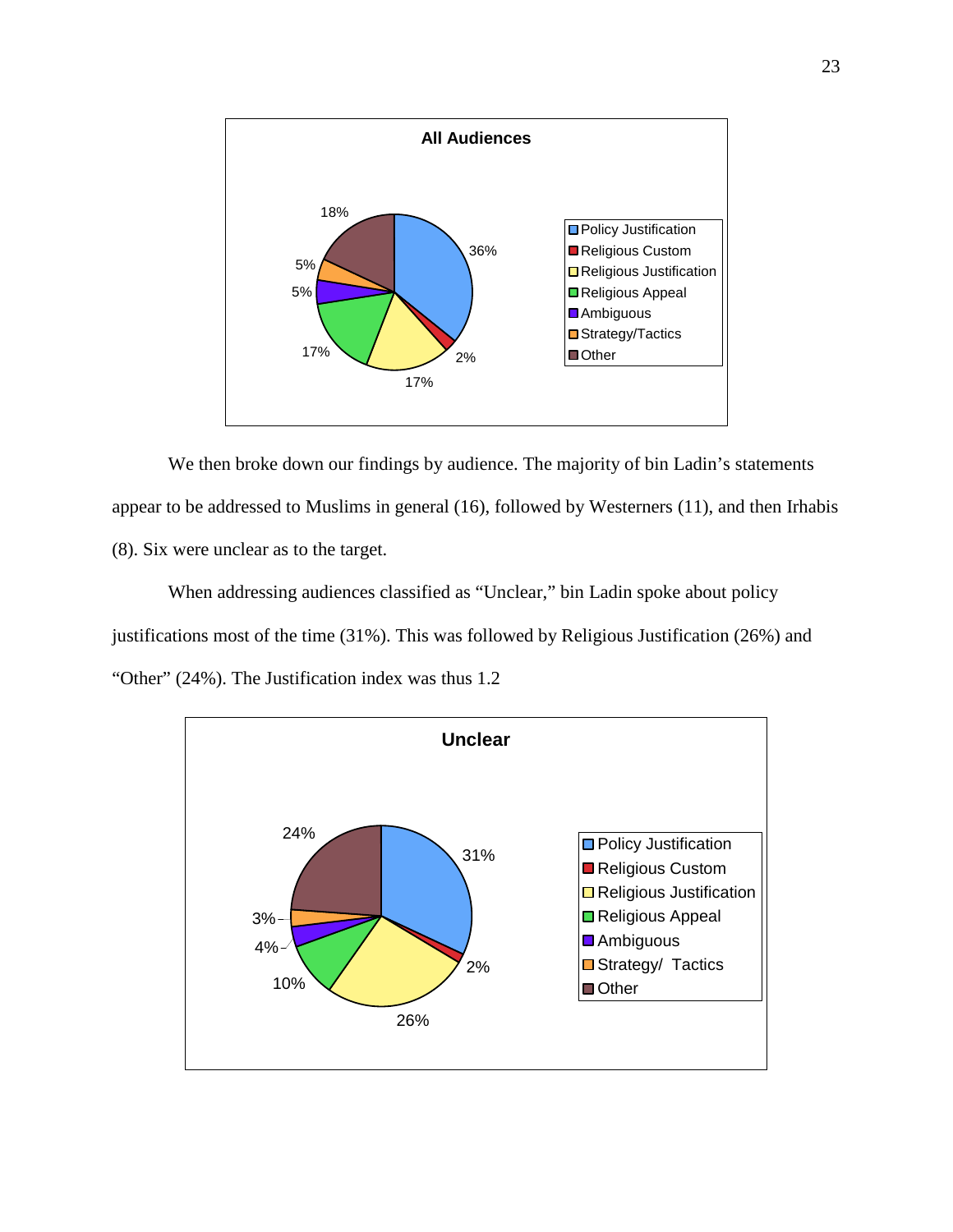When speaking to Western audiences, bin Ladin overwhelmingly cites policy grievances in his speeches, 66% of his words. This is followed by Religious Appeal at 14%, Other at 12%, and Religious Justification at 4%. This represents a Justification Index rating of 16.5.



However, as already noted, the majority of statements in our dataset are directed at general Muslims. Even when directed at Muslims the majority of bin Ladin's words focus on policy grievances. We find bin Ladin overwhelmingly discusses Policy Grievances, 51%, followed by Other at 18%, Strategy and Tactics at 11%, and religious appeal at 10%. Only 1% of his statements directed at Muslim audiences included Religious Justification. **This represents an overall Justification Index score of 51**. This statistic clearly contradicts claims that, for Muslim audiences, bin Ladin focuses on religious justification (or "religious exegesis" as Raymond Ibrahim phrases it), more than policy grievances.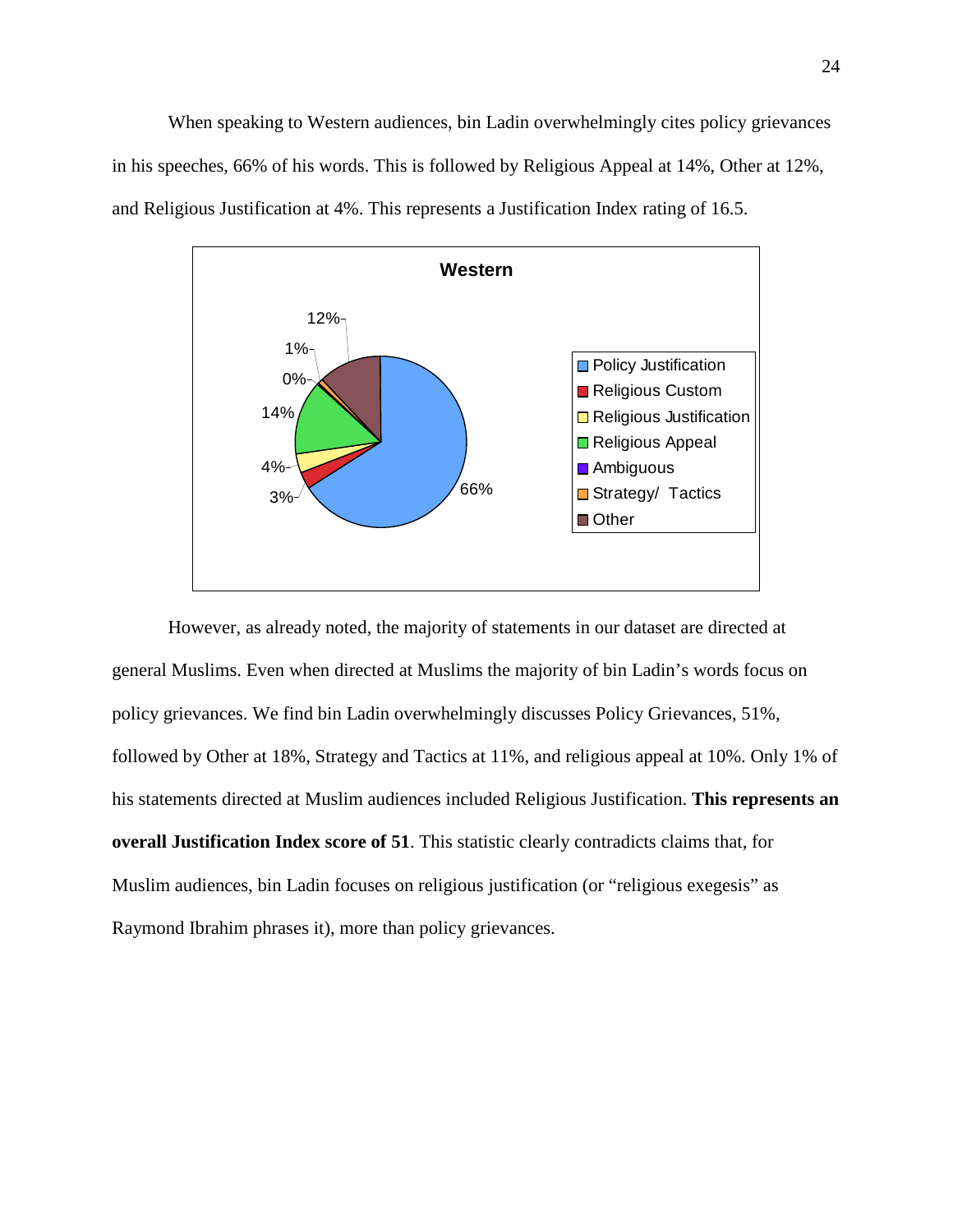

Even with Irhabi audiences, policy still matters significantly more than religious justification. According to our findings, bin Ladin cites Policy Justifications 42% of the time, followed by Other at 17% and Religious Appeal and Religious Justification equally divided at 12% each. This represents an overall JI of 3.5.

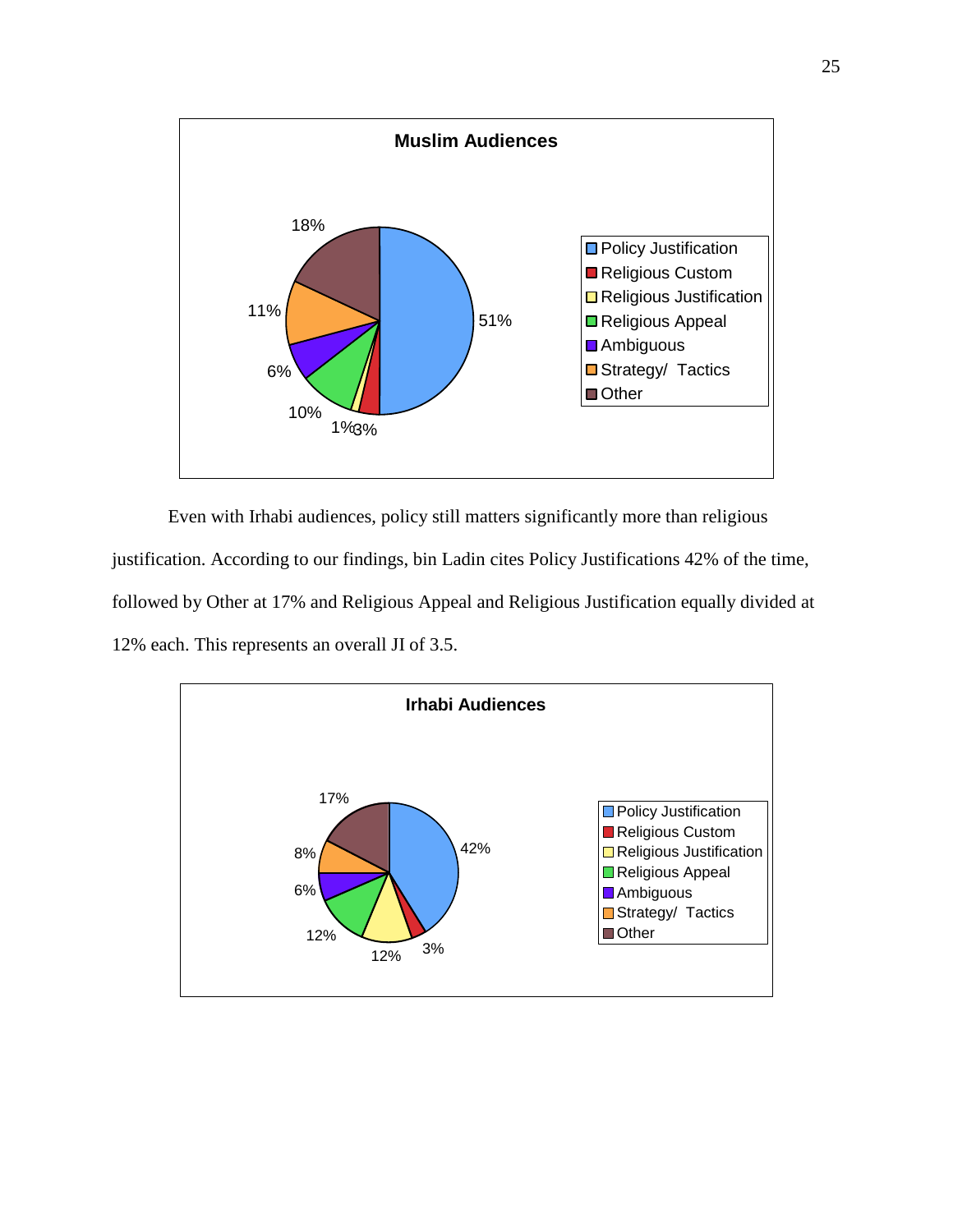In order to ensure our findings were not skewed by a small number of statements containing a disproportionately large number of words, we examined the distribution of Justification Indices across all individual statements unweighted for word number. Out of the 41 statements in our dataset, only 10 had a JI score of 1.0 or less. In other words, slightly less than a quarter (24.4%) of the total statements in our dataset had bin Ladin spending an equal or greater amount of time on religious justifications as opposed to policy justifications.<sup>71</sup>

Furthermore we analyzed each category of statements based on their frequency and JI rating. This helps us identify any communication trends toward specific audiences. This distribution would highlight any distortions demonstrating the degree of scatter within groupings according to intended audience. The result depicted in the histogram below clearly demonstrates bin Ladin's emphasis of policy justifications over religious justifications for violence.



The distribution of each category in this chart shows interesting trends. Statements addressed to Irhabi audiences tend to employ the fewest policy-justification statements, yet even to these audiences only the low-end tail falls below 1.0. Statements addressed to Western audiences have the highest average of policy justifications. Statements addressed to Muslim and

 $71$  See the accompanying spreadsheet to this article, with all of the summarized data on the Minaret of Freedom Institute website. www.minaret.org.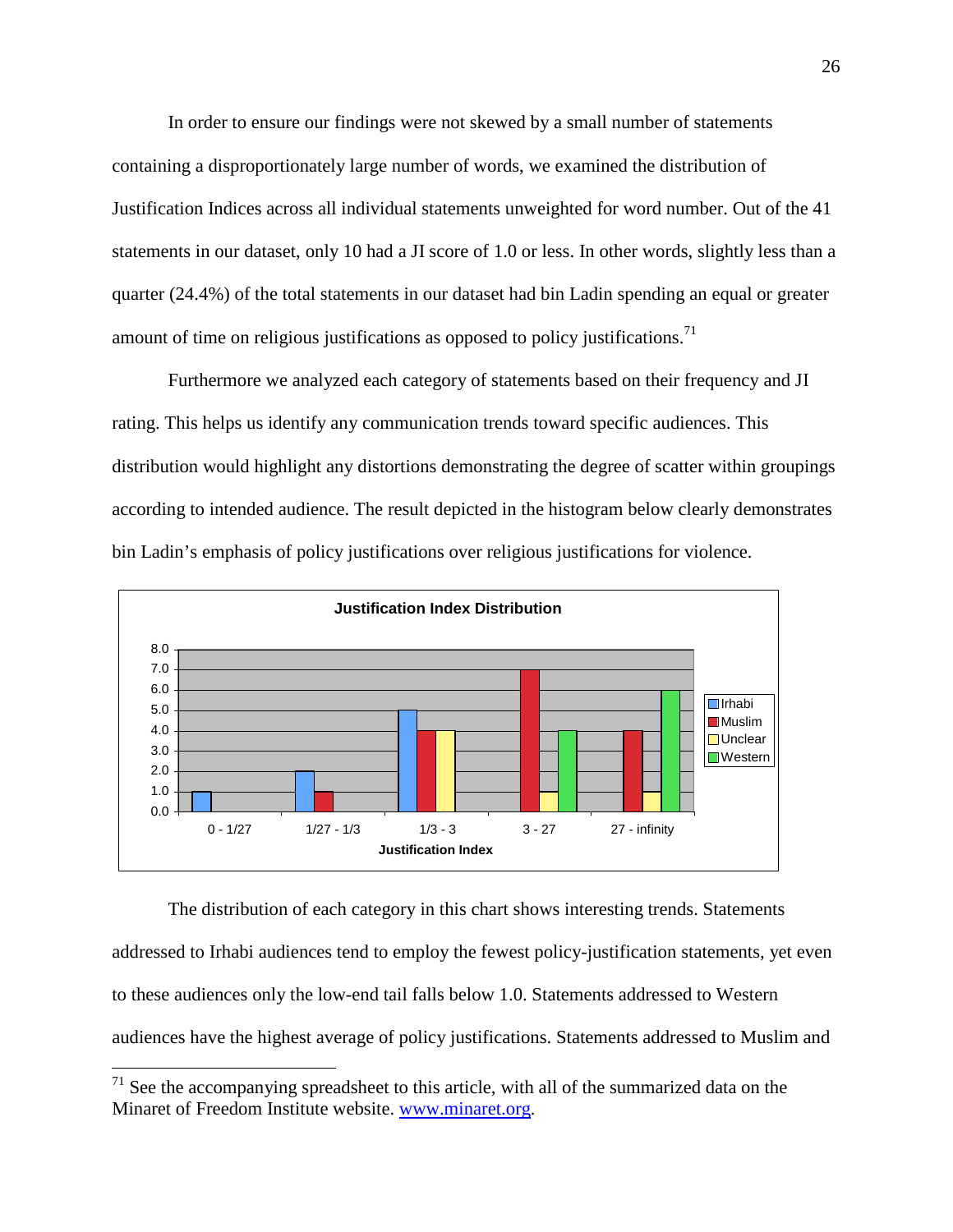Unclear audiences fall between the two extremes. The fact that Muslim audiences show a distribution of a lower JI even though they had a higher average JI is due to the fact that the lowest JI's in presentations to Muslim audiences occur in the shorter pieces (see Appendix). A graph with the distributions weighted by the number of words in each statement (instead of giving each statement equal weight) would push the distribution of statements to Muslim audiences to a higher range.

#### *Analysis of Findings*

As our results show, bin Ladin devotes a preponderant amount of words to discussing policy issues. Even when further breaking down the data along Muslim/Western lines, we find in both cases bin Ladin discusses policies more than any other subject. In fact, when talking to Muslims, he devotes fifty-one times as many words to policy grievances as to religious arguments.

On the other hand, bin Ladin devotes a greater volume of words to policy grievances when speaking to Westerners (66%), compared with Muslims (51%). However this difference is marginal, especially when considering when that the JI score for the Muslim category (51) is considerably higher than the Western category (16.5). This counterintuitive finding is explained by the presence of the Irhabi and Unclear categories, particularly the former. Both categories show a greater proportion of words dedicated to religious justification.

As for Irhabis, if one were to combine the Irhabi and Muslim categories, policy grievances would drop to 30% and religious justifications would rise to 17%, thus giving a JI rating of 1.75. (Nevertheless, it is clear bin Ladin still discusses policy grievance justifications more often than religious justifications.) We do not combine the categories because the content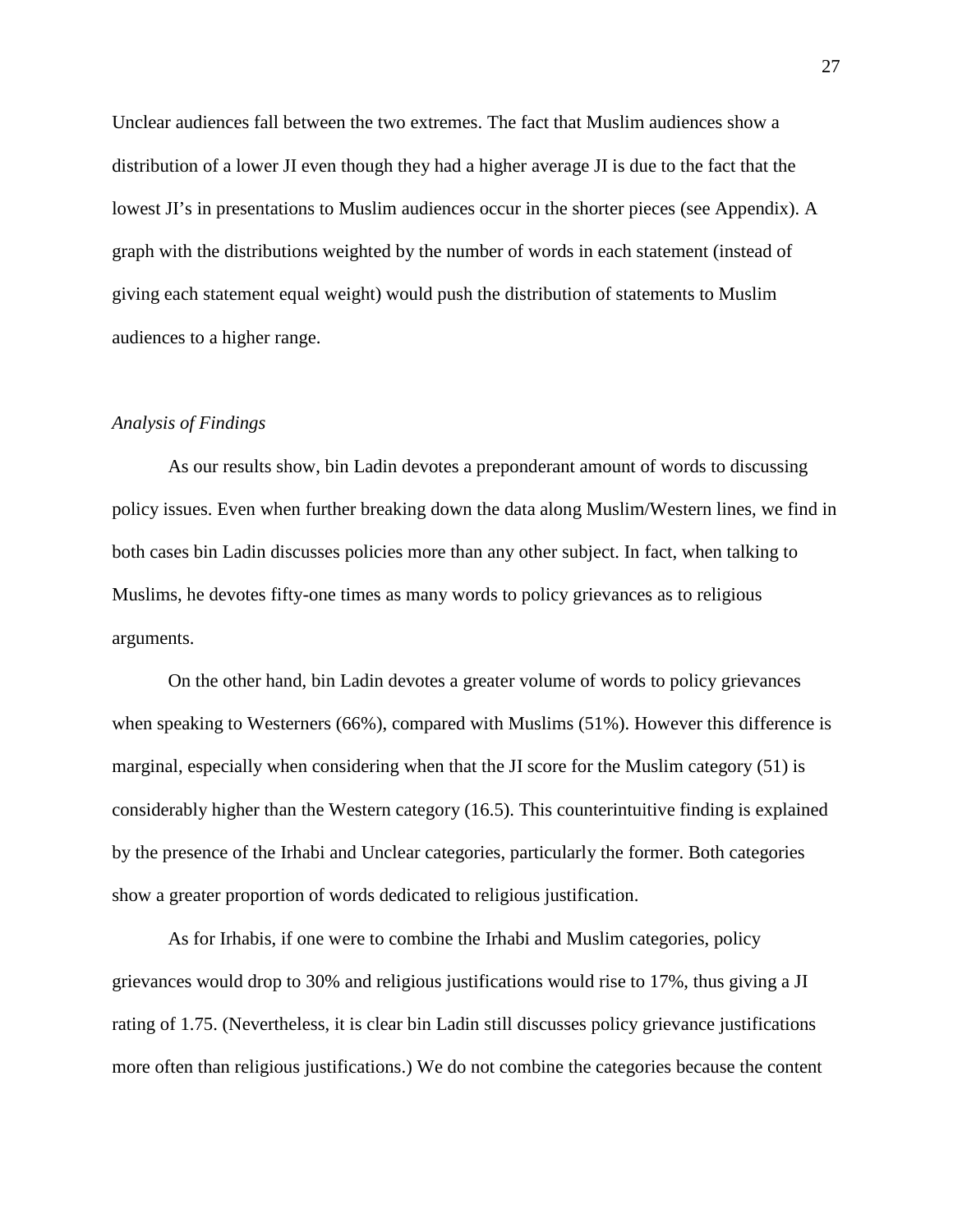of bin Ladin's message clearly show a distinct focus, at times, on fellow Irhabis, as opposed to other Muslims.

In our view, the reason bin Ladin resorts to more religious language when speaking mainly to Irhabis is to maintain his base of support. This conclusion follows directly from several vulnerabilities afflicting bin Ladin. First, he lacks religious scholarly credentials. Thus he needs some defense against his second vulnerability: many prominent religious figures have denounced him. Another major sore point is that a majority of Al-Qa'ida's victims are Muslims. In 2007 the State Department and National Counterterrorism Center found at least 50 percent of victims from Al-Qa'ida attacks were Muslims; such attacks included approximately 100 mosques being targeted.<sup>72</sup> Unsurprisingly this has upset many Muslims, as reflected in polls showing only a tiny minority of Muslims now feel they are represented by bin Ladin.

Furthermore, bin Ladin and other terrorist ideologues face stiff competition from nonviolent Islamist groups like the Muslim Brotherhood. Such organizations employ religious justifications to effectively channel Muslims' frustrations into peaceful political engagement and away from militant behavior. Therefore the Brotherhood, "… is viewed by Al-Qa'ida as one of the primary threats to its long term viability."<sup>73</sup> Bearing this in mind, it is not surprising that in a recent Q&A with the public, Al-Qa'ida deputy Ayman Al-Zawahiri spent a significant amount of

<sup>72</sup> Matthew Levitt and Michael Jacobson, "Highlighting al-Qaeda's Bankrupt Ideology." *Washington Institute for Near East Policy*, May 7, 2008,

http://www.washingtoninstitute.org/templateC05.php?CID=2836 Last accessed 6/10/09. <sup>73</sup> Jarret Brachman, Brian Fishman, and Joseph Felter, "The Power of Truth? Questions for Ayman Al-Zawahiri." *Combating Terrorism Center*, April 21, 2008,

http://ctc.usma.edu/questions/CTC-Power\_of\_Truth\_4-21-2008.pdf, p. 25. Last accessed 6/10/09. Also see: Robert Leiken and Steven Brooke, "The Moderate Muslim Brotherhood." *Foreign Affairs*, (March/April 2007), pp. 107-121.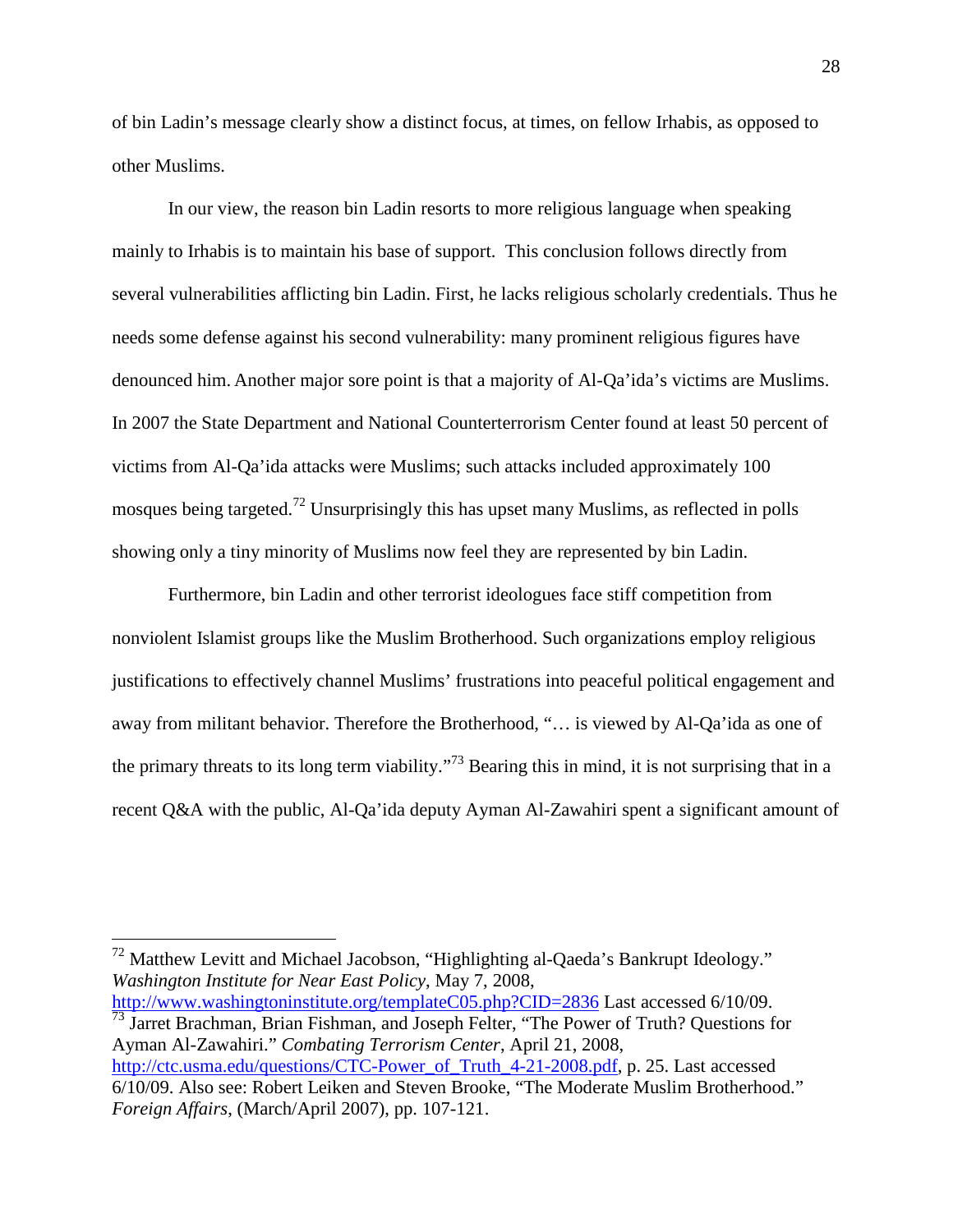time on criticizing the Muslim Brotherhood, although only 1% of all questions asked him were on that topic.<sup>74</sup>

Bin Ladin employs religious justifications to protect himself from criticism by other Muslims as a matter of short- and long-term viability. He must do this as a defensive act to compete with nonviolent Islamists for his co-religionists' hearts and minds. Failing to address his Muslim critics' and rivals' arguments would erode his base of support.

The statements ranked as Unclear need to be considered individually, since we cannot be certain as to whom they are directed. It may be that such statements are intended for Western, Muslim, and Irhabi audiences all at the same time. Two of them are alleged to be "fatwas." Setting aside the fact that bin Ladin is not qualified to issue a fatwa, and accepting this designation at face value, we would expect fatwas, by their nature as a religio-juridical opinion to contain religious justifications. Yet, the JIs of the two fatwas are 1.0 and 0.8 showing that even in these cases bin Ladin resorts almost as much policy justifications as to religious ones.<sup>75</sup> The shortest of the statements in the Unclear category contains no religious justification at all. A press interview had a high number of policy justification words  $(JI=4.8)$ <sup>76</sup> Two TV interviews had relatively low JIs of 1.5 and 0.9, yet even here the policy and religious justifications are roughly equal.

Given the predominance of policy justifications, it is far-fetched to explain new recruits' motivations to enter into terrorist activities as being based on violent interpretations of Islam. If religion gets people to join his ranks, why not focus on that more than policy? It is also untenable

 $^{74}$  Brachman, Fishman and Felter, "The Power of Truth?," p. 3.

 $^{75}$  Those statements are dated 10/2/96, 2/23/98..

 $76$  Statement dated 11/27/96.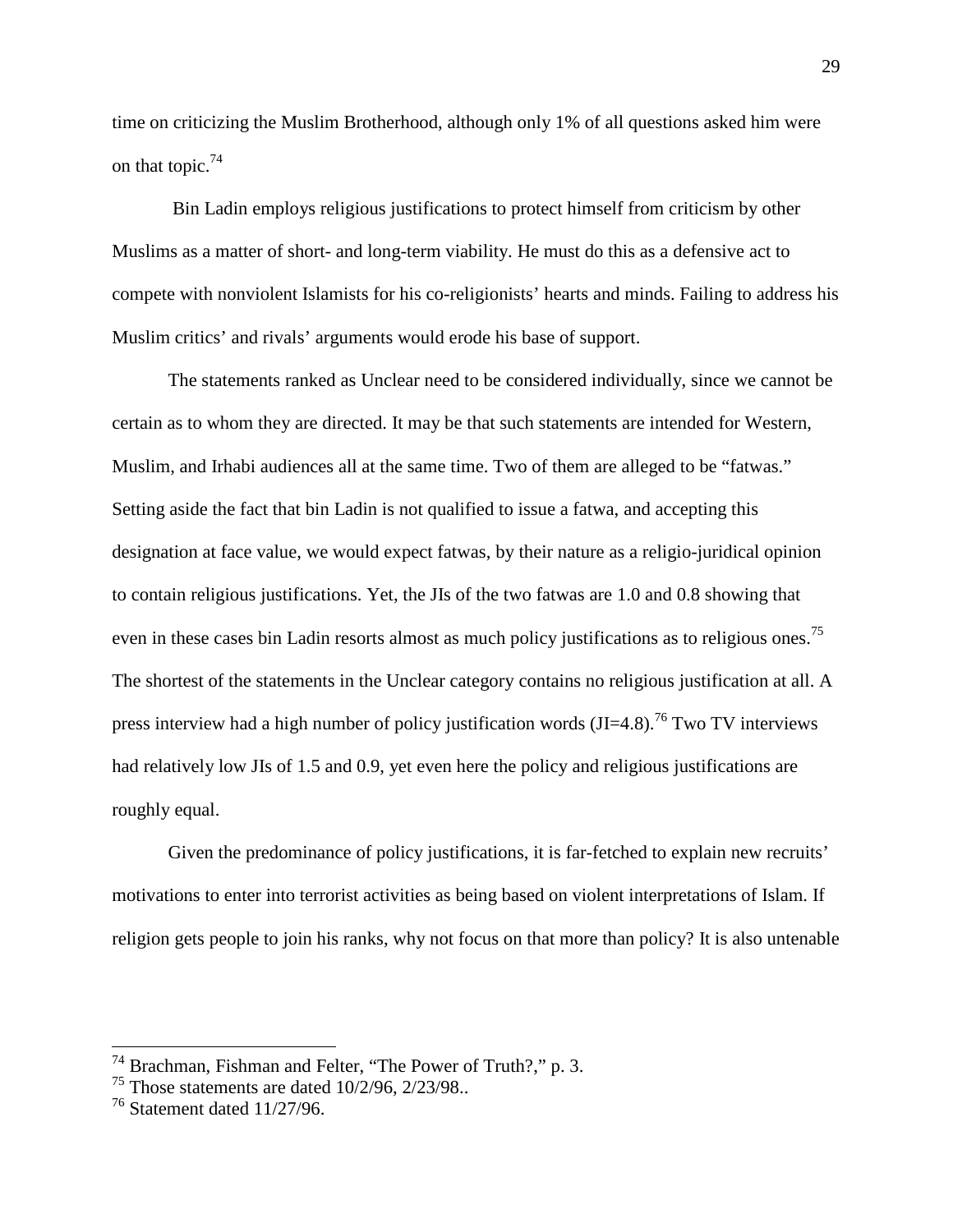to advance theories that scripturally Islam tends to be more violence prone than other religions.<sup>77</sup> Beyond the empirical studies we cited earlier debunking this claim, the argument flies in the face of bin Ladin's overwhelming preference for policy arguments over religious ones when seeking to persuade Muslims not already in his ranks.

Can this failure of religion-centered explanations of terrorism be resolved by hypothesizing the majority of Muslims are simply ignorant of their faith or not practicing it? Empirical indicators based on the World Values Survey, Pew Global, and Gallup Polls all indicate Muslims have a high-level religiosity. If such a high number of religious Muslims are ignorant of the allegedly violent nature of their faith, one would expect bin Ladin to spend more time on religious arguments than policy issues in order to educate them as to why the religion to which they are pre-disposed favors his position. One must wonder why then the majority of Muslims and religious leaders,<sup>78</sup> and even some prominent militants,<sup>79</sup> oppose violence against civilians? At one point bin Ladin himself conceded, "Islam strictly forbids causing harm to

<sup>77</sup> For instance see: Raymond Ibrahim, "Bin Ladin's Latest Message in Context." *Middle East Strategy at Harvard*, December 6, 2007,

http://blogs.law.harvard.edu/mesh/2007/12/bin\_laden\_in\_context/ (Last accessed 6/3/09); Raymond Ibrahim, "Islam's War Doctrines Ignored." *Middle East Strategy at Harvard*, May 29, 2008, http://blogs.law.harvard.edu/mesh/2008/05/islams\_war\_doctrines\_ignored/ (Last accessed 6/3/09).

 $78$  For a list of prominent Muslims denouncing bin Ladin, terrorism, the  $9/11$  attacks and theological excommunication of other Muslims, see: "Muslim Voices Against Extremism and Terrorism," *The American Muslim*, June 1, 2007,

http://theamericanmuslim.org/tam.php/features/articles/muslim\_voices\_against\_extremism\_and\_ terrorism\_2/, Last accessed 6/3/09); "American Muslims and Scholars Denounce Terrorism." (Muslim Public Affairs Council, September 9, 2002), http://www.mpac.org/article.php?id=57, (Last accessed 6/3/09); "The Amman Message," (The Amman Message, July 2005), http://ammanmessage.com/; Website of Charles Kurzman, "Islamic Statements Against Terrorism," (University of North Carolina, March 20, 2008), http://www.unc.edu/~kurzman/terror.htm (Last accessed 6/3/09).

 $79$  One example is Abdullah Azzam's son Hudaifah denouncing bin Ladin's attacks on civilians. See: "Asharq al-Awsat Inteviews the Son of bin Laden's Mentor." *Asharq Al-Awsat*, September 2, 2005, http://aawsat.com/english/news.asp?id=1512&section=3, (Last accessed 6/3/09).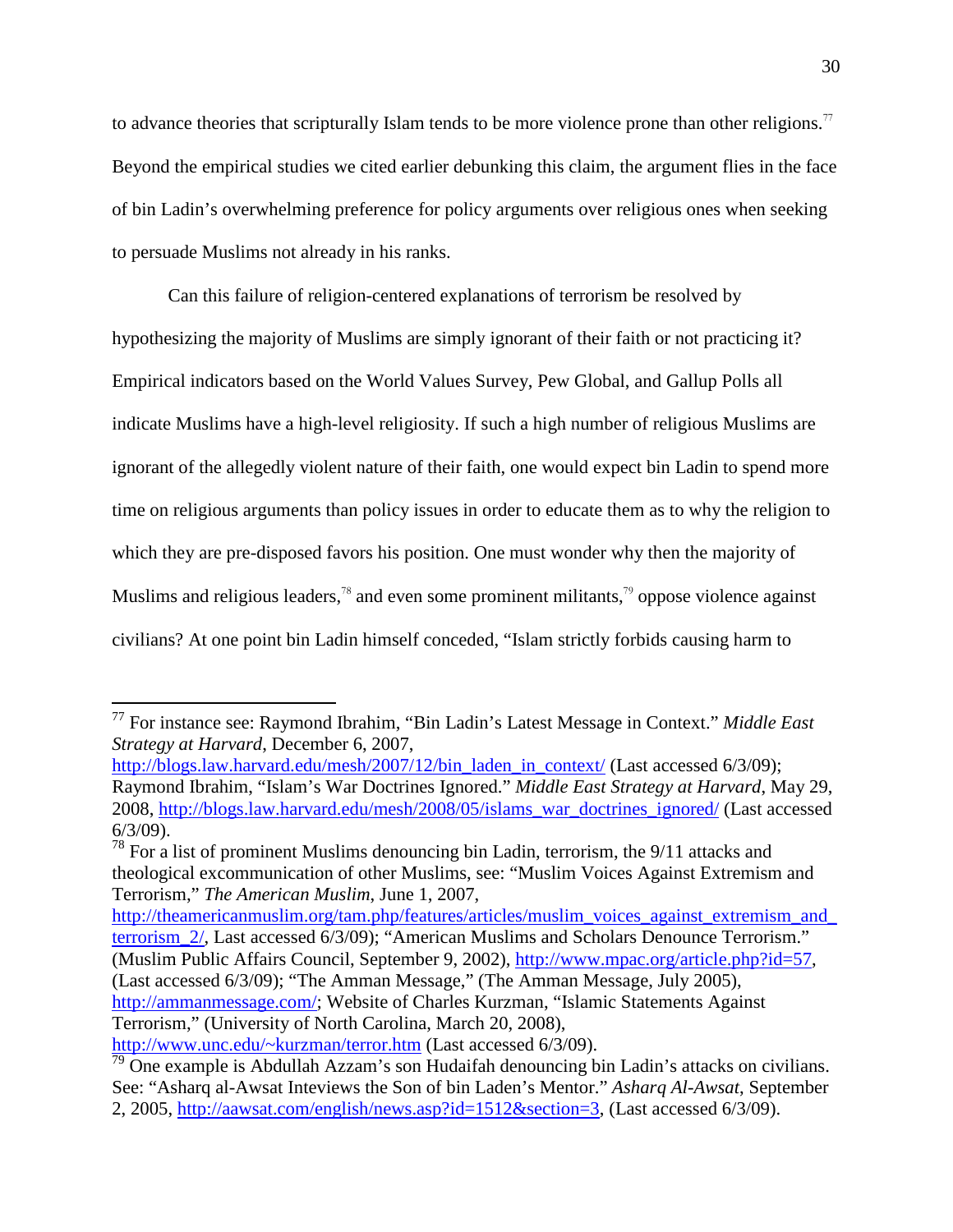innocent women, children, and other people. Such a practice is forbidden ever in the course of a battle."<sup>80</sup> Bin Ladin never has repudiated this statement. Rather, he has grasped at increasingly thin reasons why non-combatants were not really innocent<sup>81</sup>—that is, he made yet more policybased arguments.

The evidence overwhelmingly points toward the use of policy justifications to recruit new followers because that is where any hope of persuasion lies. As noted earlier, polls indicate Muslims worldwide have very unfavorable views of Western foreign policy. Bin Ladin uses this public opinion to his advantage for recruitment and other means of support.

This is not terribly surprising when one compares bin Ladin to other terrorists. Michael German finds this is a typical behavior of terrorists, regardless of ideological persuasion:<sup>82</sup>

The Weather Underground's "Declaration of a State of War" called for a Communist revolutionary struggle against "Amerikan imperialism," the Creativity Movement's *White Man's Bible* included a "Declaration of Independence against Jewish Tyranny," and al Qaeda issued a fatwa against the "crusader-Zionist alliance." These documents all read like criminal indictments. The terrorists list the charges against their oppressor, just as the U.S. Declaration of Independence laid out the American colonists' grievances against King George III.

However, comparing bin Ladin to violent White Supremacists, like the Creativity Movement, may give the sense the grievances he articulates are all imaginary. A policy-based response to bin Ladin's propaganda requires an understanding of the degree to which his grievance claims are or are not based on historical reality. Developing such responses requires

<sup>80</sup> "'Exclusive' Interview With Usama bin Ladin on 11 Sep Attacks in US." *Ummat*, Sept. 28, 2001.

<sup>&</sup>lt;sup>81</sup> For instance see bin Laden's interview with Al-Jazeera correspondent Taysir Alluni on October 21, 2001. "Full Text of Interview Held with al-Qa'ida Leader Usama bin Ladin on 21 Oct 2001." *Al-Jazeera*, October 21, 2001.

<sup>82</sup> German, *Thinking Like a Terrorist*, p. 38.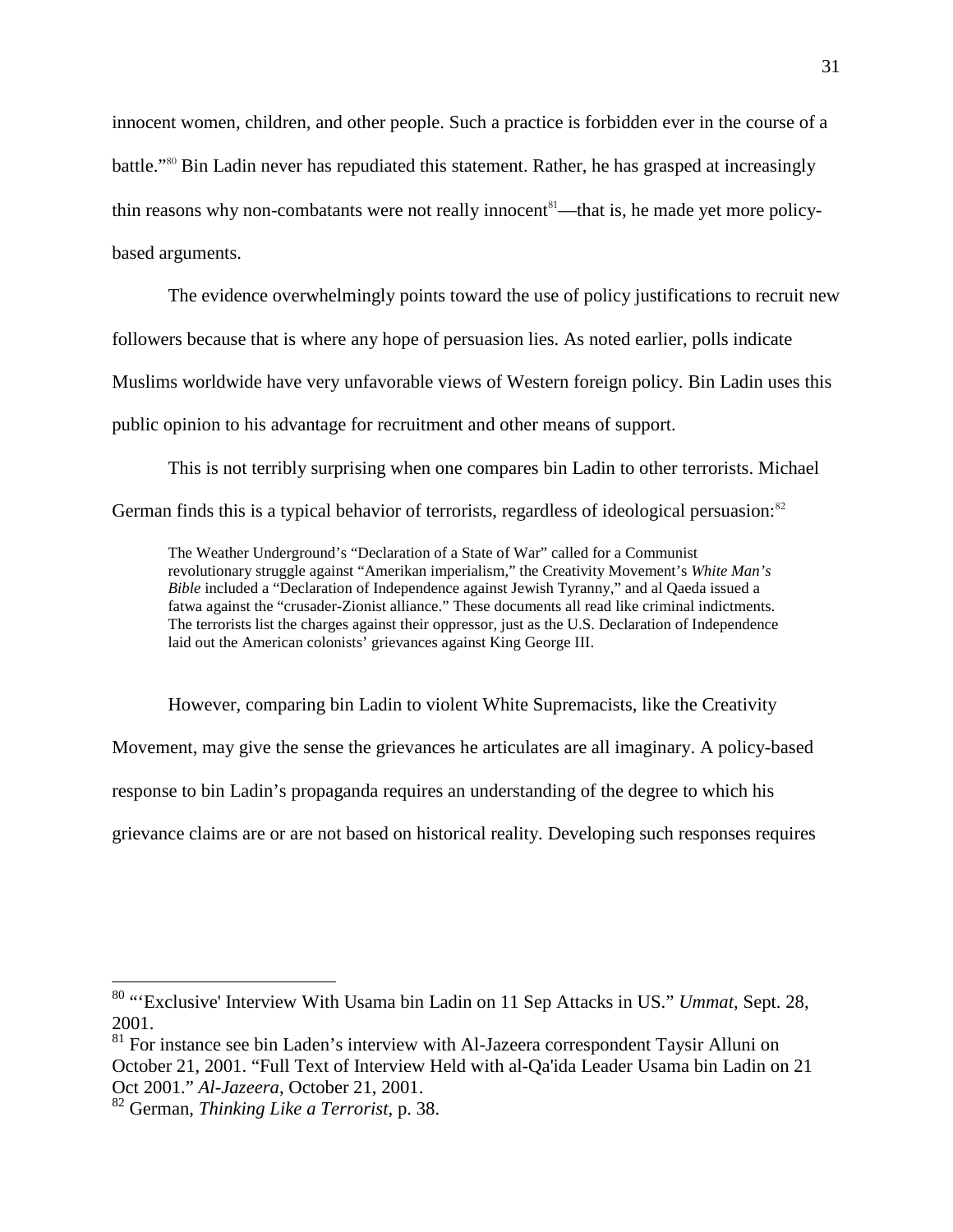first knowing whether bin Ladin should be classified with what German<sup>83</sup> calls "legitimately" motivated" terrorists, or "extremist terrorists." Legitimately motivated terrorists have welldefined political goals (typically based on protecting communal rights within a country or "a limited, well-defined, but disputed territory." On the other hand, extremist terrorists are defined by broad political goals and aims, "…to enforce their ideologies throughout the world … [who] speak of the utopian regimes they want to establish in broad, generalized terms—a new *Reich* or a new caliphate."<sup>84</sup> *When examining bin Ladin's statements, we find he is an extremist terrorist who overwhelmingly cites legitimate political issues to increase support for his organization*.

There is no doubt bin Ladin has made statements that would classify him as an extremist terrorist. For instance in an op-ed to the Rawalpindi-based *Nawa-i-Waqt*, bin Ladin argued for the establishment of a Global Islamic State.<sup>85</sup> He has also said in the past he fights against non-Muslims simply because of their different faith.<sup>86</sup>

Nevertheless, he much more frequently cites policy justifications for his militancy, to all audience categories, by at least a 2 to 1 ratio and Muslims by a 51 to 1 ratio. It is outside the scope of this paper to debate whether or not bin Ladin sincerely believes his arguments, including the policy justifications. As a militant leader and a charismatic and eloquent man, bin Ladin knows the value of policy justifications in persuading his target audience to support his cause, whether he believes them or not.

<sup>&</sup>lt;sup>83</sup> Regarding the term "legitimately motivated terrorist" German does clarify: "While these groups may claim a legitimate motive, if to achieve those ends they choose illegitimate means extortion, violence and other organized criminal activity—they are still terrorists." Ibid., p. 133. <sup>84</sup> Ibid. p. 133-34.

<sup>85</sup> "Daily Prints Usama bin Ladin 'Letter' Calling for 'Global Islamic State.'" *Nawa-i-Waqt*, January 7, 2001.

<sup>&</sup>lt;sup>86</sup> In a 1998 interview with Al-Jazeera, bin Ladin declared, "Every grown up Muslim hates Americans, Jews, and Christians. It is part of our belief and religion. Since I was a boy I have been at war with and harboring hatred for the Americans." Taken from: "Al-Jazirah TV Broadcasts Usama bin Ladin's 1998 Interview." *Al-Jazeera*, (December 1998).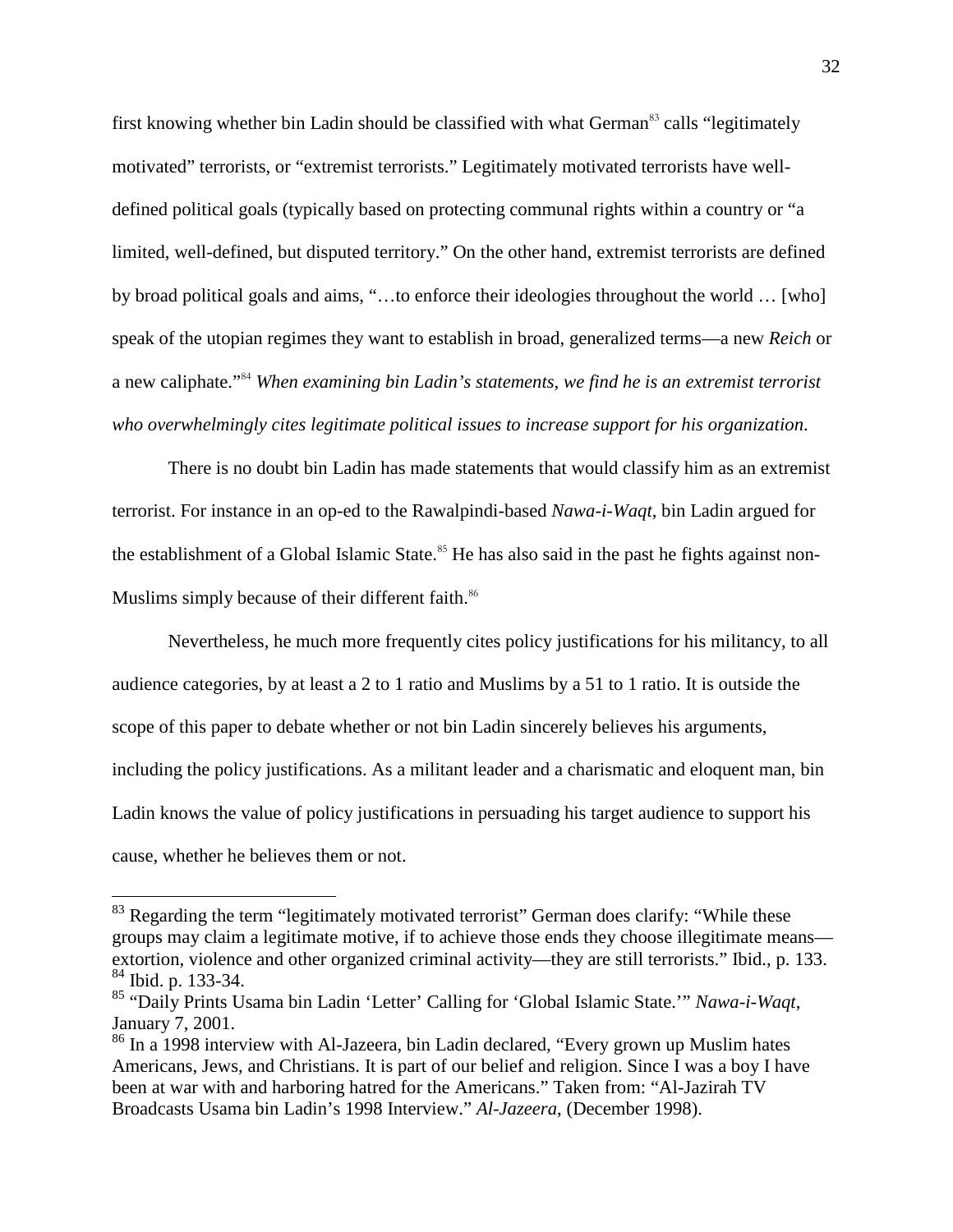Bin Ladin regularly cites a litany of perceived injustices by Western governments and their local allies against Muslims around the world.. These include European imperialism's negative effects on Muslim social and political institutions and changes in the political boundaries of Muslim-majority states (such as the Sykes-Picot agreement). Such examples are well-documented and beyond dispute.<sup>87</sup> However, even more questionable examples tend to have some basis in reality. Analyzing bin Ladin's invocation of UN sanctions against Iraq during the 90s, Bruce Lawrence found that while bin Ladin exaggerated the impact of the sanctions, their devastating effects are nonetheless well known.<sup>88</sup>

By invoking politics rather than religion, it seems bin Ladin is taking the advice of his senior strategists who learned from other radicals' earlier mistakes:<sup>89</sup>

…Al-Qaida strategist Abu Mus'ab al-Suri…correctly observes that Muslims will not sacrifice their lives for the abstract notion of an Islamic utopian state. However they will die for Al-Aqsa, and they will sacrifice themselves for liberating Palestine or other countries under occupation such as Afghanistan or Iraq. Al-Suri's conclusion is that Muslims are deeply touched by anything that smacks of foreign occupation.

In other words, people are more willing to die for their people than for some abstract Islamic State. Not only have Al-Suri and bin Ladin seemed to learn from others' failures during the 70s to the early 90s, but they incorporated lessons from others' successes. During the anti-Soviet struggle of the 80s, Abdullah Azzam co-founded *Maktab al-Khidamat* (Services Bureau)

<sup>&</sup>lt;sup>87</sup> For instance, see: Sayyed Vali Reza Nasr, "European Colonialism and the Emergence of Modern Muslim States." in John L. Esposito, Ed. *The Oxford History of Islam*. (New York, NY: Oxford University Press, 1999), pp. 549-599.

<sup>88</sup> Lawrence, *Messages to the World*, p. xix.

 $89$  Lia, "Al-Qaida's Appeal," p. 3.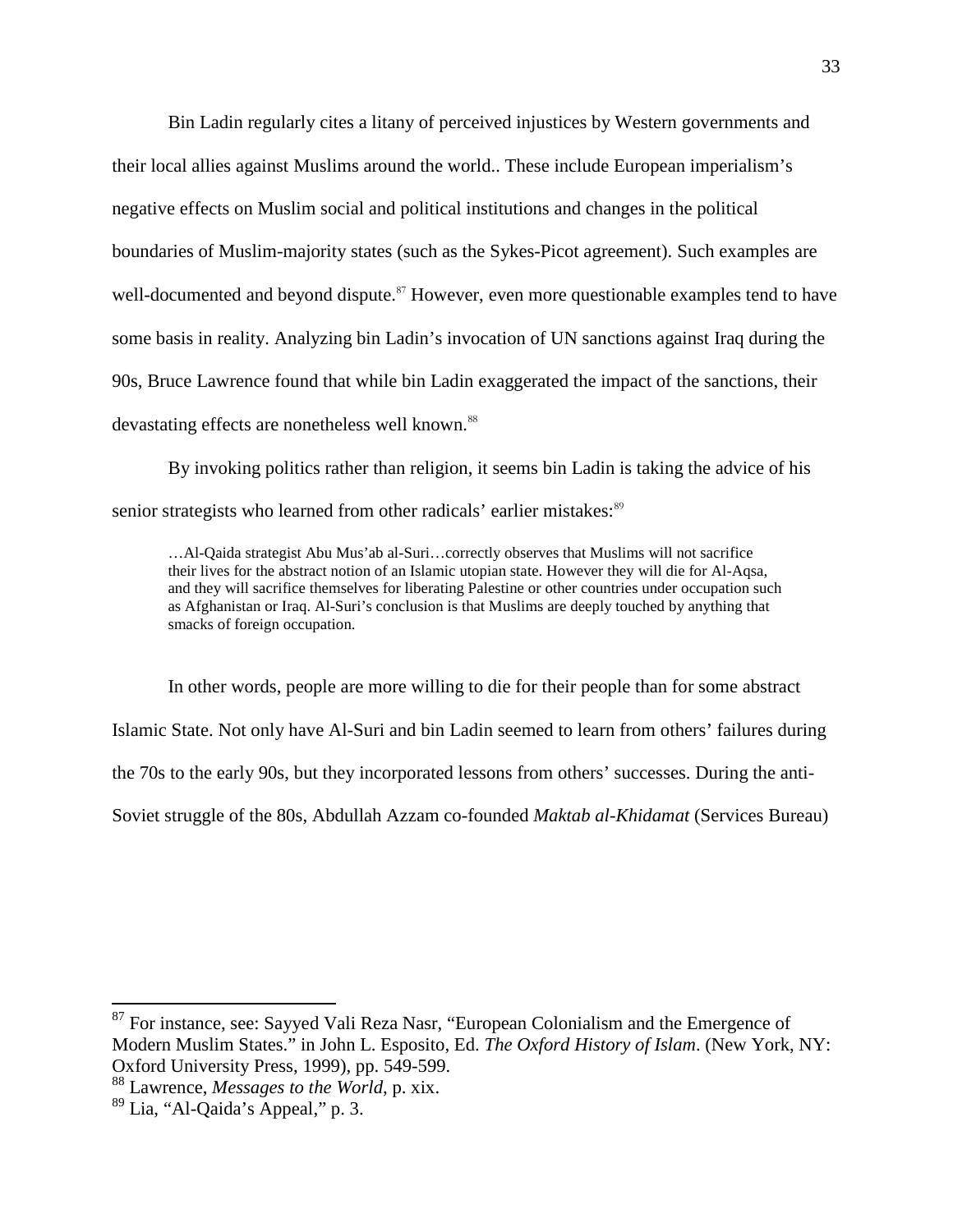with Usama bin Ladin. Bin Ladin gave financial support and ran military affairs while Azzam raised money abroad and gave speeches promoting the Afghan cause.<sup>90</sup>

Azzam preached a type of militant pan-Islamism, claiming it was the duty of all Muslims to fight wherever their co-religionists were militarily under attack.<sup>91</sup> His calls for foreign military assistance were based on an ideology emphasizing a pan-nationalist Muslim *identity*. The approach worked, quickly increasing the *Maktab's* number of foreign volunteers.<sup>92</sup> As terrorism analyst Thomas Hegghammer observes, "Pan-Islamism had mobilizing power because it was a macro-nationalism centered on the Muslim nation. Arabs went to Afghanistan not because they were extremely religious but because they were extremely nationalistic on behalf of the umma."<sup>93</sup>

Bin Ladin seems to have learned from Azzam's successes. Dealing with a hostile sociopolitical environment, crafting a messaging strategy mainly shaped by certain historical lessons and lacking religious scholarly credentials, these three factors largely explain why bin Ladin has such a strong focus on political grievances.

It may also explain why bin Ladin spends a considerable amount of time making purely religious *appeals*, as opposed to religious *justifications*. In his context, it may be more

<sup>90</sup> Stephen Engelberg, "One Man and a Global Web of Violence." *New York Times*, January 14, 2001, http://www.nytimes.com/2001/01/14/world/14JIHA.html?pagewanted=print (Last accessed 6/3/09).

<sup>91</sup> This is reflected in two of his most prominent works (viewed by some as fatwas), *Join the Caravan* and *Defense of the Muslim Lands.* See: Abdullah Azzam, *Defence of the Muslim Lands: The First Obligation After Iman*. (2002),

http://www.religioscope.com/info/doc/jihad/azzam\_defence\_3\_chap1.htm (Last accessed 6/3/09); Abdullah Azzam, *Join the Caravan*. (December 2001),

http://www.religioscope.com/info/doc/jihad/azzam\_caravan\_3\_part1.htm; (Last accessed 6/3/09).

 $92$  Thomas Heggehammer, "The Origins of Global Jihad: Explaining the Arab Mobilization to 1980s Afghanistan." *Belfer Center for Science and International Affairs—Harvard Kennedy School of Government*, January 22, 2009,

http://belfercenter.ksg.harvard.edu/publication/18787/origins of global jihad.html (Last accessed 6/3/09).

 $93$  Ibid.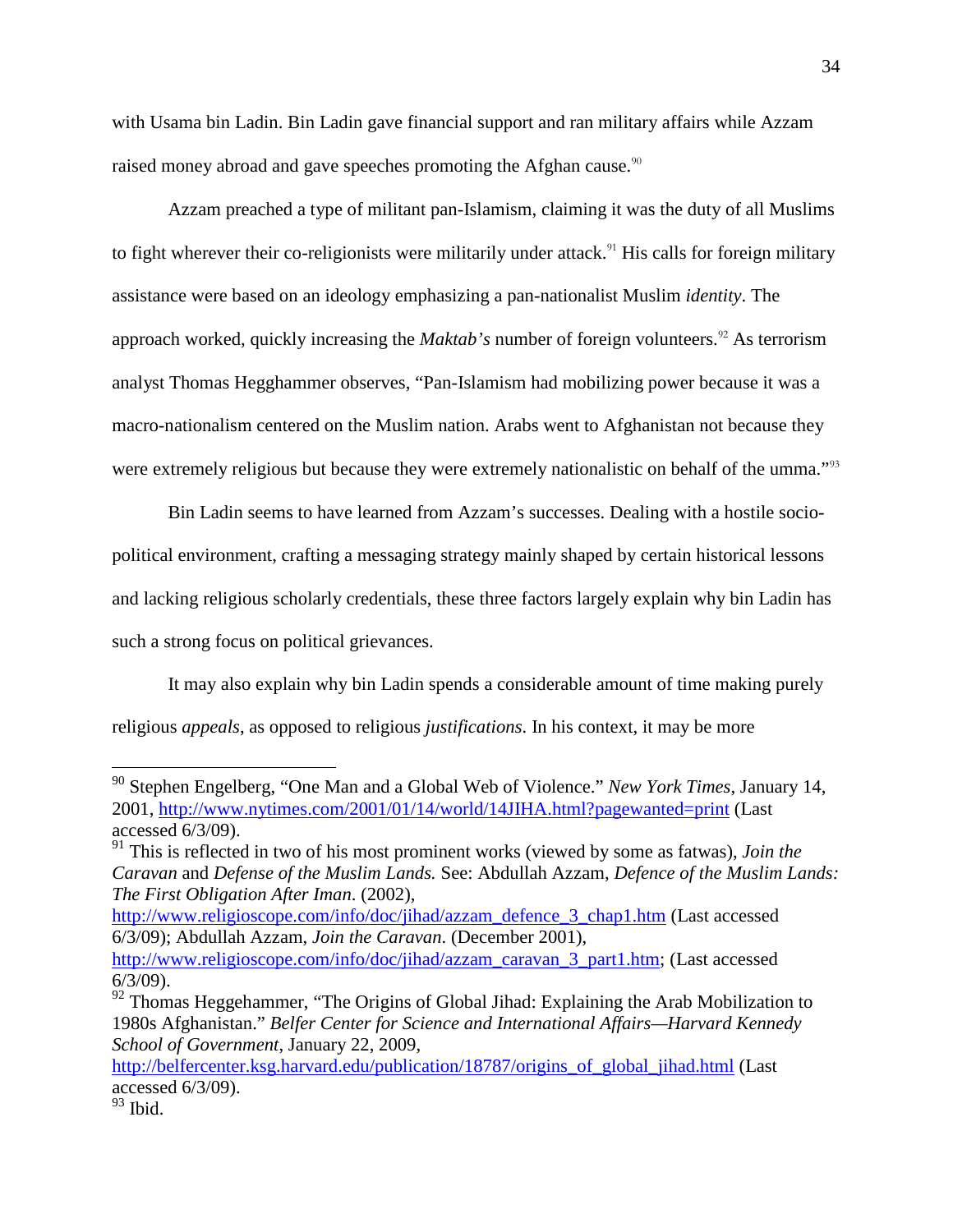appropriate to see his invocation of religious justifications as a subset of appeals to the (pan) "nationalism" of the *Ummah*. Providing religious justifications is meant to appeal to Muslims' religious *identity*, as much as, if not more than, their *piety*.

Returning to the JI distribution graph at the end of the previous section, the data shows a greater proportion of statements to Irhabis are majority-religious justification than any other category. In other words, bin Ladin is religiously preaching to the ideologically converted. Putting the JI distribution in the context of bin Ladin's vulnerabilities discussed earlier in this section and bin Ladin's overwhelming preference for invoking policy justifications, it appears religious justifications are not a means of obtaining new recruits, but instead meant to maintain the loyalty and morale of his followers. It is only after bin Ladin has attracted recruits through an extensive pan-nationalist narrative centered on an oft-repeated and extensive litany of policy grievances, that his indoctrination method switches to a *somewhat* more explicitly scriptural and religious legal tone (i.e., religious justification). Nevertheless, as is consistent in all audience categories—including Irhabis—policy grievances are discussed the most. They are the lifeblood of bin Ladin's recruiting narrative and ideology.

Finally, it is interesting to note our analysis of this study's findings fits well with the secular backgrounds of Muslims committing themselves to international terrorism. According to Marc Sageman's study of 500 Al-Qa'ida operatives, only 13% had any background in religious training. He also notes about two-thirds of those in his dataset "grew up secular, in secular environments."<sup>94</sup> They only became religious after they became attracted to Al-Qa'ida's cause.

<sup>94</sup> Sageman, *Leaderless Jihad*, p. 51, 52.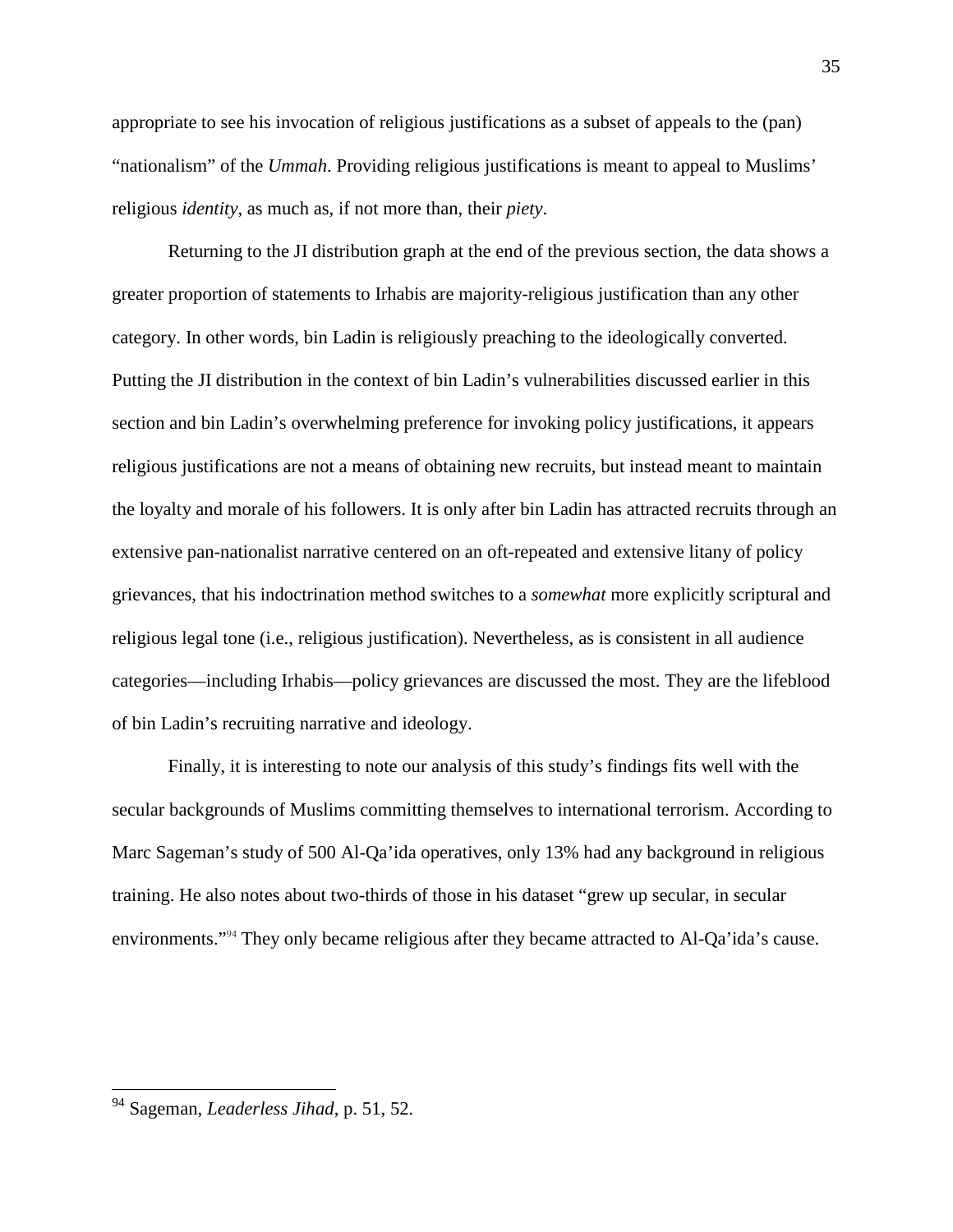Terrorists' religious knowledge tends to be extremely superficial and revolves mostly around armed opposition to certain policy grievances.<sup>95</sup>

#### *Conclusion*

We find that Usama bin Ladin focuses primarily on policy arguments. We encourage policymakers to move away from simplistic cultural and religion-centric theories seeking to explain the political behavior of Muslims. We have concern not for political correctness, but only with the fact that such theories do not withstand scientific scrutiny, yet form the theoretical basis for many current policies. We say, "let the data lead the discourse" and lead the policies too. Just as bin Ladin must focus on policy in trying to incite Muslims against the West, the West must focus on policy if it wishes to improve its relationship with the Muslim world.

We also conclude by noting that greater access needs to be given to scholars researching open source material, particularly the Open Source Center (OSC). We find it odd the public is unable to directly research these materials since they are "open" and do not contain classified information. Arguments invoking national security for rendering OSC products inaccessible are strange.<sup>96</sup> We believe our government and nation are strongest when government is transparent and open. An informed citizenry is the sword and shield of the Republic.

<sup>&</sup>lt;sup>95</sup> See: Marc Sageman, "Jihad and 21<sup>st</sup> Century Terrorism." Presentation at the New America Foundation, February 25, 2008, http://www.youtube.com/watch?v=mWcH5sDHzPQ (Last accessed 6/10/09).

<sup>96</sup> Waterman, "Analysis: Classifying Open Source Intel?"; Schachtman, "Open Source Intel Rocks.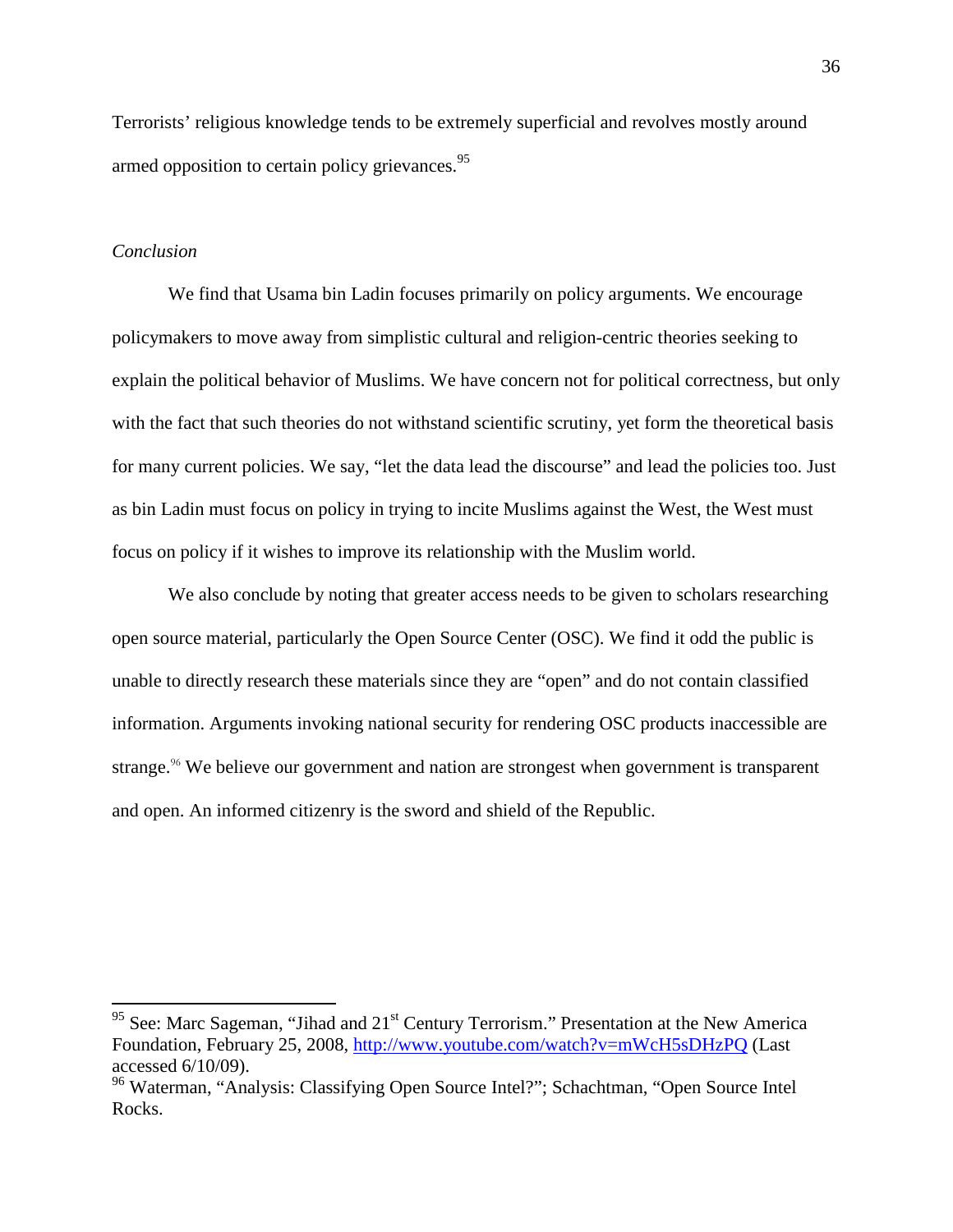| <b>Date</b>      | <b>Total</b><br><u>Words</u> | <b>Type of Message</b>   | <b>Primary</b><br><b>Media</b>                 | <b>Secondary</b><br><b>Media</b> | <b>Intended</b><br><b>Primary</b> | $\overline{\mathbf{H}}$ |
|------------------|------------------------------|--------------------------|------------------------------------------------|----------------------------------|-----------------------------------|-------------------------|
|                  |                              |                          | <b>Source</b>                                  | <b>Source</b>                    | <b>Audience</b>                   |                         |
| 5/7/2001         | 881                          | <b>Speech Transcript</b> | The $News^{97}$                                | <b>Open Source</b><br>Center/FAS | Irhabi                            | 0.0                     |
| 2/11/2003        | 2,004                        | Videotape                | Al-Jazeera <sup>98</sup>                       | <b>Open Source</b><br>Center/FAS | Irhabi                            | 2.4                     |
| 3/6/2003         | 7,751                        | Friday Sermon            | $Al-Nida99$                                    | <b>MEMRI</b>                     | Irhabi                            | 1.0                     |
| 5/6/2004         | 2,735                        | <b>Online Text</b>       | $Al\text{-}Qalah.net^{100}$                    | Why-war.com                      | Irhabi                            | 2.2                     |
| 10/22/2007       | 5,017                        | <b>Speech Transcript</b> | $As-Sahab$ <sup>101</sup>                      | Liveleak.com                     | Irhabi                            | 1.0                     |
| 12/29/2007       | 7,843                        | <b>Online Transcript</b> | Alistishhad.wordpr<br>$\mathit{ess.com}^{102}$ | Alistishhad.w<br>ordpress.com    | Irhabi                            | 1.4                     |
| $10/18/2003$ (a) | 1,518                        | Video Transcript         | Al-Jazeera <sup>103</sup>                      | <b>Open Source</b><br>Center/FAS | Irhabi                            | 0.1                     |
| 6/2000           | 2,678                        | Friday Sermon            | Supporters of<br>Shari'a <sup>104</sup>        | <b>Open Source</b><br>Center/FAS | Irhabi                            | 0.0                     |
| 3/18/1997        | 3,467                        | Newspaper<br>Interview   | Pakistan <sup>105</sup>                        | <b>Open Source</b><br>Center/FAS | Muslim                            | $\infty$                |
| 1/7/2001         | 451                          | Newspaper Op-Ed          | Nawa-i-Waqt <sup>106</sup>                     | <b>Open Source</b><br>Center/FAS | Muslim                            | 0.2                     |
| 9/24/2001        | 424                          | Text                     | $Al\text{-}Jazeera^{107}$                      | <b>Open Source</b><br>Center/FAS | Muslim                            | 5.4                     |
| 9/28/2001        | 2197                         | Newspaper<br>Interview   | $Ummat^{108}$                                  | <b>Open Source</b><br>Center/FAS | Muslim                            | 13.6                    |

## **APPENDIX: DATABASE SUMMARY**

<sup>97</sup> "Compilation of Usama Bin Ladin Statements 1994 – January 2004." *Foreign Broadcast Information Service*, January 2004, http://www.fas.org/irp/world/para/ubl-fbis.pdf (Last accessed 7/3/09.)

<sup>99</sup> "Bin Laden's Sermon for the Feast of the Sacrifice." *Al-Nida*, March 6, 2003, http://memri.org/bin/articles.cgi?Page=subjects&Area=jihad&ID=SP47603 (Last accessed

7/4/09.)

<sup>100</sup> "Compilation of Usama Bin Ladin."

<sup>101</sup> "Message to the People of Iraq." *As-Sahab*. October 2, 2007,

<sup>102</sup> "The Way to Frustrate the Conspiracies." *As-Sahab*, December 29, 2007,

http://alistishhad.wordpress.com/2008/01/05/the-way-to-frustrate-the-conspiracies-shaykh-

usama-bin-laden/#more-71 (Last accessed 7/4/09.)

<sup>103</sup> "Compilation of Usama Bin Ladin."

 $104$  Ibid.

 $^{105}$  Ibid.

 $106$  Ibid.

<sup>107</sup> Ibid.

 $108$  Ibid.

 $\frac{98}{98}$  Ibid.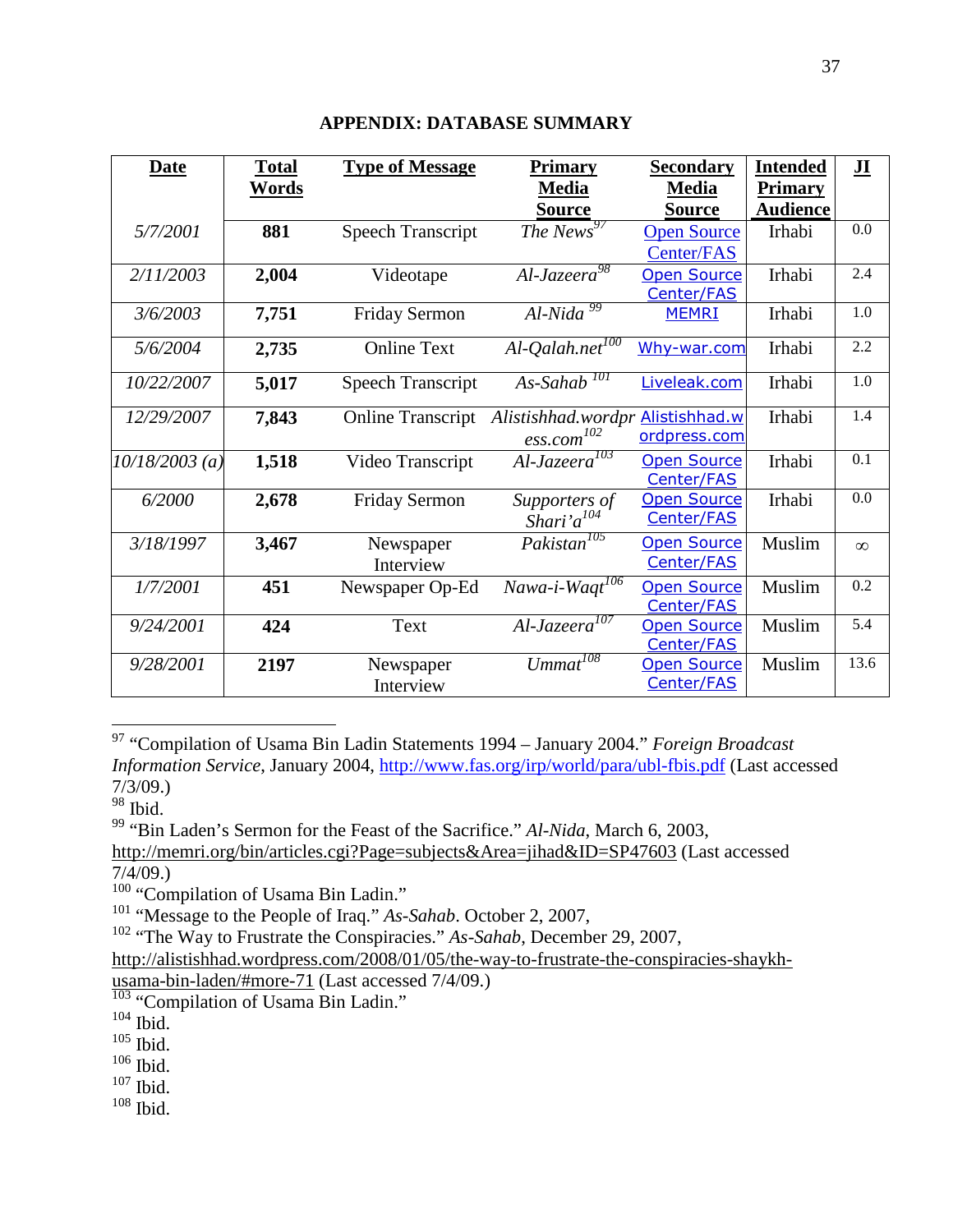| 10/7/2001  | 713   | Video Transcript                | $Al-Jazeera109$                              | <b>Open Source</b><br>Center/FAS | Muslim  | $\infty$ |
|------------|-------|---------------------------------|----------------------------------------------|----------------------------------|---------|----------|
| 3/15/2002  | 1,735 | <b>Online Text</b>              | Jihad.net <sup>110</sup>                     | <b>Open Source</b><br>Center/FAS | Muslim  | 11.2     |
| 10/14/2002 | 3,434 | <b>Online Text</b>              | $Al$ -Qalah.net $^{ITT}$                     | <b>Open Source</b><br>Center/FAS | Muslim  | 2.6      |
| 11/28/2002 | 258   | <b>Online Text</b>              | Pro Al-Qaeda<br>$Site^{\overline{I}I2}$      | <b>Open Source</b><br>Center/FAS | Muslim  | $\infty$ |
| 1/4/2004   | 1,971 | Video Transcript                | $Al-JazeeraT13$                              | <b>Open Source</b><br>Center/FAS | Muslim  | $\infty$ |
| 9/20/2007  | 3,545 | <b>Online Transcript</b>        | $As-Sahab^{114}$                             | Archive.org                      | Muslim  | 0.5      |
| 3/18/2008  | 3,407 | <b>Online Transcript</b>        | Unknown text <sup>115</sup>                  | <b>Open Source</b><br>Center/FAS | Muslim  | 17.4     |
| 3/22/2008  | 1,402 | <b>Online Transcript</b>        | Thinkingpoints.the<br>ngia.org $^{116}$      | <b>Open Source</b><br>Center/FAS | Muslim  | 7.9      |
| 1/14/2009  | 3,389 | <b>Online Transcript</b>        | Jihad Media<br>Battalion <sup>117</sup>      | <b>Open Source</b><br>Center/FAS | Muslim  | 1.7      |
| 3/2009     | 1,624 | <b>Online Transcript</b>        | $Al-Sahab$ <sup>118</sup>                    | Archive.org                      | Muslim  | 3.0      |
| 3/2009     | 4,929 | <b>Online Transcript</b>        | $As-Sahab$ <sup>119</sup>                    | Worldanalysis<br>.net            | Muslim  | 1.8      |
| 5/1998     | 3,361 | Newspaper<br>Interview          | Pakistan <sup>120</sup>                      | <b>Open Source</b><br>Center/FAS | Muslim  | 4.6      |
| 9/16/2001  | 9,881 | <b>Short Press</b><br>Statement | Afghan Islamic<br>News Agency <sup>121</sup> | <b>Open Source</b><br>Center/FAS | Unclear | $\infty$ |

 $109$  Ibid.

 $110$  Ibid.

 $111$  Ibid.

 $^{112}$  Ibid.

 $113$  Ibid.

<sup>114</sup> "A Message to the People of Pakistan." *As-Sahab*, September 20, 2007,

http://forum.hizbuttahrir.org/archive/index.php/t-1018.html. (Last accessed 7/4/09.)

<sup>115</sup> " A Message to the Islamic Nation." *As-Sahab*, March 18, 2008,

http://www.arrahmah.com/index.php/english/read/1875/syaykh-usamah-bin-ladin-speech-to-theislamic-ummah-nation (Last accessed 7/4/09.)

<sup>116</sup> "The Way for the Salvation of Palestine." *Al-Sahab*, March 22, 2008,

http://thinkingpoints.thengia.org/2008/03/22/transcript-of-usama-bin-laden-message-forpalestine.aspx (Last accessed 7/4/09.)

<sup>117</sup> "Call for Jihad to Stop Aggression Against Gaza." *As-Sahab*, January 14, 2009, http://www.arrahmah.com/index.php/english/read/3100/bin-laden-call-for-jihad-to-stopaggression-against-gaza (Last accessed 7/4/09.)

<sup>118</sup> "Fight on Champions of Somalia." *As-Sahab*, March 2009,

http://www.archive.org/details/Fight-On-Champions-Of-Somalia (Last accessed 7/4/09.) <sup>119</sup> "Practical Steps to Liberate Palestine." *As-Sahab*, March 2009,

http://worldanalysis.net/modules/news/article.php?storyid=368 (Last accessed 7/4/09.)

<sup>120</sup> "Compilation of Usama Bin Ladin."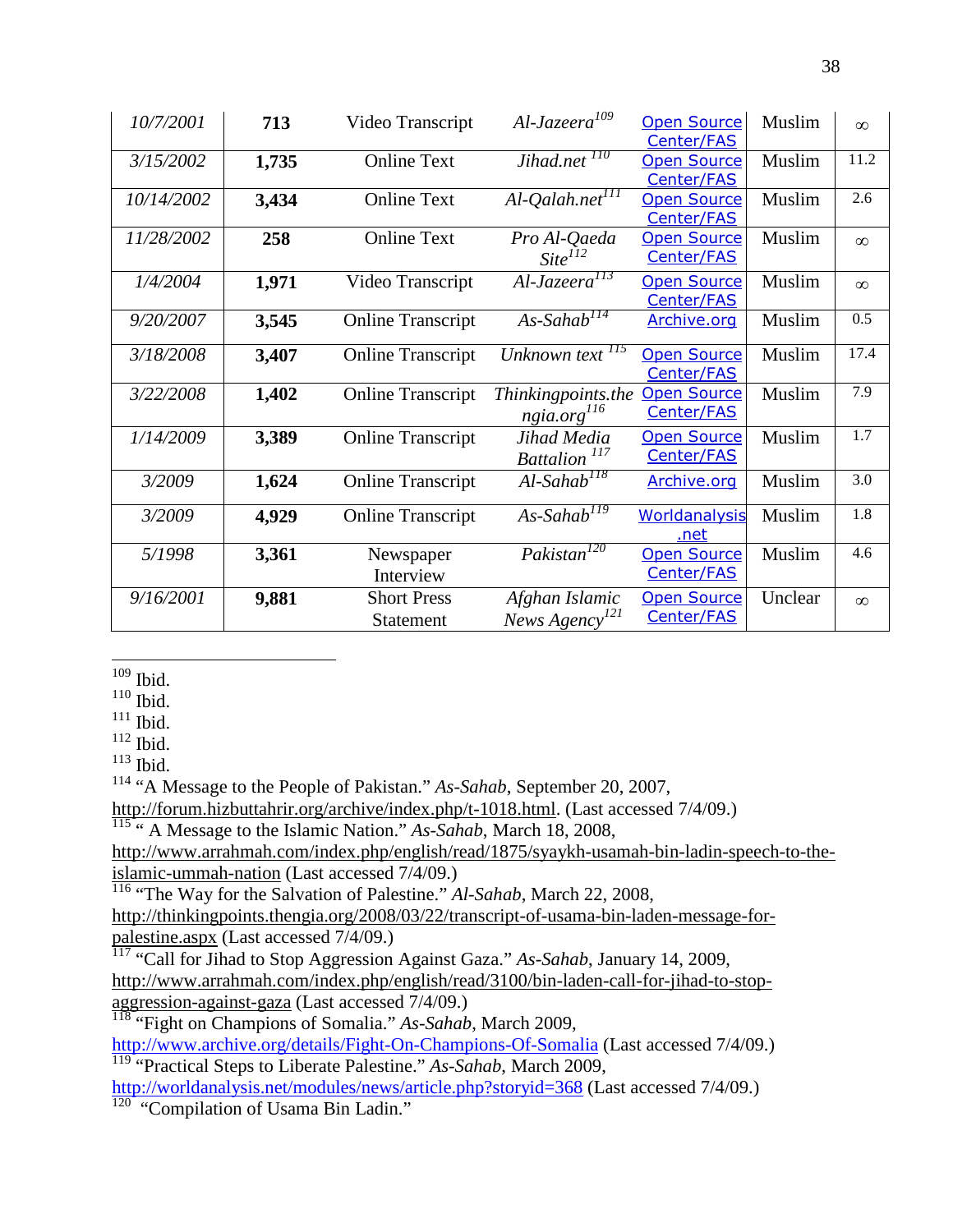| 10/2/1996  | 3,140 | "Fatwa"                  | <b>PBS &amp; Various</b><br>$Media^{122}$                    | <b>Open Source</b><br>Center/FAS | Unclear | 1.0      |
|------------|-------|--------------------------|--------------------------------------------------------------|----------------------------------|---------|----------|
| 11/27/1996 | 1,029 | Interview                | $Al$ -Quds $Al$ -<br>$Arabi^{123}$                           | <b>Open Source</b><br>Center/FAS | Unclear | 4.8      |
| 2/23/1998  | 102   | "Fatwa"                  | $Al$ -Quds $Al$ -<br>$Arabi^{124}$                           | <b>Open Source</b><br>Center/FAS | Unclear | 0.8      |
| 10/21/2001 | 6488  | <b>TV</b> Interview      | Al-Jazeera <sup>125</sup>                                    | <b>Open Source</b><br>Center/FAS | Unclear | 1.5      |
| 12/1998    | 8898  | <b>TV</b> Interview      | Al-Jazeera <sup>126</sup>                                    | <b>Open Source</b><br>Center/FAS | Unclear | 0.9      |
| 10/6/2002  | 311   | Video Transcript         | $Al\text{-}Jazeera^{127}$                                    | <b>Open Source</b><br>Center/FAS | Western | $\infty$ |
| 10/26/2002 | 3,817 | <b>Online Text</b>       | Waaqiah.com <sup>128</sup>                                   | <b>Open Source</b><br>Center/FAS | Western | 33.3     |
| 11/21/2002 | 653   | <b>Online Text</b>       | $Al-nida.com^{129}$                                          | <b>Open Source</b><br>Center/FAS | Western | 8.1      |
| 4/15/2004  | 1,086 | Unknown tape             | $Al-Arabiya/BBC^{130}$                                       | <u>Al-</u><br><b>Arabiya/BBC</b> | Western | $\infty$ |
| 10/29/2004 | 2,306 | Unknown tape             | $Al\text{-}Jazeera^{131}$                                    | Al-Jazeera                       | Western | $\infty$ |
| 1/19/2006  | 1,499 | Video Transcript         | Al-Jazeera/BB $\overline{C}^{132}$                           | $Al-$<br>Jazeera/BBC             | Western | 6.4      |
| 9/7/2007   | 4,046 | <b>Online Transcript</b> | Alistishhad.wordpr<br>$\frac{ess.com^{133}}{s}$              | $Al-$<br><b>Arabiya/BBC</b>      | Western | 6.1      |
| 3/20/2008  | 752   | <b>Online Transcript</b> | Alistishhad.wordpr Alistishhad.w<br>$\mathit{ess.com}^{134}$ | ordpress.com                     | Western | 7.8      |

 $121$  Ibid.

<sup>122</sup> Ibid. For the PBS translation of the document, see: "Bin Laden's Fatwa." *Public Broadcasting System*, (1996),

http://www.pbs.org/newshour/terrorism/international/fatwa\_1996.html (Last accessed 7/4/09.)  $\frac{123}{123}$  Ibid.

 $124$  Ibid.

- $125$  Ibid.
- $^{126}$  Ibid.
- $127$  Ibid.
- $128$  Ibid.
- $129$  Ibid.

<sup>130</sup> "Full Text: 'Bin Laden Tape.'" *Al-Arabiya/BBC*, April 15, 2004,

http://news.bbc.co.uk/2/hi/middle\_east/3628069.stm (Last accessed 7/5/09.)

<sup>131</sup> "Full Transcript of Bin Ladin's Speech." *Al-Jazeera*, October 29, 2004,

http://english.aljazeera.net/archive/2004/11/200849163336457223.html (Last accessed 7/5/09.) <sup>132</sup> "Text: 'Bin-Laden Tape.'" *Al-Jazeera/BBC*, Janurary 19, 2006,

http://news.bbc.co.uk/2/hi/middle\_east/4628932.stm (Last accessed 7/5/09.)

<sup>133</sup> "The Solution." *As-Sahab*, September 20, 2007,

http://alistishhad.wordpress.com/2007/09/11/as-sahab-shaik-usamah-a-message-to-the-americanpeople/ (Last accessed 7/5/09.)